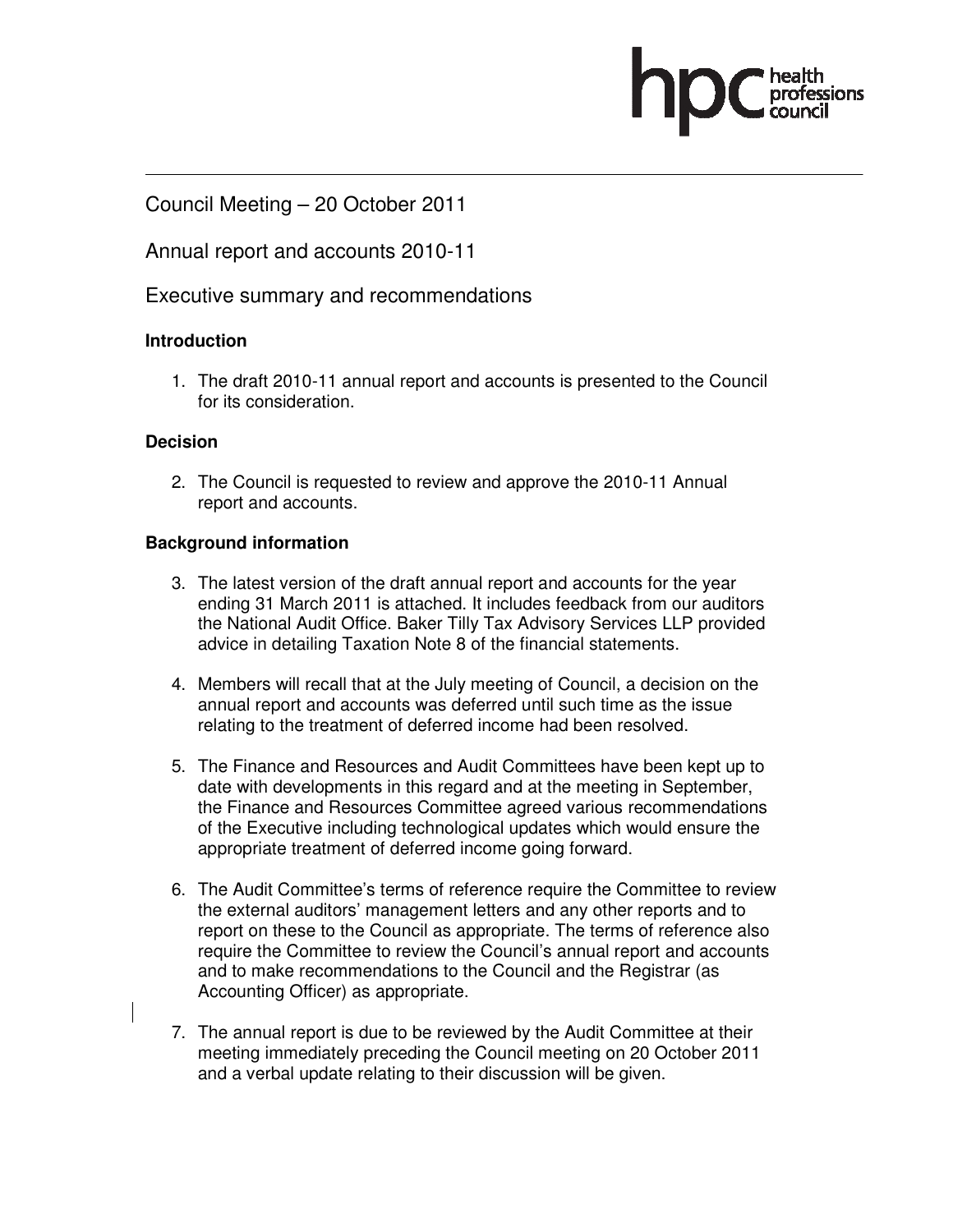## **Key Financial points**

- 8. The key financial points to note are as follows:-
	- Total Operating income £16,915k (2009-2010 £16,088k);
	- Total Operating Expenditure £16,236k (2009-2010 £16,234k);
	- Operating surplus £679k (2009-2010 deficit £146k);
	- I&E Impairment of land and buildings £74k (2009-2010 £545k);
	- Retained Surplus for year £620k (2009-2010 Deficit £92k);
	- The data relating to the previous year has been restated in the annual report to reflect the transfer of the Hearing Aid Dispensers who were previously regulated by the Hearing Aid Council.
	- Net Investment income, including gains or losses on sale of investments through the year, totalled £108k (2009-2010 £93k). The sale of the investment portfolio made a surplus of £144k before tax. Following the Council decision, HPC has now completely divested of its portfolio and has placed the funds in the money market.
	- The Statement of Financial Position for the organisation shows Non-current assets with a net book value of £3,861k (2009-2010 £3,531k). Of this, tangible fixed assets are primarily freehold land and buildings. Assets additions of £948k mainly related to developments for the Fitness to Practise case management system and for the Registration system. The freehold land and buildings at year end were re-valued to £2,250k which resulted in the impairment adjustments outlined in Note 8 in the Accounts.
- 9. Finally, the Draft Annual Report 2010-2011will remain subject to minor editorial amendments (including addition of a contents page and page number references) to be made by the Publications Manager.

## **Financial implications**

- National Audit Office audit fees of £41k; and
- Baker Tilly Taxation and Advisory Services LLP fees (Corporate tax return preparation) of £3k.

## **Appendices**

Appendix One - HPC Annual Report and accounts 2010-11

**Date of paper**  10 October 2011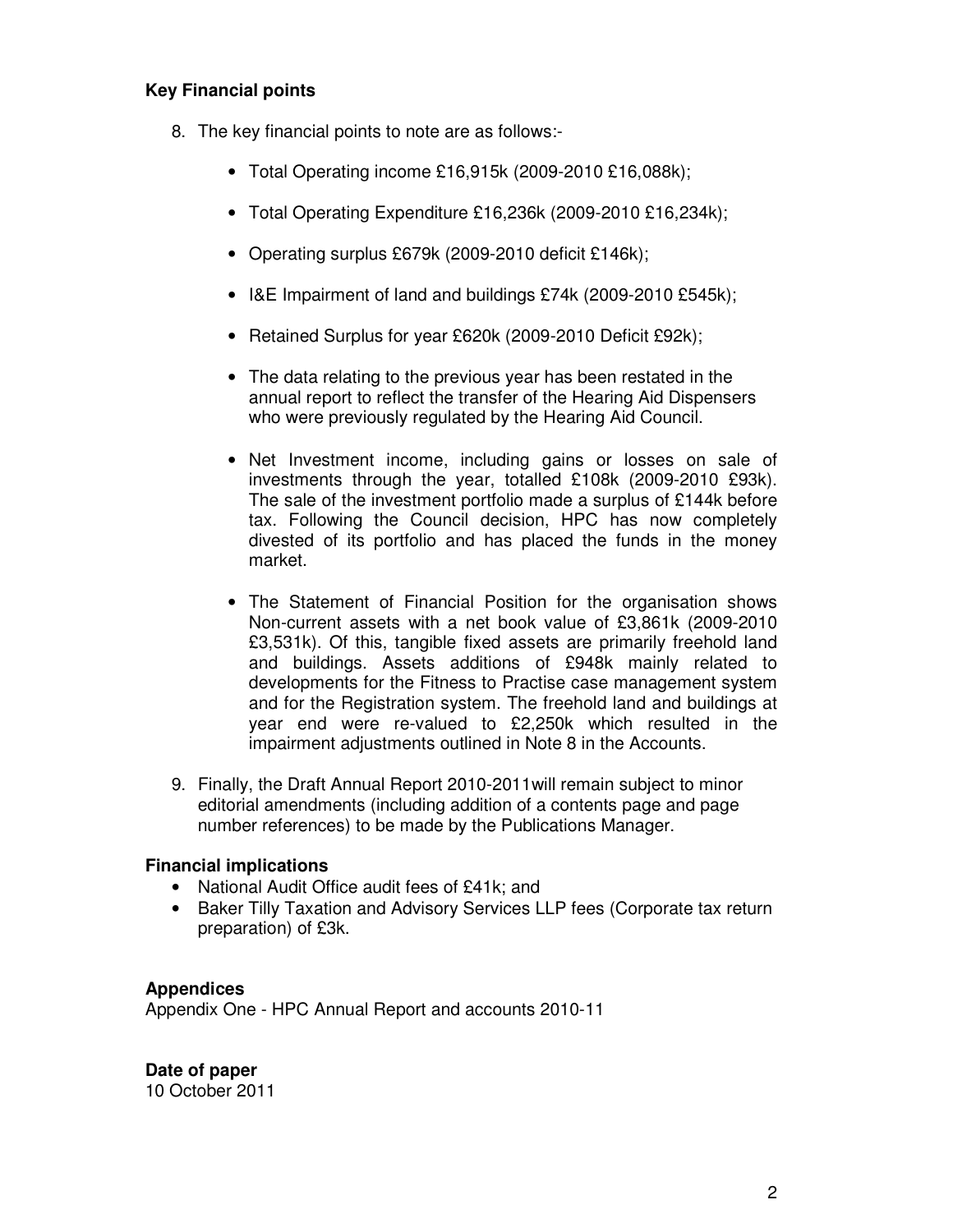

1 April 2010 to 31 March 2011

 Health Professions Council Annual report and accounts 2010–11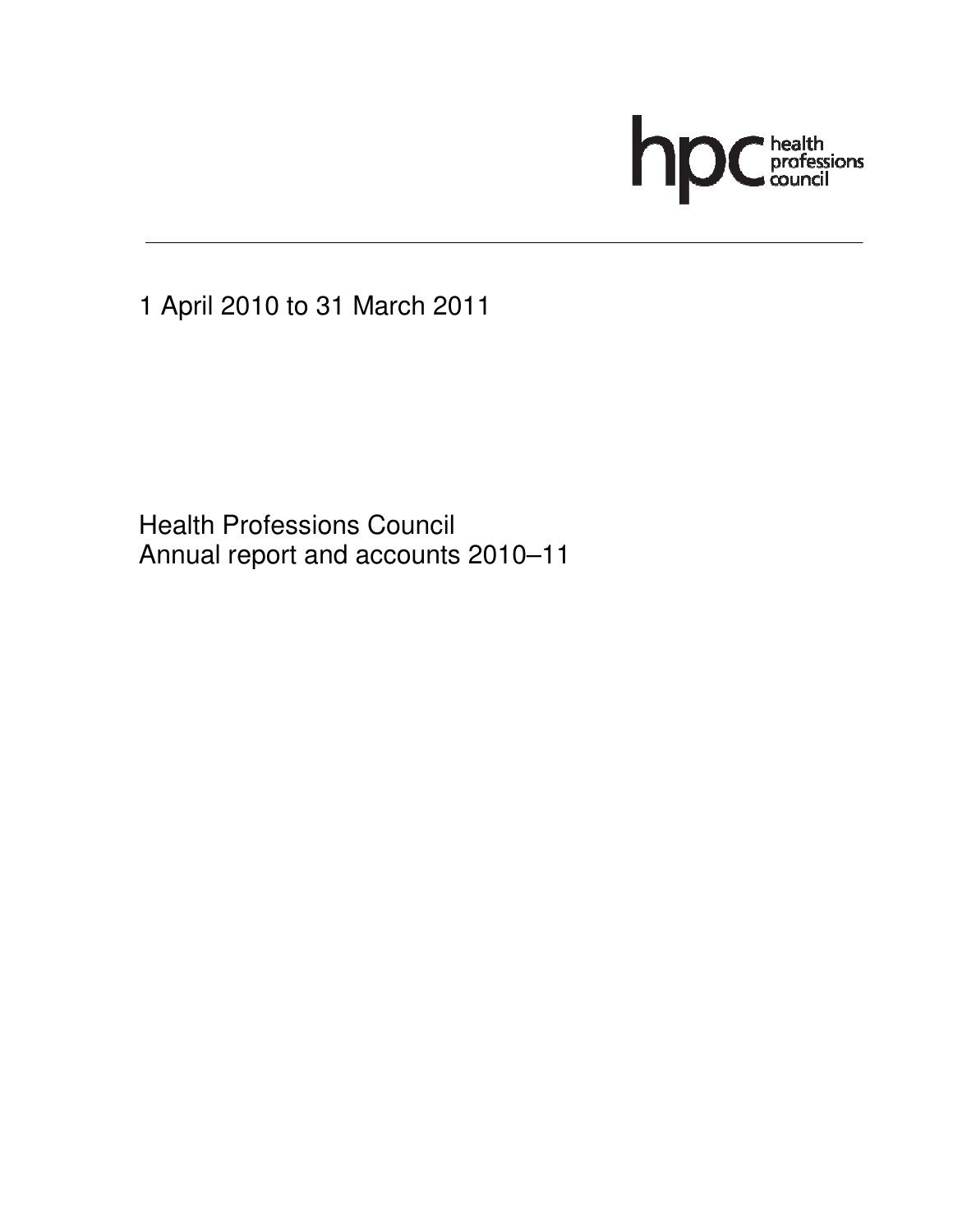## **Contents**

Foreword from the Chair and Chief Executive and Registrar **4**

The Health Professions Council **5** Legislative and regulatory background to the Council **5** Council objectives **5** Corporate governance arrangements and organisational structure **5**  Committee Membership **6** 

Composition of the Council in 2010–11 **7** Registrant members **7**  Lay members **7**  Method of appointment of Council members **7** 

Management commentary **8**

Key operating statistics and commentary **8**  Financial review **8** Risks and key relationships **9**  Health and safety **10**  Corporate, social and environmental responsibility **10**  Equality and diversity **10**  Personal-data-related incidents **11** 

Remuneration report **12** 

Chief Executive and Registrar's remuneration **12**  Chair and Council members **13** Council and Committee member expenses and fees **13**  Methods used to assess performance **13**  Audit information **14**  Auditor **14** 

Statement of responsibilities of the Council and its Chief Executive in respect of the accounts **15** 

Accounting Officer's statement on internal control **16**  Scope of responsibility **16**  The purpose of the system of internal control **16**  Capacity to handle risk **16**  Safeguarding personal and other sensitive data **16**  The risk and internal control framework **17**  Review of effectiveness **18**  Internal auditors **18** 

The certificate and report of the Comptroller and Auditor General to the Houses of Parliament **19** 

Respective responsibilities of the Council and its Chief Executive and auditor **19**  Scope of the audit of the financial statements **19** Opinion on regularity **19** Opinion on financial statements **20** Opinion on other matters **20** Matters on which I report exception **20**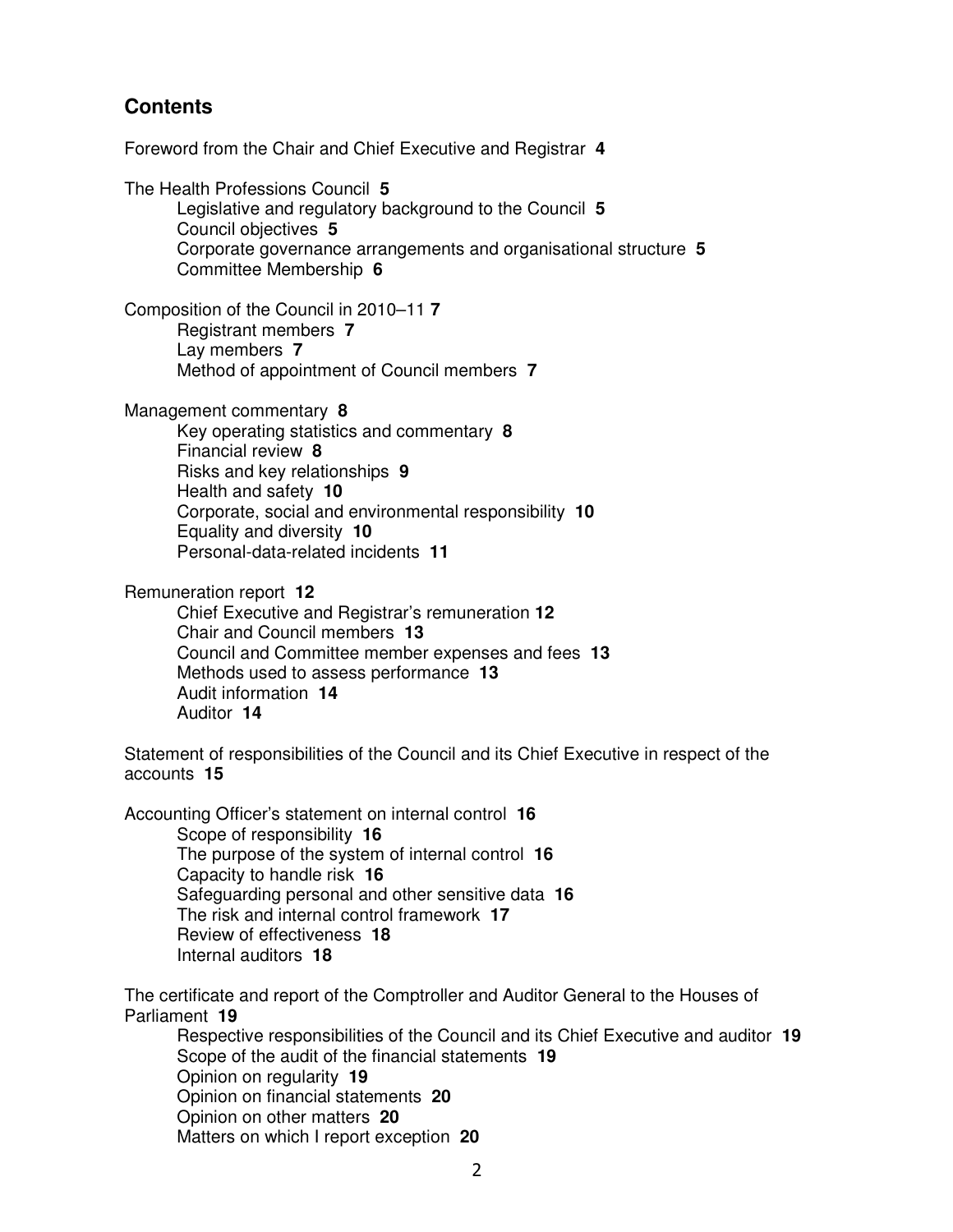## Report **20**

Statement of Comprehensive Net Expenditure for the year ended 31 March 2011 **21** 

Other Comprehensive Expenditure for the year ended 31 March 2011 **22**

Statement of financial position as at 31 March 2011 **23** 

Statement of cash flow as at 31 March 2011 **24** 

Statement of changes in reserves **25**

Notes to the financial statements for the year ended 31 March 2011 **26**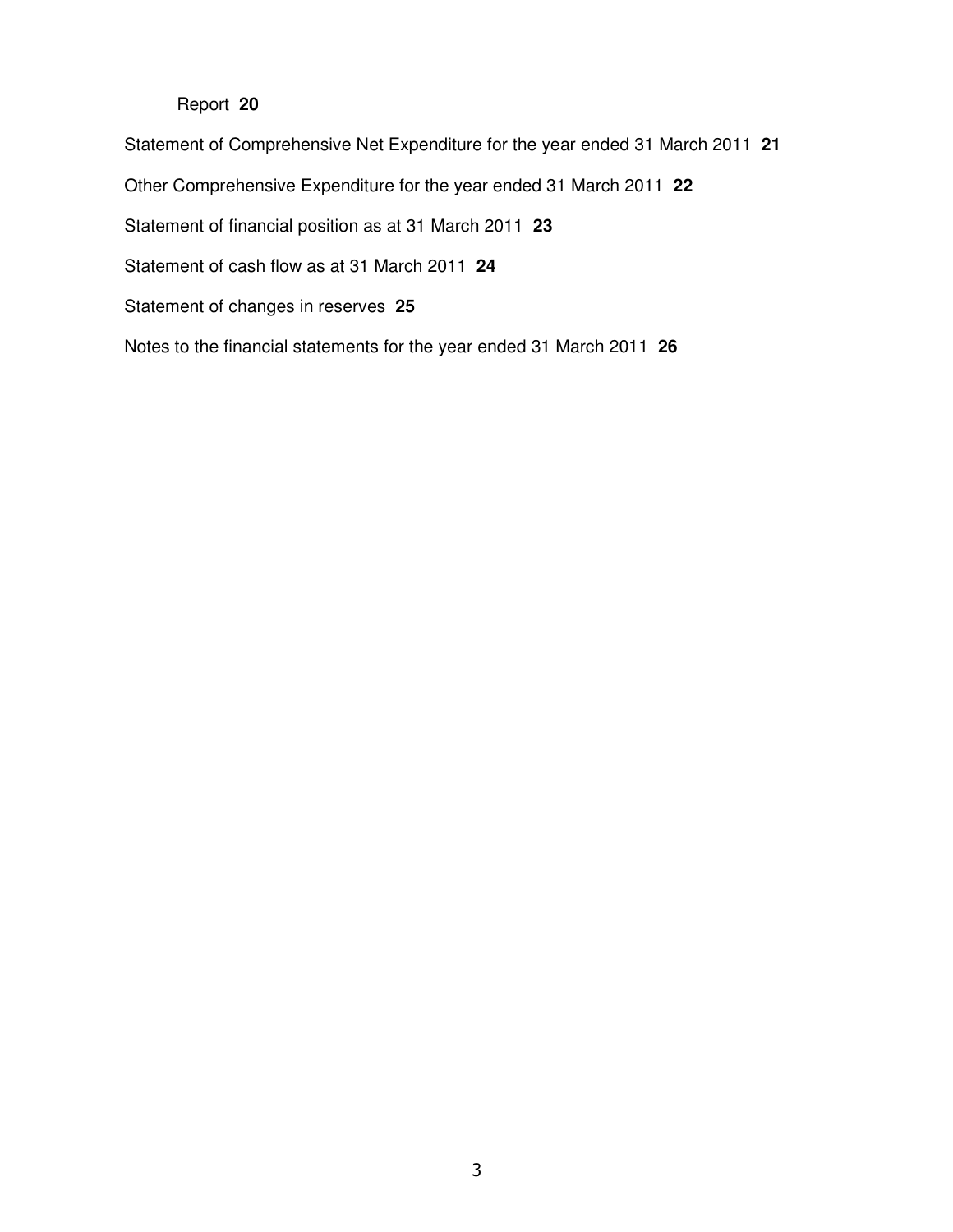## **Foreword from the Chair and Chief Executive and Registrar**

In July 2010 the Council for Healthcare Regulatory Excellence (CHRE) recognised the quality of the work of the Health Professions Council (HPC), by concluding in their performance review that the HPC "is a well organised, efficient and cost effective regulator." We were pleased to see this recognition by the body set up to scrutinise the work of professional regulators. It is a positive reflection of the work and commitment of all who contribute to the day-to-day work of the HPC.

Our fitness to practise cases involve only a very small minority of registrants (overall just 0.35**%** of registrants were subject to a complaint last year) yet they remain perhaps the most well-known aspect of our work. This year we have made a number of improvements to increase the accessibility of the process, including revising the information available on our website, revising guidance documents and producing an online audio-visual presentation. In the last year we have seen a reduction in the length of time taken to conclude cases and are also introducing a new case-management system to improve the way we handle cases.

In the wider world of regulation there have been a number of significant developments over the last year. Many will have an impact on us. First, the announcement in the government's review of arms-length bodies that the General Social Care Council (GSCC) was to be abolished and social workers in England would join our Register. Social workers are regulated separately in Northern Ireland, Scotland and Wales so, for the first time, we will be regulating a profession on an England-only basis. Subject to parliamentary approval, we are working with the GSCC to ensure a smooth transfer of regulatory functions in 2012. At that time we are set to be re-named the 'Health and Care Professions Council', recognising our widening remit across health and social care and the diverse areas in which our registrants practice. We very much look forward to learning from the social work community and supporting its contribution to the welfare of the nation.

February 2011 saw the publication of the Command Paper 'Enabling Excellence', which set out the Government's proposals for reforms to regulation in more detail. There will be a wider range of models for regulators, a new emphasis on limiting costs and statutory regulation will be implemented for new groups only where the risks to public safety are clearly demonstrated. Regulators are being given powers to establish voluntary registers alongside new powers for a renamed CHRE to quality-assure and accredit registers. It has also been proposed that the HPC should be responsible for registering practitioners who dispense unlicensed herbal medicines in the UK. Finally, the government has asked us to look at the options for voluntarily registering adult social care workers in England. We are busy considering what all this might mean for us, but are confident that we can meet the challenges that these developments present.

We would like to take this opportunity, once again, to thank everyone in the organisation and our Council members and Partners for all they do to make the HPC effective in its important role of public protection.

| Anna van der Gaag | <b>Marc Seale</b>                    |
|-------------------|--------------------------------------|
| Chair             | <b>Chief Executive and Registrar</b> |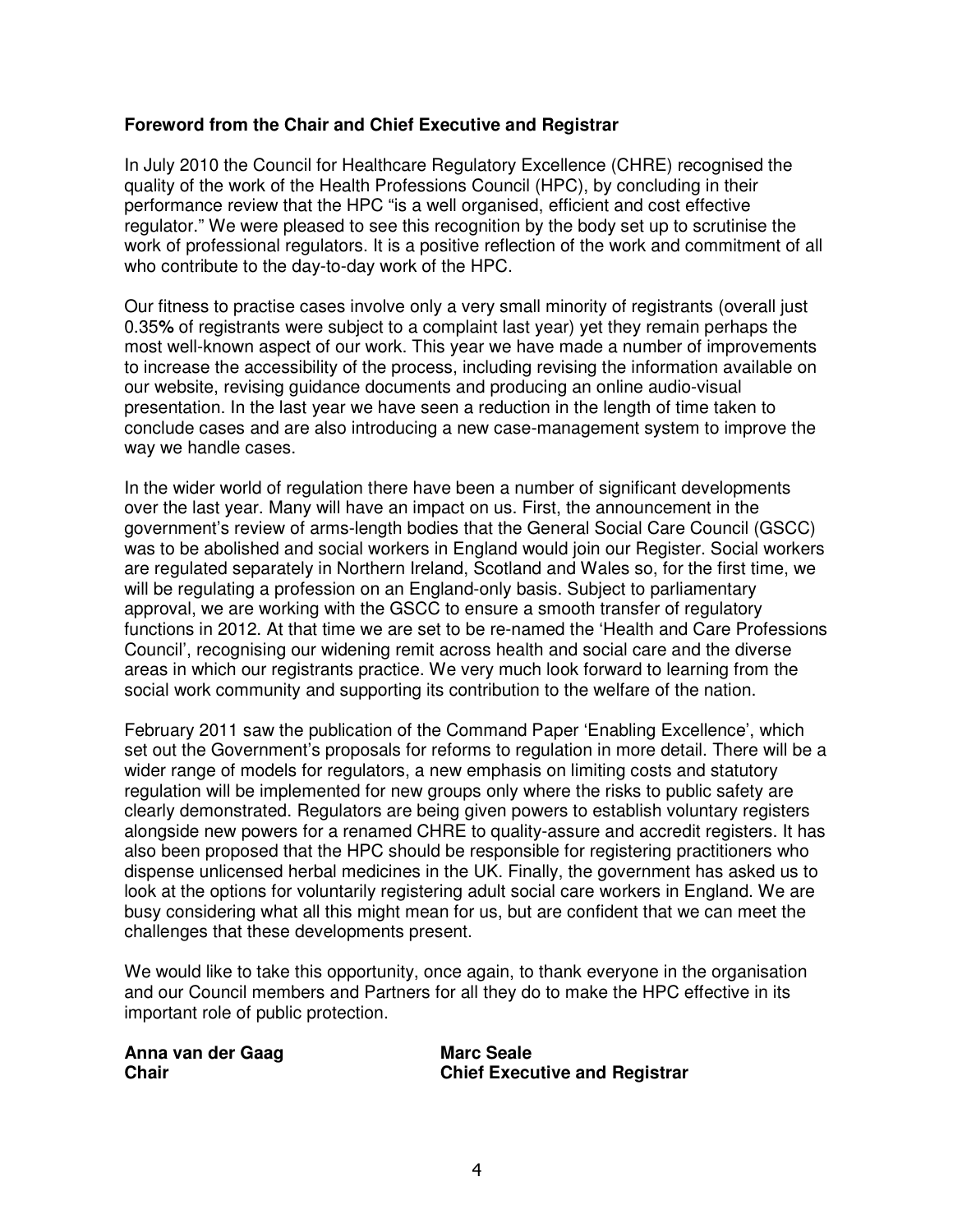# **The Health Professions Council**

The Council submits its eighth annual report together with the audited financial statements for the year ended 31 March 2011.

## **Legislative and regulatory background to the Council**

The Health Professions Council, a 'body corporate', was set up on 1 April 2002 by the Health Professions Order 2001. The HPC replaced the Council for Professions Supplementary to Medicine. The Council is one of nine UK statutory regulators for healthcare professionals. As of Thursday 31 March 2011 the HPC regulated approximately 215,000 individuals. These are known as registrants and are members of the 15 professions regulated by the HPC. The Council is an independent, self-funding organisation. It is regarded as a public body but it is not part of the Department of Health or the NHS. Virtually all its financial costs are funded by fees from registrants. The fees are set out in the Health Professions Council (Registrations and Fees) Rules 2003 and any fee increase is subject to a consultation and must be approved by the Privy Council. In May 2005, the HPC purchased a subsidiary, 22–26 Stannary Street Limited, to acquire the adjoining land and buildings of 22–26 Stannary Street. This subsidiary was wound up in the 2010–11 financial year.

## **Council objectives**

The principal objective of the HPC in exercising its functions is set out in the Health Professions Order 2001. The objective is "to safeguard the health and well-being of persons using or needing the services of registrants". The main functions of the Health Professions Council are to establish standards of education and training, conduct and performance for members of the relevant professions and to ensure the maintenance of those standards.

#### **Corporate governance arrangements and organisational structure**

In accordance with the governance arrangements set out in the Health Professions Order 2001, the Council has four statutory committees. These are:

- the Conduct and Competence Committee;
- the Education and Training Committee;
- the Health Committee; and
- the Investigating Committee.

The Council has also established four non-statutory committees. These are:

- the Audit Committee:
- the Communications Committee:
- the Finance and Resources Committee (which also meets as the Remuneration Committee); and
- the Fitness to Practise Committee.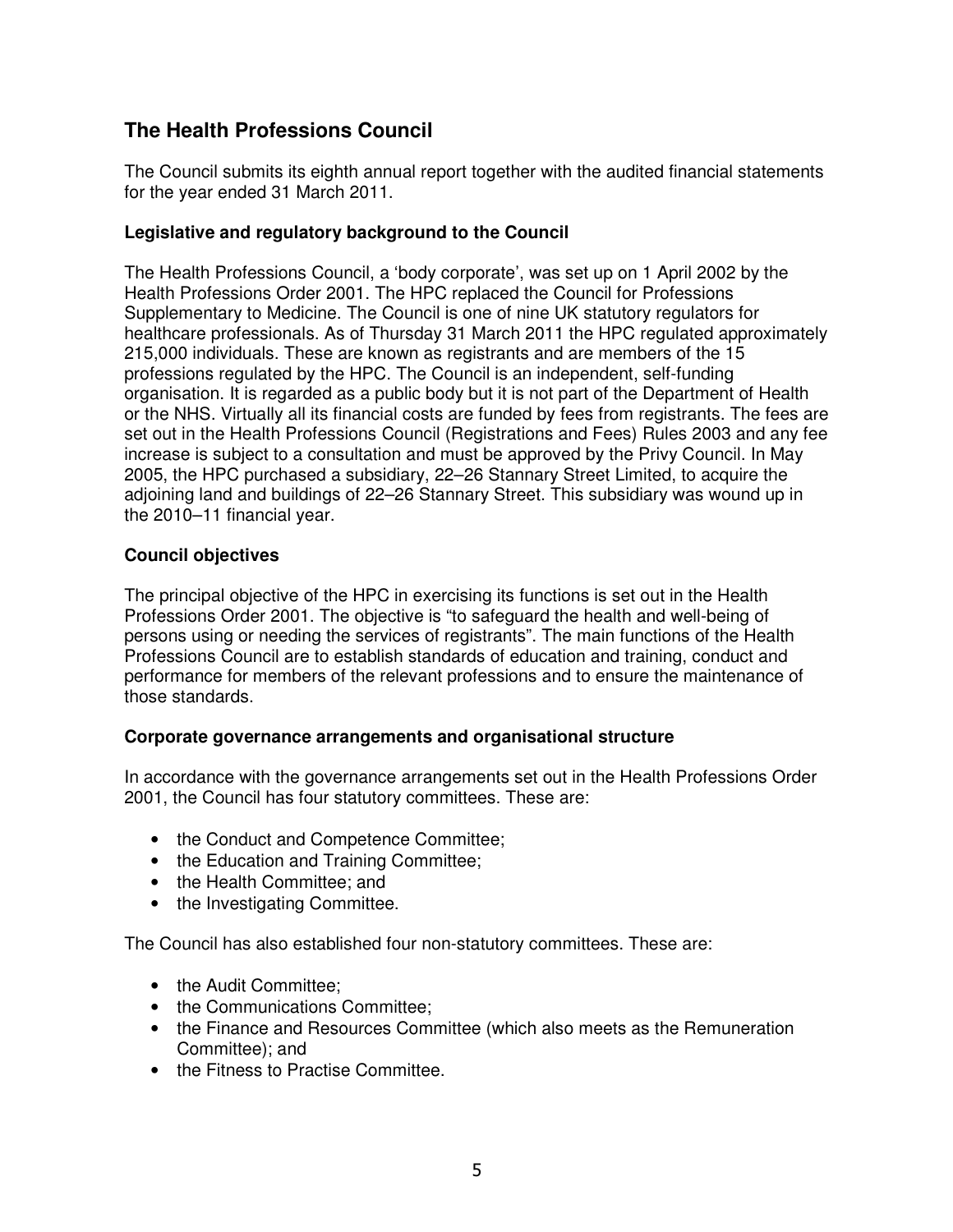## **Committee Membership**

The three 'Practice Committees' (the Investigating Committee, the Conduct and Competence Committee and the Health Committee) are composed of registrant and lay 'Partners' who sit on fitness to practise Panels. No Council members sit on these three committees. The majority of the members of the other committees are Council members, but the Council has appointed non-Council members to the Education and Training Committee so that it includes one member from each profession regulated by the HPC. These members were appointed in accordance with the principles set out by the Office of the Commissioner for Public Appointments.

The non-Council members of the Education and Training Committee are:

Gerald Armstrong-Bednall Jo-anne Carlyle Helen Davis Stephen Hutchins Stuart Mackay Gillian Pearson Jeff Seneviratne Robert Smith Jois Stansfield Stephen Wordsworth

The Council has a number of executive departments operating under the leadership of the Chief Executive. These departments are:

- Communications;
- Education;
- Finance;
- Fitness to Practise:
- Human Resources;
- Information Technology;
- Operations;
- Policy and Standards;
- Registration; and
- Secretariat.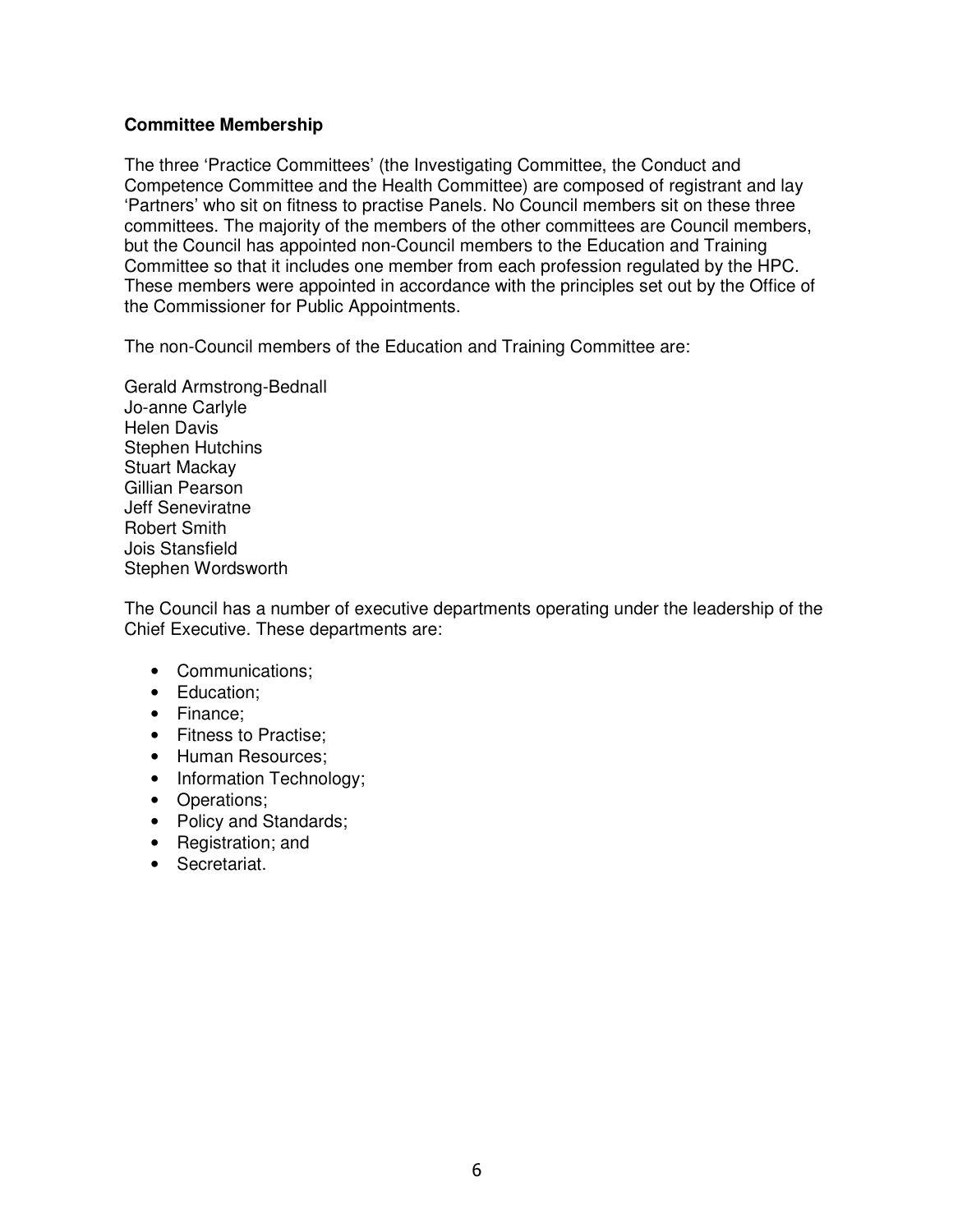# **Composition of the Council in 2010–11**

## **Registrant members**

Anna van der Gaag – Chair

Patricia Blackburn (until 29 July 2010) \* Malcolm Cross John Donaghy Morag MacKellar Penny Renwick Eileen Thornton Annie Turner Diane Waller Neil Willis

\* Patricia died in July 2010. We are extremely grateful to the contribution that she made to the HPC and her profession. She was widely respected and is sadly missed.

## **Lay members**

Mary Clark-Glass Sheila Drayton Julia Drown John Harper Richard Kennett Jeff Lucas Arun Midha Keith Ross Deep Sagar Joy Tweed

A Register of Interests in respect of all members is maintained. The register is published on the HPC website.

The Chief Executive and Registrar is Marc Seale.

## **Method of appointment of Council members**

The full membership of the Council is 20 members, 10 registrant members and 10 lay members, including the Chair. The Chair may be either a registrant or a lay member. The registrant and lay members are appointed by the Appointments Commission, acting on behalf of the Privy Council. There must be at least one member (lay or registrant) from each home country within the United Kingdom.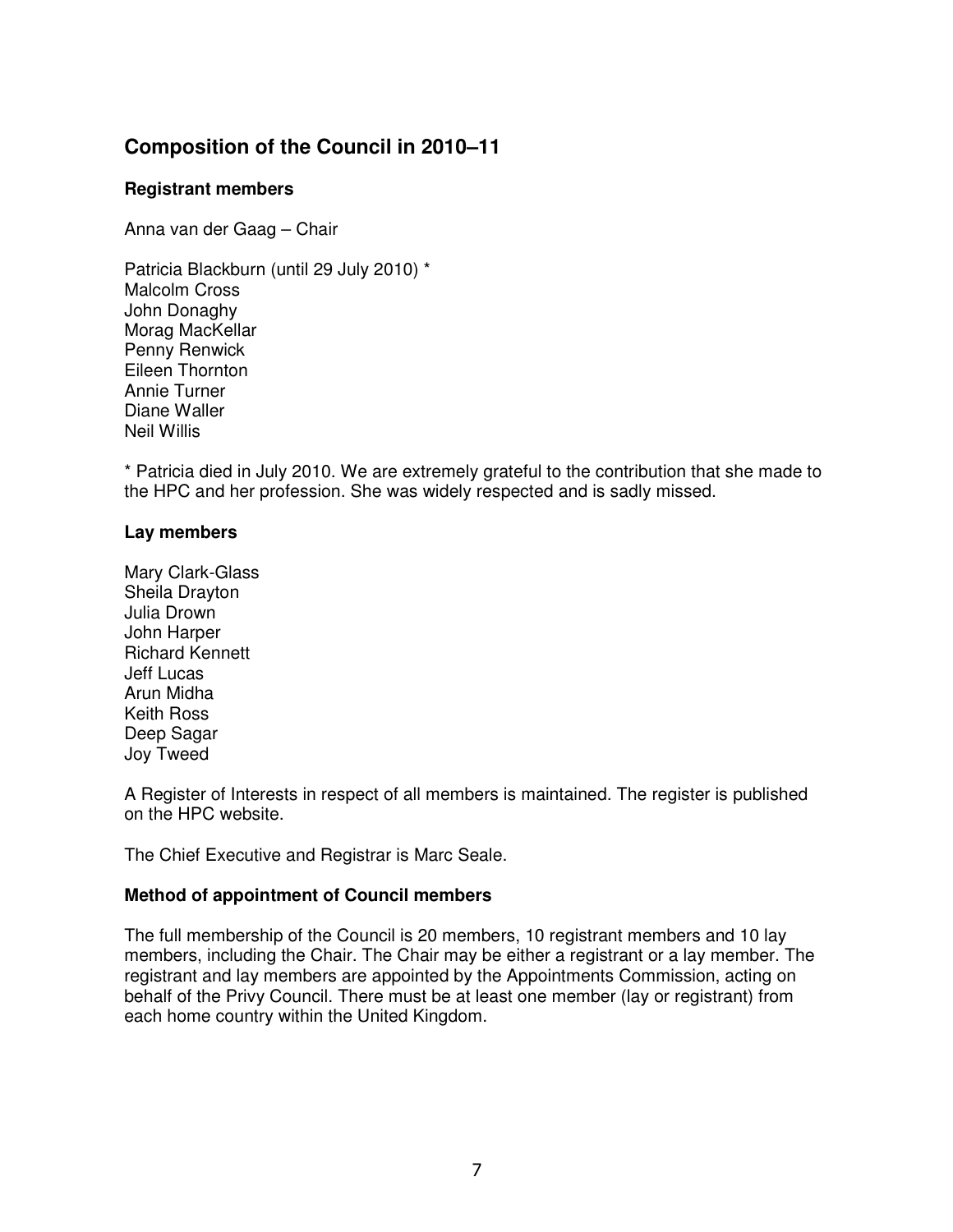## **Management commentary**

#### **Key operating statistics and commentary**

The table below shows the key operating statistics for the five years to 31 March 2011**.** 

|                                           | 2006-07 | 2007-08 | 2008-09 | 2009-10    | $2010 - 11$ |
|-------------------------------------------|---------|---------|---------|------------|-------------|
|                                           |         |         |         | (restated) |             |
| Total operating income £000s              | 10,512  | 11,625  | 13,549  | 16,088     | 16,928      |
| Total operating expenditure £000s         | 10,502  | 11,578  | 12,928  | 16,234     | 16,257      |
| Net operating surplus/(deficit) in £000s  | 9       | 47      | 621     | (146)      | 671         |
| <b>Working Capital in £000s</b>           | 2,449   | 3,010   | 4,214   | 5,987      | 7,225       |
| Total Assets in £000s                     | 9,852   | 10,397  | 10.637  | 11,313     | 13,098      |
| Capital purchases                         | 544     | 1,539   | 1,242   | 1,071      | 948         |
| Average number of FTE permanent           |         |         |         |            |             |
| employees                                 | 80      | 95      | 116     | 127        | 138         |
| Number of registrants                     | 117,230 | 178,393 | 185,689 | 205,311    | 215,095     |
| Number of fitness to practise allegations | 322     | 424     | 483     | 772        | 759         |
| Number of fitness to practise hearings    | 222     | 324     | 396     | 567        | 673         |

The number of permanent employees at 31 March 2011 was 142.

In the five years since 2006, net registrant numbers have risen by 21 per cent. The number of registrants at the end of the financial year is a combination of the opening balance, the number of UK and international registrations added during the year, readmissions to the Register, additions from any new professions regulated, and reduced by the number of registrants who deregister during the year.

Income growth during the past five years has come both from growth in registrant numbers within each profession and from the addition of two new professions to the Register, practitioner psychologists and hearing aid dispensers. The professions which have seen the most growth in terms of registrant numbers are occupational therapists, paramedics, radiographers and speech and language therapists. Income growth during the past five years also came from across-the-board fee rises. Following an extensive consultation process with stakeholders, the Council approved a general fee rise which came into effect on 1 April 2009. The renewal fee increased from £72 per year to £76 per year and only takes effect from the date each profession next renews. The previous fee rise occurred in June 2007.

#### **Financial review**

There was a retained surplus after tax of £620K (2009–10, deficit £92K) for the year, which is set out in these financial statements. Income totalled £16,928K (2009–10, £16,088K), an increase of five per cent. Operating expenditure totalled £16,257K (2009–10, £16,234K). This resulted in an operating surplus for 2010–11 of £671K. In compliance with the Accounting Standard on Merger Accounting, the 2010 Statement of Comprehensive Net Expenditure has been restated to include the income and costs incurred by the Hearing Aid Council in 2010. No assets or liabilities have been transferred to HPC from the Hearing Aid Council (see Note 2). At 31 March 2011 accounting reserves had increased to £1,742K (2009–10, £1,126K).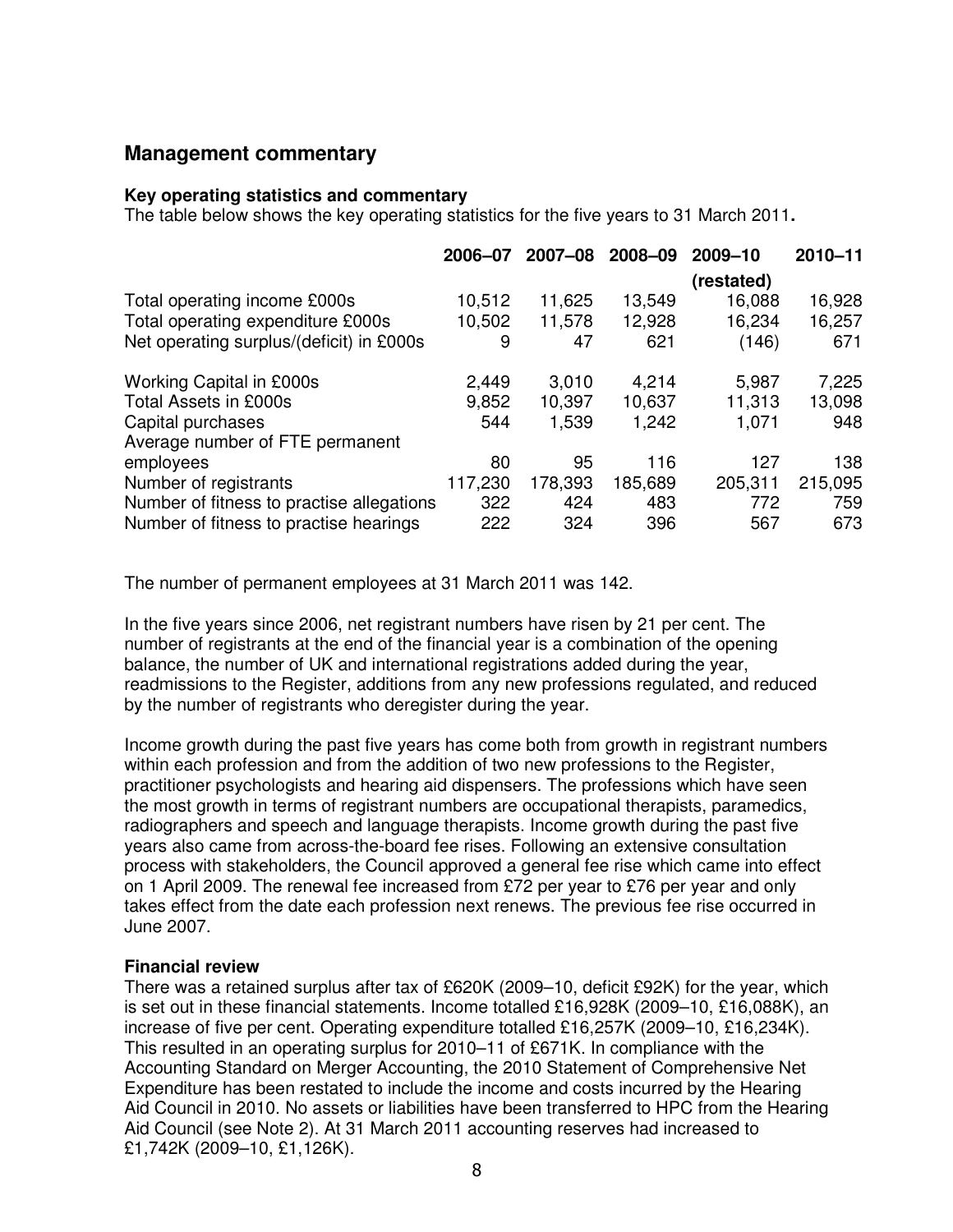Net investment income, including profit or loss on sale of investments, totalled £252K (2009–10, £146K). During February 2011 HPC realised its investments in the investment portfolio and the profit on the sale of this was £144K before taxation.

The Statement of Financial Position shows property, plant and equipment totalling £2,479K (2009–10, £2,567K). This is primarily freehold land and buildings. Asset additions of £164K included £105K of computer equipment. The freehold land and buildings were revalued at the year end to £2,250K which resulted in the impairment being written to the income and expenditure account of £74K. Included in the Statement of Financial Position are intangible assets at cost, totalling £3,786K relating to various computer systems. Included within intangible assets are the registration system, fitness to practise casemanagement system and the finance management system. Intangible asset additions of £784K included £524K relating to the fitness to practise case-management system and £260K relating to the registration system. The investment portfolio was realised during the year. The money from the portfolio was transferred to the cash at bank. Cash at bank and on deposit rose to £8,722K (2009–10, £5,649K). There was deferred income of £9,344K (2009–10, £8,392K) comprising registration and renewal fees received in advance.

Ninety seven per cent by value of purchase invoices were paid within 30 days and no interest was paid during the year under the Late Payment of Commercial Debts (Interest) Act 1998.

#### **Risks and key relationships**

The Health Professions Council maintains and regularly updates an organisation-wide 'risk register'. The register catalogues the agreed key risks facing the organisation in the shortto medium-term, assigns a risk owner and converts the risk likelihood and significance into a risk score. Please refer also to the 'The risk and control framework' in the Accounting Officer's statement on internal control.

Over the next five years, regarding income, there is uncertainty in several areas. These include:

- forecasting the number of new professional groups applying to join the Health Professions Council Register, the number of international applicants, the number of readmissions and the rate of deregistration of registrants, including retirements and voluntary de-registrations by profession;
- forecasting the magnitude of future fee changes; and
- accurately forecasting the number of professional and occupational groups wanting to join the Health Professions Council and the time when those groups may join the Register.

Over the next five years, regarding spending, there is uncertainty in several areas. These include the following.

- Forecasting the cost impacts (timing and magnitude) of the transfer of the regulatory functions of the General Social Care Council to HPC and the costs impacts of the Command paper 'Enabling Excellence'.
- Forecasting the increase in the number of fitness to practise allegations and the total cost of fitness to practise hearings.
- Forecasting the cost impacts (timing and magnitude) of capital infrastructure projects, including software enhancements, software upgrades and building works.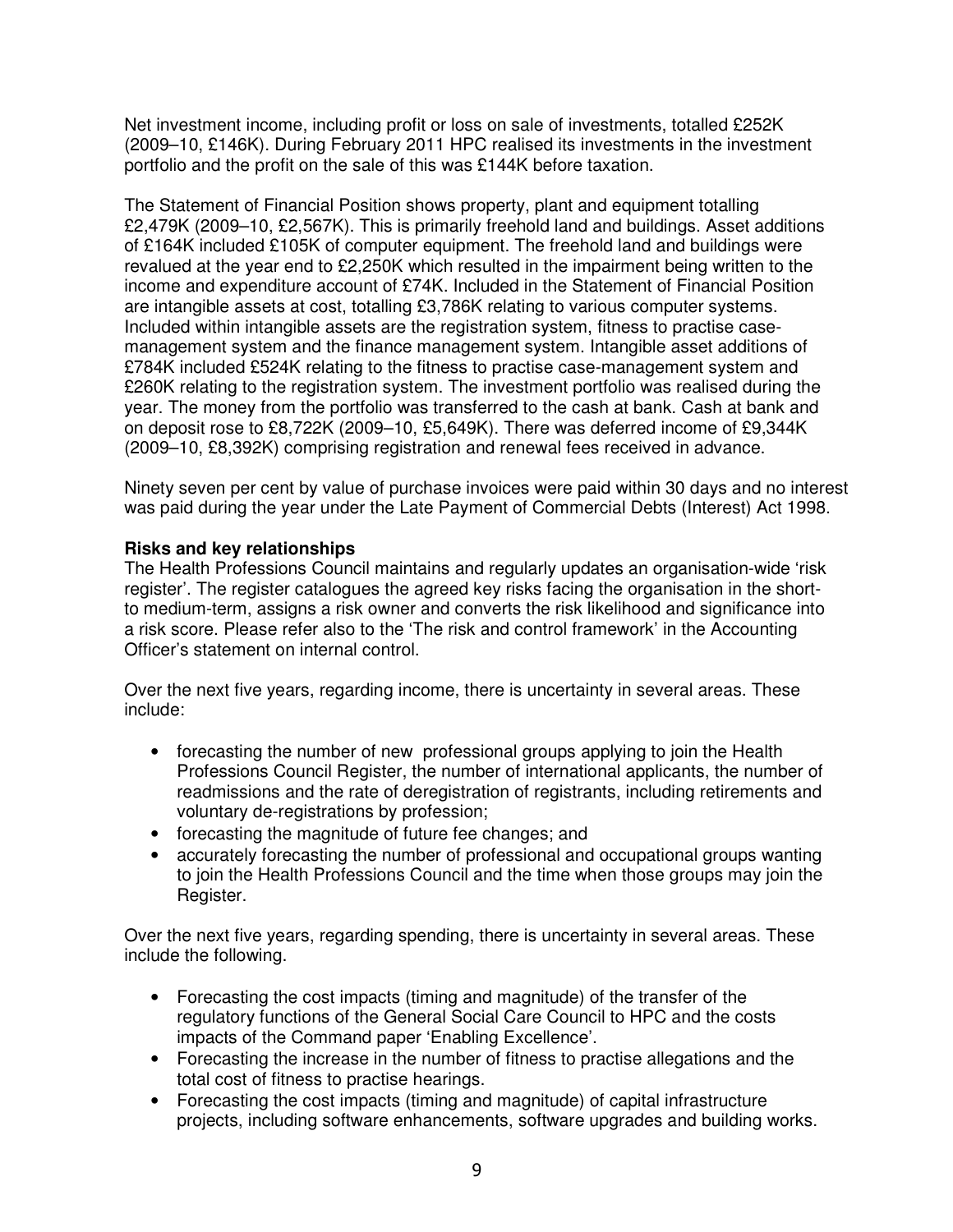The Health Professions Council continues to value its relationships with a wide range of stakeholder groups. These groups include the general public, employers, government, education providers, unions, professional bodies, other regulators and registrants. These key relationships do not affect the Health Profession Council's long-term financial position.

The Health Professions Council has supplier contracts relating to services that are a key part of fulfilling its function as a regulator. These include instructing a legal firm to provide legal services relating to conducting fitness to practise hearings and obtaining on-going legal advice from an external public law advisor. It also includes ensuring IT-systemsupport contracts and data back-up procedures are in place.

## **Health and safety**

The total number of employee sick leave days reported in 2010–11 was 843 (2009–10, 943 days). The average number of sick days per full time equivalent employee in 2010–11 was 6.1 days (2009–10, 7.3 days). The Health Professions Council is committed to adhering to the Health and Safety at Work Act 1974 and other related UK and European requirements. This ensures that employees, partners, Council members, Committee members and external visitors to the Health Professions Council premises continue to enjoy the benefits of a safe working environment. No health and safety incidents were reported during the year.

## **Corporate, social and environmental responsibility**

The Council first approved a corporate and social responsibility (CSR) 'statement of intent' in 2007. Since then a cross directorate working group has pursued ongoing and new initiatives around the statement of intent's main themes: employees, stakeholders, money, suppliers, environment and community.

In 2010–11, activities relating to corporate and social responsibility have included the following.

- The introduction of a work-plan travel plan, which included bicycle maintenance and commuter cycle training for our employees. As well as attending the launch of the Cycle Superhighways Scheme.
- Small-scale internal fundraising events which have raised money for local, national and international charities.
- The introduction of light sensors in meeting rooms and offices, to ensure effective energy consumption.
- In 2010–11, 15 metric tons of paper was recycled. This represents a 233 cubic metre reduction in landfill and is equivalent to 276 trees.

The working group's approach is flexible and allows new ideas and initiatives to be explored whilst ensuring the Council's commitment to this area. The working group plans to continue improving existing facilities and to explore new ways to contribute to the organisation's corporate and social responsibility.

## **Equality and diversity**

The Health Profession Council maintains a single equality and diversity scheme encompassing commitments we have made in order to ensure that we are an organisation that values diversity and promotes equality. The scheme contains policy commitments on diversity strands, arrangements for training and information on the collection and monitoring of demographic data. It also includes departmental action plans, which link the commitments in the scheme to our formal work planning process.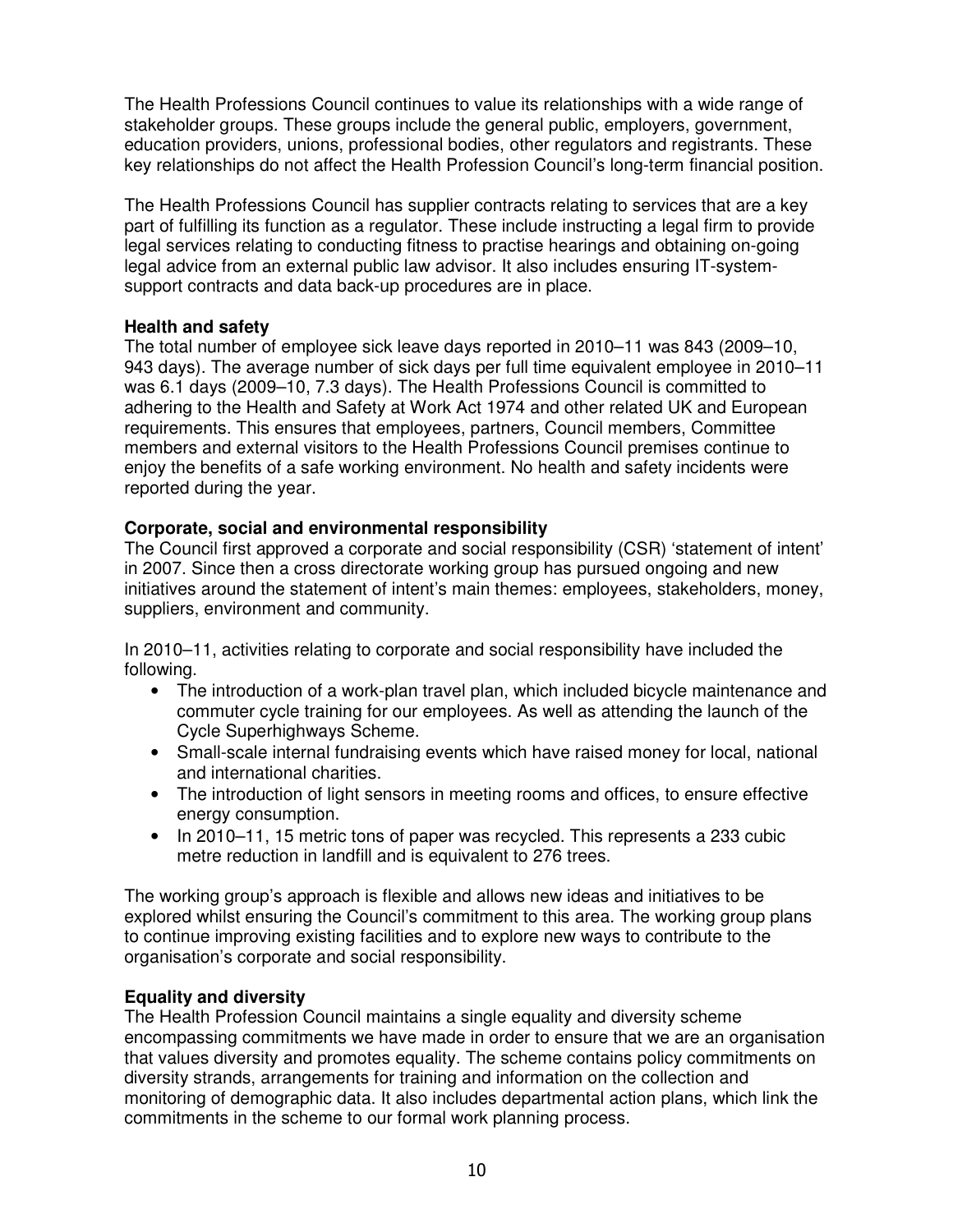In the coming year the scheme will be reviewed to ensure that the HPC reflects best practice in respect of obligations under the Equality Act 2010.

The Health Professions Council is an equal opportunities employer and provides employment opportunities and advancement for all suitably qualified persons regardless of age, disability, ethnic origin, gender, marital status, political beliefs, religion or sexual orientation. In November 2010 the HPC was recognised for a second year as a positive place to work for disabled people by retaining the Jobcentre plus Two Ticks for Disability symbol.

#### **Personal-data-related incidents**

Table 1: Summary of Protected Personal Data Related Incidents formally reported to the Information Commissioner's office in 2010–11.

#### None Reported

Table 2: Summary of Other Protected Personal Data related incidents in 2010–11

Incidents deemed by the Data Controller not to fall within the criteria for report to the Information Commissioner's Office but recorded centrally within the Council are set out in the table below.

| Category | Nature of incident                                                                                                          | Total |
|----------|-----------------------------------------------------------------------------------------------------------------------------|-------|
|          | Loss of inadequately protected electronic equipment,<br>devices or paper documents from secured Council<br>premises         | Nil   |
|          | Loss of inadequately protected electronic equipment,<br>devices or paper documents from outside secured<br>Council premises |       |
| Ш        | Ensure disposal of inadequately protected electronic<br>equipment, devices or paper documents                               | Nil   |
| -lV      | Unauthorised disclosure                                                                                                     | Nil   |
| V        | Other.                                                                                                                      | Nil   |

A solicitor working on behalf of HPC was the victim of a street robbery in January 2011. The solicitor's attackers stole her briefcase which contained HPC Fitness to Practise casework. The solicitor had a legitimate business reason for carrying the material which had been partially redacted but nonetheless included identifiable information about some individuals involved in the case. In accordance with the guidance issued by the Information Commissioner's Officer (ICO), the loss of data was not considered to be a "serious breach" and so there was no requirement to report it to the ICO. However, the HPC considered it to be good practice to alert the ICO and CHRE.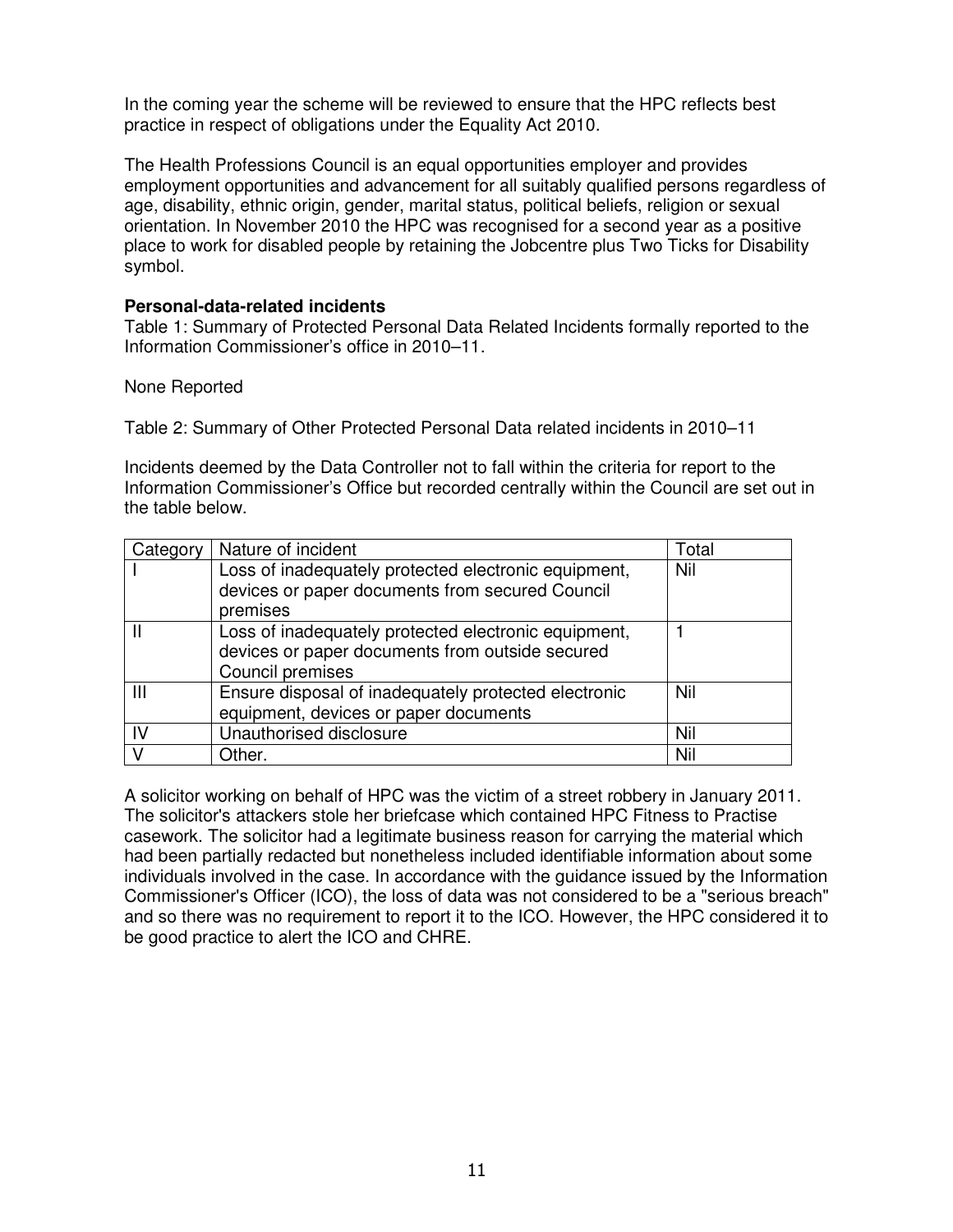# **Remuneration report**

The remuneration levels for the Chief Executive and Executive Management Team (EMT) are reviewed annually in March by the Remuneration Committee, after due consideration of annual performance and changes in market rates. To obtain the market rates, an external rating agency is used to assess the remuneration levels, based on the job description for each type of role. For existing employees, the resulting remuneration changes come into effect from the start of the subsequent financial year and apply for the full financial year, or until the date of leaving, whichever comes first.

The remuneration Committee, which meets in March each year, is made up of the following committee members.

- Richard Kennett (Chair)
- Mary Clark-Glass
- Malcolm Cross
- Sheila Drayton
- Julia Drown
- John Harper
- Arun Midha
- Keith Ross
- Eileen Thornton
- Neil Willis

In the Health Professions Council's remuneration package, the most significant item is salary benefit. No performance bonuses are payable to any employee and no EMT members are on fixed-term contracts. For employees passing their six-month probationary period, they can elect to join the contributory pension scheme. The employer contribution levels in the current employment contract were 16.5 per cent for contracts pre-dating May 2007 and seven per cent basic salary for employee contracts dated May 2007 onwards. The employee contribution rate is set at a minimum of three per cent of basic salary.

The employment contract for EMT members requires a termination notice period of three months to be given by the employee after successfully completing their probationary period. At 31 March 2011 there were no provisions relating to compensation for early termination of any employees and no significant awards were made in respect of early termination made to past EMT members. No Health Professions Council employee roles require the employee to have a health practitioner's background.

#### **Chief Executive and Registrar's remuneration**

|                                  | $2010 - 11$ | 2009–10  |
|----------------------------------|-------------|----------|
| Total remuneration               | £173,588    | £168,503 |
| Council contributions to pension | £24,581     | £23,865  |
| Total pension fund               | £422,465    | £353,792 |

The Chief Executive was 56 as at 31 March 2011. The information in the above table was subject to audit.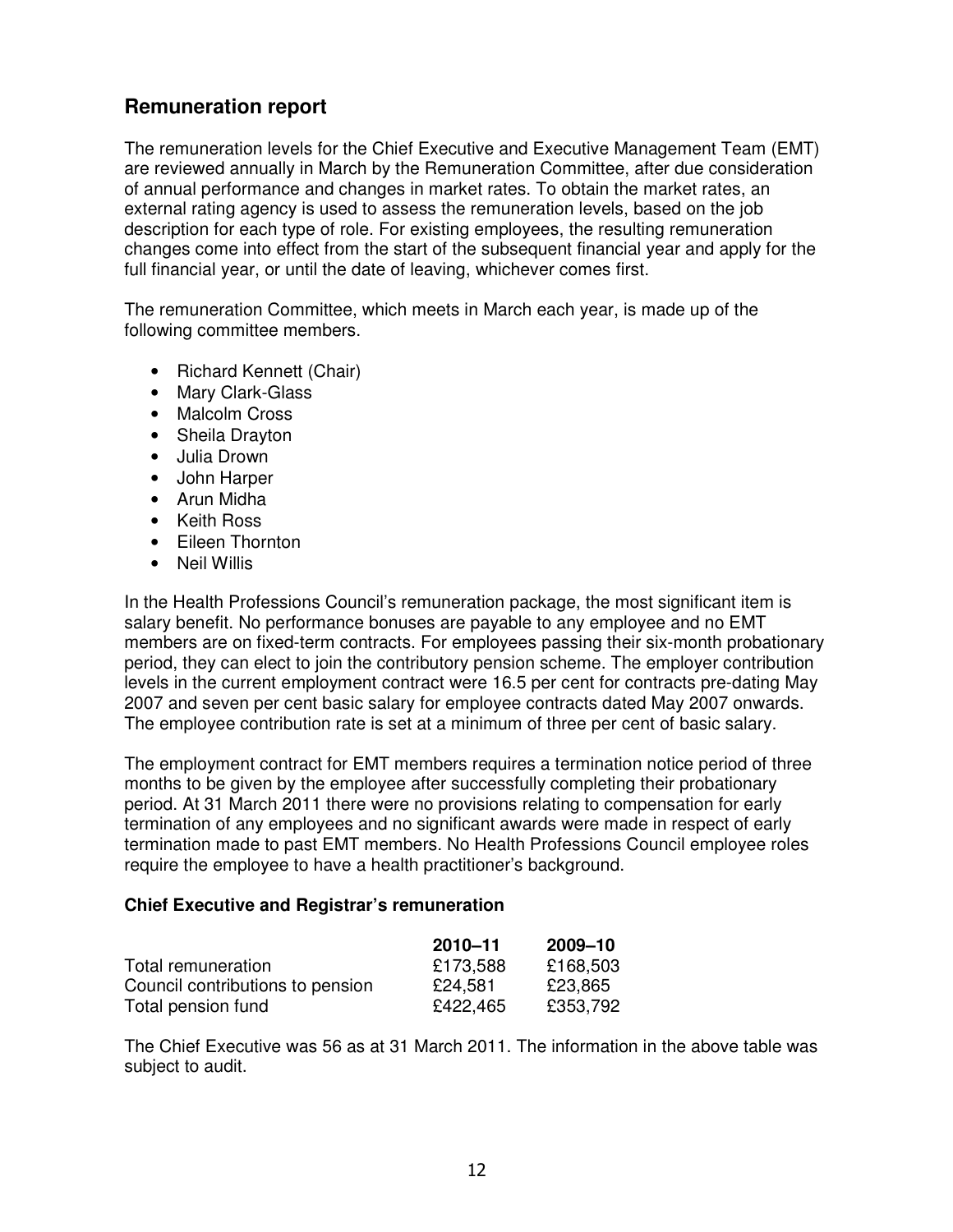## **Chair and Council members**

The Chair and Council members do not receive remuneration for their services but receive an attendance allowance when they attend Council and Committee meetings. The Chair also receives an additional amount for preparatory and administrative work for up to 60 days per annum. No benefits in kind were provided to the Chair, Council and Committee members during the year.

Council and Committee member allowances, totalling £212,984 (2009–10, £229,596) were accrued and paid to 28 members (2009–10, 62 members). This includes ten non-Council Committee Members. The attendance allowances for Council members accrued and paid directly to, or via their employer, were as follows:

|                        | 2010-11   |                 | 2009-10   |                |
|------------------------|-----------|-----------------|-----------|----------------|
|                        |           | Number of       |           | Number of      |
|                        | £'000     | days            | £'000     | days           |
| Anna van der Gaag      | $50 - 55$ | 164             | $50 - 55$ | 165            |
| Annie Turner           | $10 - 15$ | 39              | $5 - 10$  | 27             |
| Arun Midha             | $5 - 10$  | 26              | $5 - 10$  | 19             |
| Deep Segar             | $5 - 10$  | 17              | $5 - 10$  | 14             |
| Diane Waller           | $5 - 10$  | 30              | $10 - 15$ | 47             |
| Jeff Lucas             | $5 - 10$  | 32 <sub>2</sub> | $5 - 10$  | 23             |
| John Donaghy           | $5 - 10$  | 17              | $5 - 10$  | 23             |
| John Harper            | $0 - 5$   | 14              | $0 - 5$   | 13             |
| Joy Tweed              | $10 - 15$ | 28              | $5 - 10$  | 25             |
| Julia Drown            | $5 - 10$  | 26              | $5 - 10$  | 22             |
| Keith Ross             | $5 - 10$  | 21              | $5 - 10$  | 25             |
| <b>Malcolm Cross</b>   | $10 - 15$ | 29              | $0 - 5$   | $\overline{7}$ |
| Mary Clark Glass       | $5 - 10$  | 22              | $5 - 10$  | 24             |
| Morag Mackeller        | $5 - 10$  | 18              | $5 - 10$  | 18             |
| <b>Neil Willis</b>     | $10 - 15$ | 35              | $10 - 15$ | 33             |
| Penny Renwick          | $5 - 10$  | 27              | $5 - 10$  | 17             |
| <b>Richard Kennett</b> | $5 - 10$  | 31              | $5 - 10$  | 23             |
| Shelia Drayton         | $5 - 10$  | 27              | $5 - 10$  | 17             |

The information in the above table was subject to audit.

#### **Council and Committee member expenses and fees**

The Council has an obligation to pay the associated PAYE and National Insurance on expenses and National Insurance contributions on attendance allowance fees paid to Council and Committee members. An accrual of £14,771 has been made relating to the financial year 2010–11 (2009–10, £19,416).

#### **Methods used to assess performance**

The review system for Council members was agreed by the Council in 2006. The system provides a mechanism for annual self-appraisal; a mechanism for appraisal of the Chair; and an opportunity for members of Council to discuss their perceptions and experiences of the Health Professions Council with the Chair. The system is competency-based, in common with many systems used for review of board members. Members complete a selfappraisal form and meet with the Chair for discussion and feedback and identification of any training needs. The Chair then presents a paper to Council, outlining general themes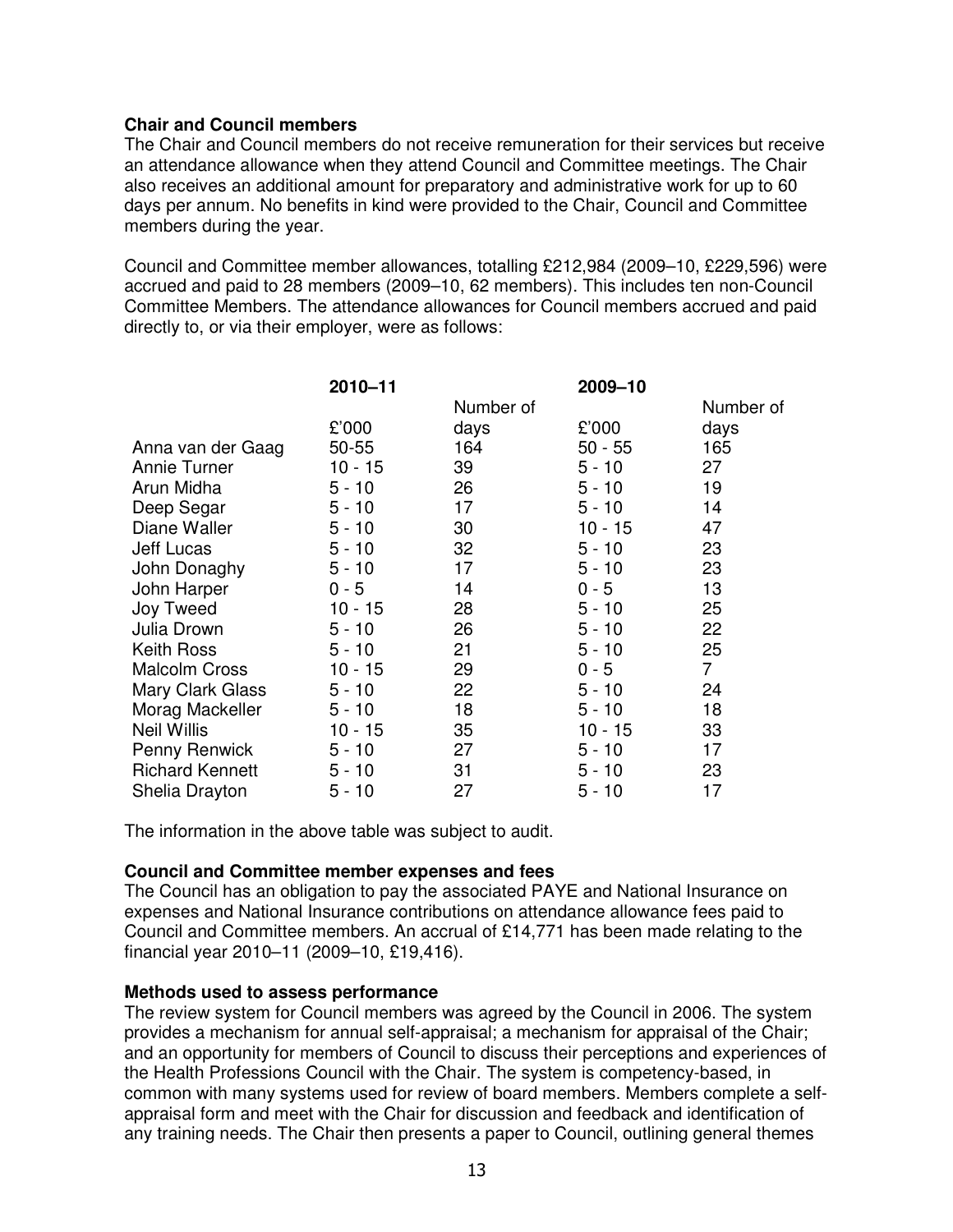and conclusions from the process. This year, Committee members and Committee chairs were invited to provide 180-degree feedback in addition to the existing appraisal processes.

#### **Audit information**

The Accounting Officer for the Council confirms that he has taken steps to ensure the auditors are aware of all information pertinent to the audit and has ensured that such information he was aware of was notified to and made available to the auditors. The Accounting Officer confirms that there is no relevant audit information he is aware of that has not been communicated to the auditors

#### **Auditor**

The management commentary and certain sections of the remuneration report are audited by the Health Professions Council's external auditors, the National Audit Office.

Article 46 (2) of the Health Professions Order 2001 requires that the annual accounts shall be audited by persons the Council appoints. The Council has appointed the Comptroller and Auditor General to audit the accounts and, separately, under the Article 46 (5) of the Health Professions Order 2001, the Comptroller and Auditor General is required to examine, certify and report on the annual accounts.

The Health Professions Council's internal auditors for financial year 2010–11 were PKF (UK) LLP. During the year, the Council appointed Mazars LLP as the internal auditors from April 2011.

By order of the Council

| Anna van der Gaag<br>Chair | <b>Marc Seale</b><br><b>Chief Executive and Registrar</b><br><b>Accounting Office</b> |  |  |
|----------------------------|---------------------------------------------------------------------------------------|--|--|
| Signature                  | Signature                                                                             |  |  |

Date **Date Date Date Date Date Date**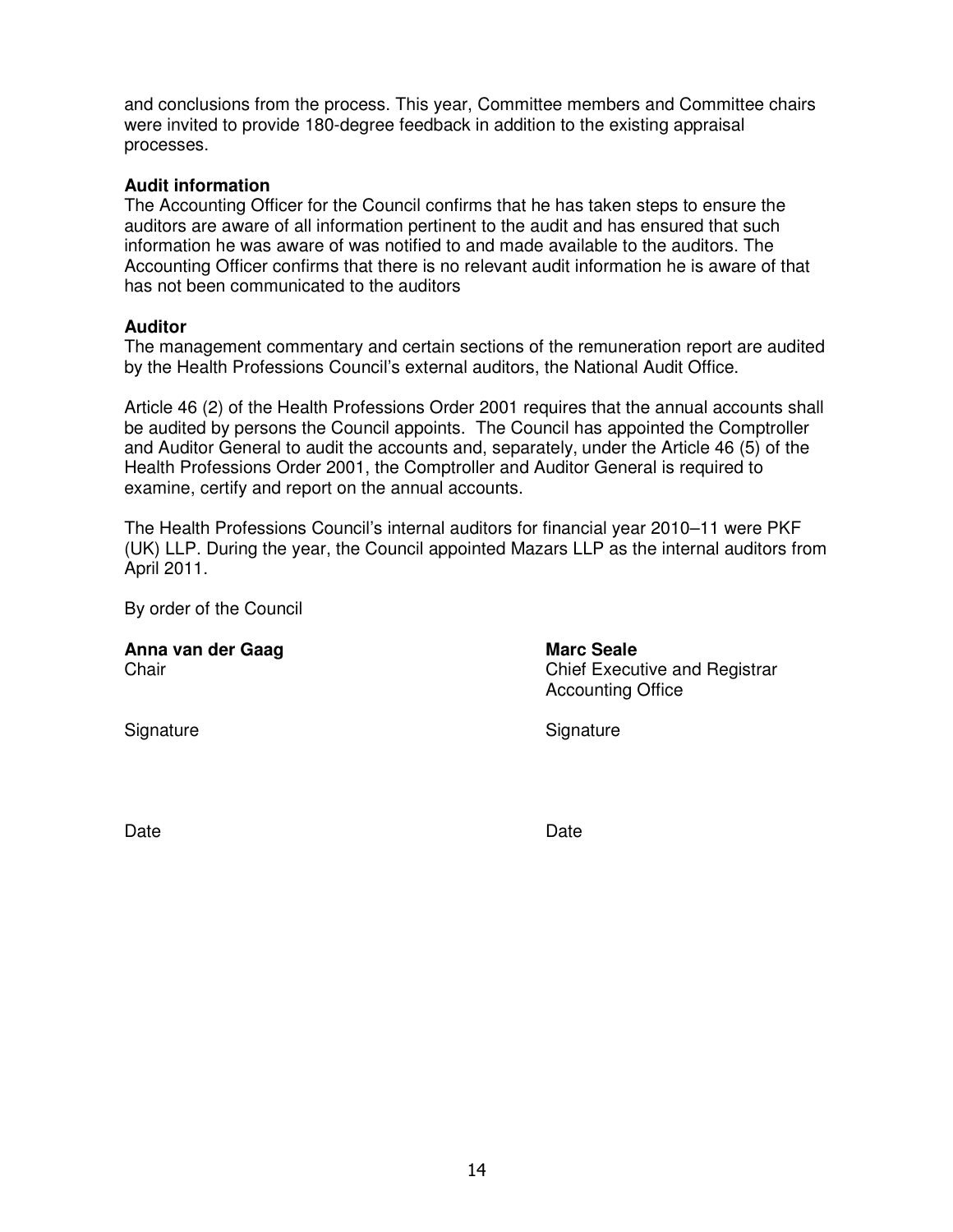# **Statement of responsibilities of the Council and its Chief Executive in respect of the accounts**

Under the Health Professions Order 2001, the Health Professions Council has directed the Executives to prepare for each financial year a statement of accounts in the form and on the basis set out in the Accounts Direction. The accounts are prepared on an accruals basis and give a true and fair view of the state of affairs of the Health Professions Council and of its income and expenditure, recognised gains and losses and cash flows for the financial year.

In preparing the accounts, the Accounting Officer is required to comply with the requirements of the Government Financial Reporting Manual and in particular to:

- observe the Accounts Direction issued by the Privy Council including the relevant accounting and disclosure requirements, and apply suitable accounting policies on a consistent basis;
- make judgements and estimates on a reasonable basis;
- state whether applicable accounting standards as set out in the Government Financial Reporting Manual have been followed, disclosed and explained any material departures in the financial statements; and
- prepare the financial statements on a going concern basis.

The Privy Council has appointed the Chief Executive as Accounting Officer of the Health Professions Council. The responsibilities of the Accounting Officer for keeping proper records and for safeguarding the Health Professions Council's assets, including responsibility for the propriety and regularity of the public finances for which the Accounting Officer is answerable, are set out in the Health Professions Order 2001 published by the Privy Council.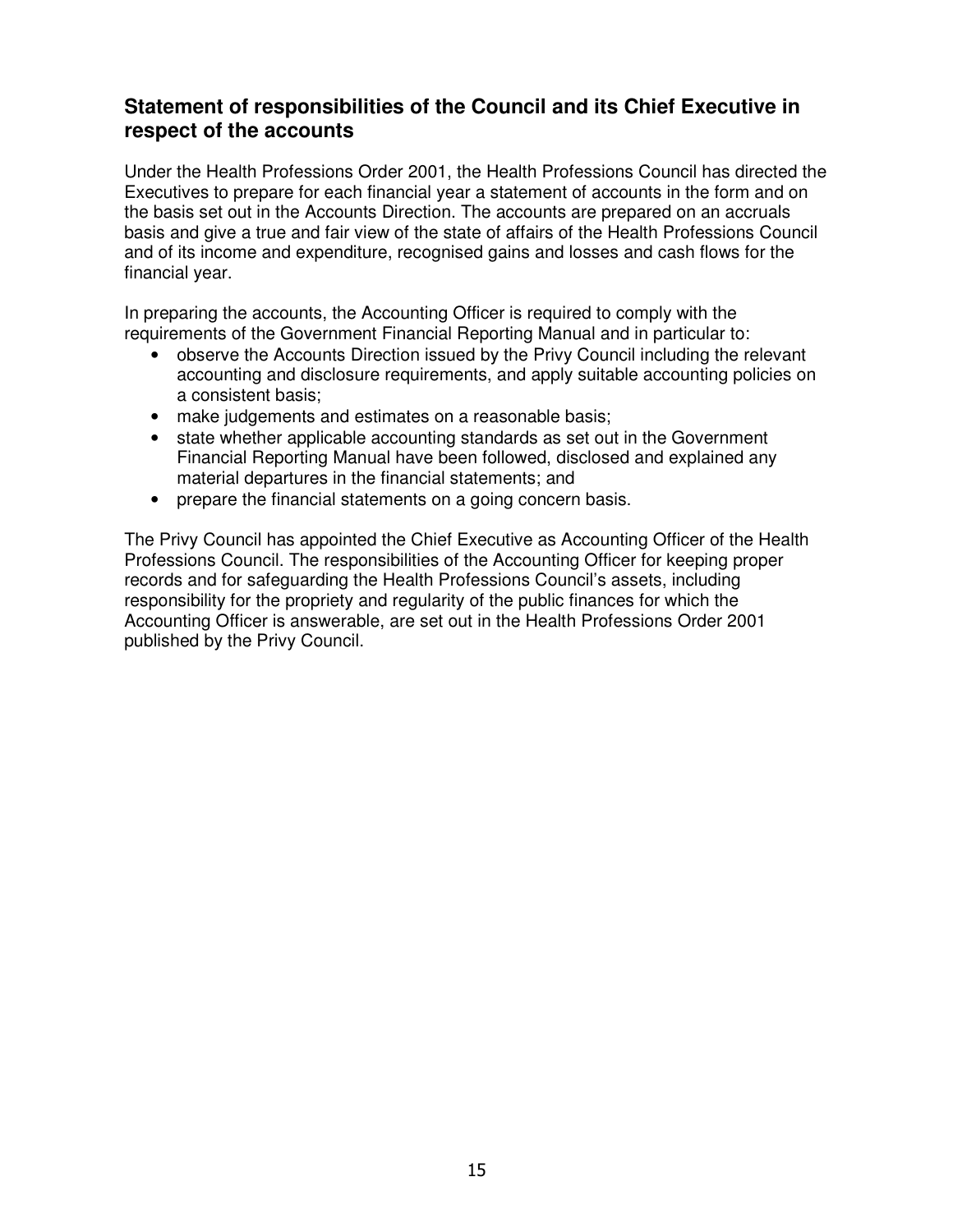# **Accounting Officer's statement on internal control**

## **Scope of responsibility**

As Accounting Officer, I have responsibility for maintaining a sound system of internal control that supports the achievement of the Council's policies, aims and objectives whilst safeguarding the Health Profession Council's assets for which I am responsible, in accordance with the responsibilities assigned to me by the Privy Council.

## **The purpose of the system of internal control**

The system of internal control is designed to manage risk to a reasonable level rather than to eliminate all risk of failure to achieve policies, aims and objectives. It can therefore only provide reasonable and not absolute assurance of effectiveness. The system of internal control is based on an on-going process designed to identify and prioritise the risks to the achievement of the Council's policies, aims and objectives, to evaluate the likelihood of those risks being realised, the impact should they be realised; and to manage them efficiently, effectively and economically. The system of internal control that has been in place in the Health Professions Council for the year ending 31 March 2011 and up to the date of approval of the annual report and accounts, accords with HM Treasury guidance.

## **Capacity to handle risk**

The governing Council vests the responsibility of its risk management process in its Executive Management Team, which is responsible for formulating methods of mitigating identified risks and for formulating a business-continuity plan. The Executive Management Team is responsible for ensuring that employees and visitors to the Health Professions Council premises are suitably briefed and trained where necessary. The Health Professions Council uses the on-going services of a risk management consultancy firm to ensure health and safety awareness and training.

#### **Safeguarding personal and other sensitive data**

The Health Professions Council operates a range of measures to help safeguard personal and other sensitive data. A review of these measures was made by the Audit Committee during the year. Broadly, the measures include:

- information-security training for employees;
- operating different types and levels of system-access rights;
- creating audit trails of record changes;
- use of unique user-codes and passwords to access systems, laptops and PCs;
- the use of electronic firewalls and virtual private networks;
- regular data-security-penetration testing by specialist external parties;
- the use of data-protection agreements and employee agreements containing dataconfidentiality clauses;
- the use of locked safes and locked filing cabinets;
- secure, offsite record storage;
- redaction (removal of sensitive fitness to practise information from documents) before publication on websites;
- the use of shredding machines and confidential waste disposal arrangements;
- physical destruction of computer hard disks prior to recycling by the manufacturer;
- the use of standalone PCs and smartcards;
- the use of post-transaction verification messages; and
- the use of CCTV and physical access controls relating to the buildings and IT infrastructure.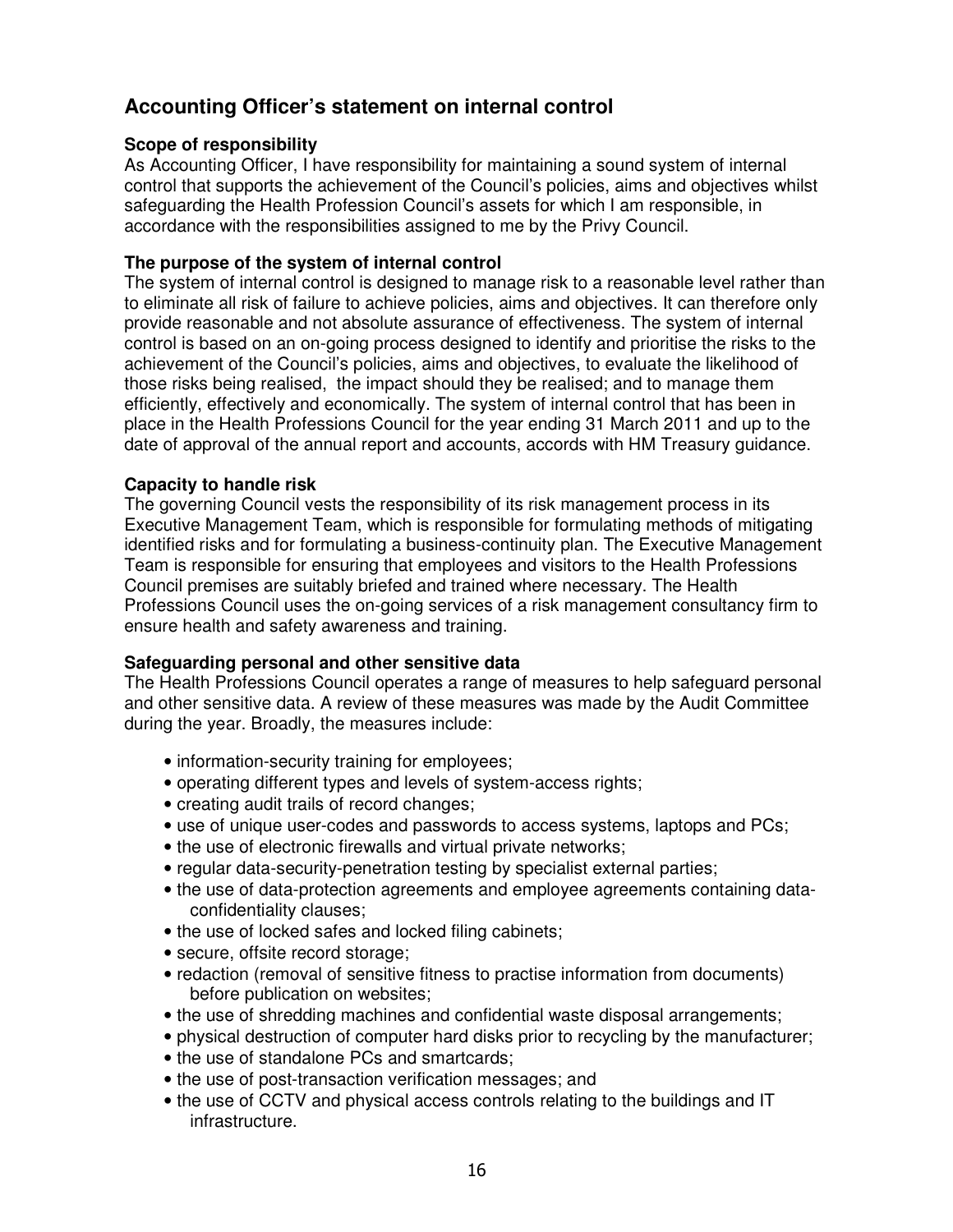## **The risk and internal control framework**

Current risks are identified and evaluated as to their significance and probability of occurrence by the Executive Management Team with input from the internal auditors. All such risks are assigned a risk owner who is responsible for managing and mitigating the risk. Risk management is an on-going process. The Audit Committee formally reviews the latest Risk Register information during the year. The Committee takes into account feedback from the auditors and it provides feedback to the Executive. Risks identified in the Risk Register are considered and referenced in the work plans for each department and highlighted in significant projects.

Risk mitigation occurs in a variety of ways. For example:

- monitoring regular management information (exception reporting);
- obtaining suitable insurance cover;
- investment diversification:
- ensuring certain administrative procedures such as regular password changes and the segregation of duties;
- providing employee training
- monitoring legislative changes for their impact on the Health Professions Council's operations; and
- maintaining a system of accountability.

To elaborate, activities to mitigate against risk include:

- ensuring consideration of the Council's strategic objectives in reacting to change brought about by UK legislation and other external pressures;
- reviewing and updating operating procedures;
- ensuring suitable systems and physical infrastructures are in place;
- ensuring employees are adequately briefed and trained in order to respond to change;
- ensuring that corporate governance best practice, as appropriate to the Council, is maintained and updated to meet changing requirements;
- constructing comprehensive budgeting and forecasting models to produce an annual budget and five-year plan which are reviewed and agreed by the Council;
- ensuring regular reviews by the Council and the Finance and Resources Committee of monthly and annual financial performance against forecasts;
- ensuring on-going audits by the internal and external auditors, and specialist information technology / service security providers;
- obtaining external specialist advice on legislative compliance in a range of areas;
- setting performance targets to measure financial and other performance, including individual goals and objectives for departments and managers;
- clearly defining and monitoring procedures for the authorisation and control of revenue and expenditure;
- operating within the dictates of relevant financial regulations, policies and procedures;
- ensuring clear documentation of operating procedures and processes to maintain International Organisation for Standardisation (ISO) accreditation; and
- regular quality audits of the Health Professions Council's processes by the British Standards Institute that are risk-based.

Internal controls are created and maintained by the Executive Management Team. The internal controls are routinely reviewed and commented on by the Executive Management Team in the internal audit findings reports. These audit findings reports are presented on a regular basis to the Audit Committee. The Audit Committee reviews the audit findings and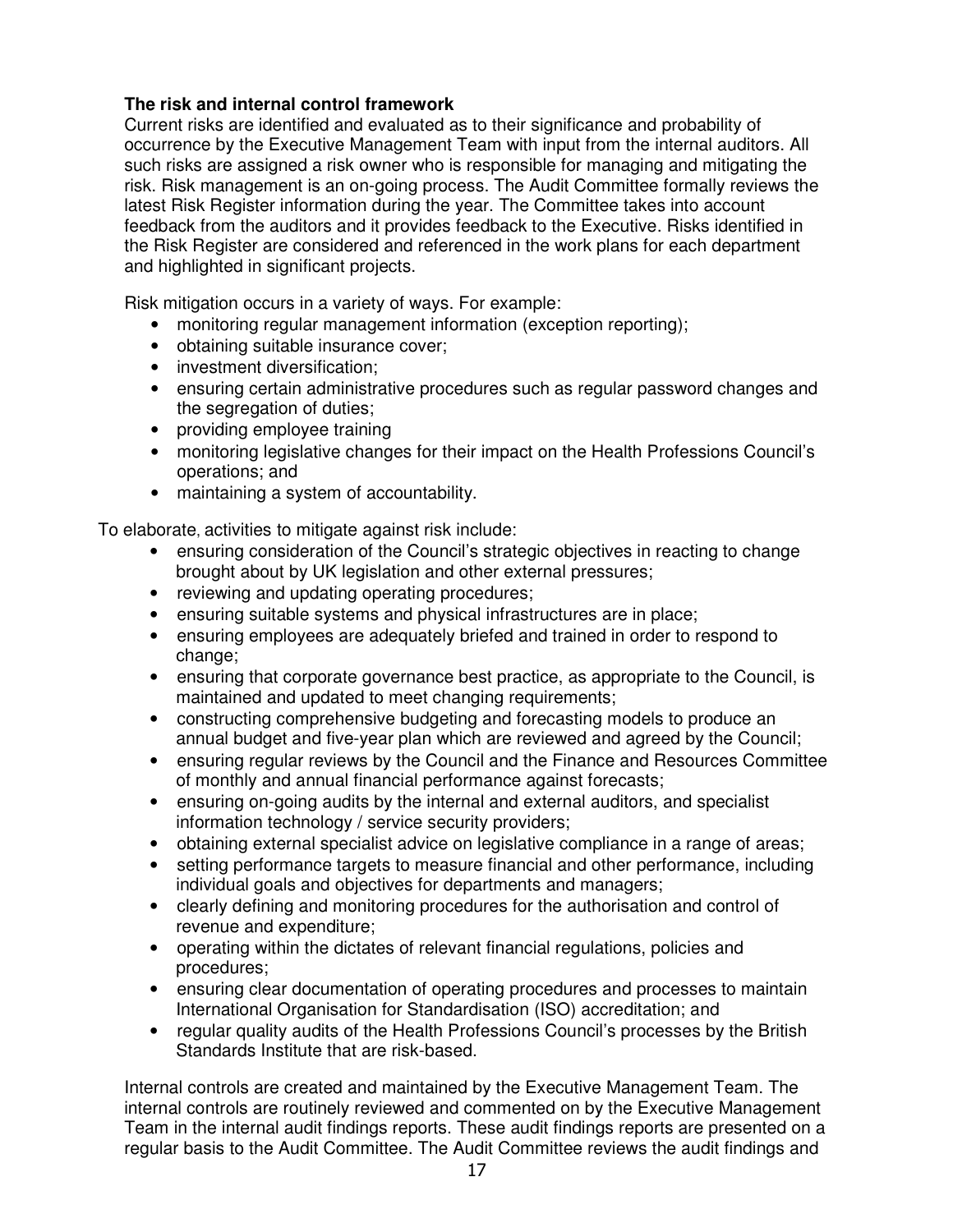associated management responses in those reports. The Committee creates action points for the Executive to improve internal controls, as appropriate. The minutes of the Audit Committee are routinely provided to the Council to note. If necessary, internal control issues are escalated by the Audit Committee to the Council. Achievement of the Audit Committee action points is monitored at subsequent Audit Committee meetings and addressed as appropriate, in audit findings reports from the auditors.

As the Accounting Officer, I routinely attend Council meetings, Audit Committee meetings and Executive Management Team meetings. I am also the designated senior officer in the whistle-blower policy for employees to approach, if they have concerns regarding malpractice.

#### **Review of effectiveness**

As the Accounting Officer, I have responsibility for reviewing the effectiveness of the system of internal control. My review of the effectiveness of the system of internal control is informed by the work of the internal auditors and the executive managers within the organisation. The executive managers have responsibility for the development and maintenance of the internal control framework and comments made by the external auditors in their management letters and other reports. I have been advised of the implications of the result of my review of the effectiveness of the system of internal control by the Council and the Audit Committee and a plan to address weaknesses and ensure continuous improvement of the system is in place. The process is outlined under the heading 'The risk and internal control framework' above. In December 2010, the Council for Healthcare Regulatory Excellence (CHRE) audited the initial stages of the fitness to practise procedures at HPC. CHRE report found that HPC had as a well-managed system of casework with no evidence of unacceptable risks to patients or the maintenance of public confidence.

During 2010–11 the key risks which we addressed were:

- opening the Register to hearing aid dispensers;
- roll- out of the new online registration renewal system;
- preparation of the new fitness to practise case-management system; and
- initial preparation work to accommodate the requirements of the Health and Care Bill.

#### **Internal auditors**

The Council appointed PKF (UK) LLP as the Health Professions Council's internal auditors in May 2006. During the 2010–11 financial year, internal audits were carried out in a number of key areas, including the management of the HPC's stakeholder communications, human resources management, business continuity arrangements and financial systems. The internal audit annual report for 2010-11 concluded that the overall system of internal control was satisfactory and was operating effectively during the year.

I conclude from my review that there are no significant weaknesses to report.

## **Marc Seale**

Chief Executive and Registrar Accounting Officer

Signature Date **Date**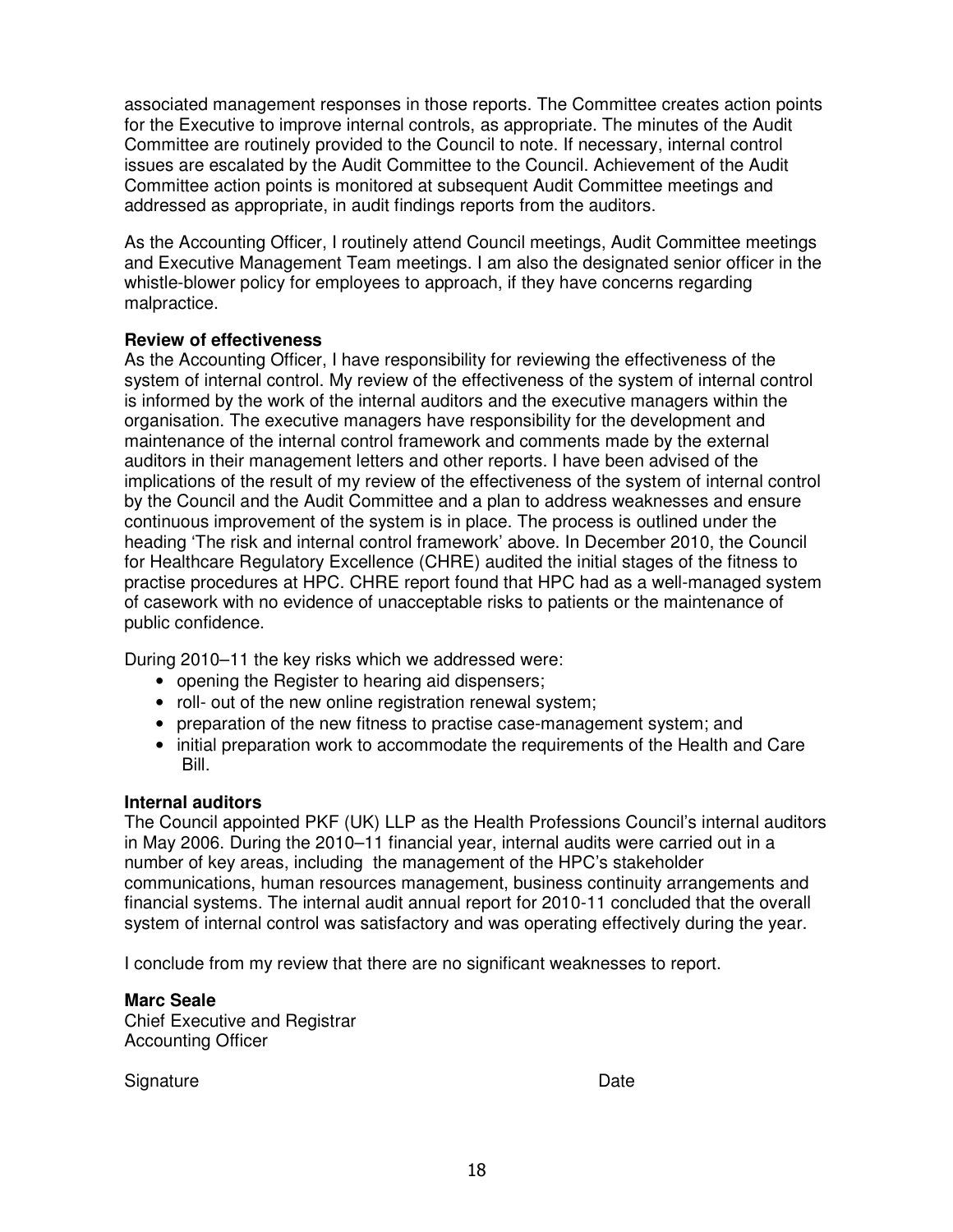# **The certificate and report of the Comptroller and Auditor General to the Houses of Parliament**

I certify that I have audited the financial statements of the Health Professions Council for the year ended 31 March 2011 under Article 46(5) of the Health Professions Order 2001.These comprise the Statement of Comprehensive Net Expenditure, the Statement of Financial Position, the Cash Flow Statement, the Statement of Changes in Reserves and the related notes. These financial statements have been prepared under the accounting policies set out within them. I have also audited the information in the Remuneration Report that is described in that report as having been audited.

## **Respective responsibilities of the Council and its Chief Executive and auditor**

As explained more fully in the Statement of responsibilities of the Council and its Chief Executive, the Chief Executive as Accounting Officer is responsible for the preparation of the financial statements and for being satisfied that they give a true and fair view. My responsibility is to audit the financial statements in accordance with law and International Standards on Auditing (UK and Ireland). Those standards require me and my staff to comply with the Auditing Practices Board's Ethical Standards for Auditors.

## **Scope of the audit of the financial statements**

An audit involves obtaining evidence about the amounts and disclosures in the financial statements sufficient to give reasonable assurance that the financial statements are free from material misstatement, whether caused by fraud or error. This includes an assessment of:

- whether the accounting policies are appropriate to the Health Professions Council's circumstances and have been consistently applied and adequately disclosed;
- the reasonableness of significant accounting estimates made by the Health Professions Council; and
- the overall presentation of the financial statements.

In addition I read all the financial and non-financial information in the annual report to identify material inconsistencies with the audited financial statements. If I become aware of any apparent material misstatements or inconsistencies I consider the implications for my certificate.

In addition, I am required to obtain evidence sufficient to give reasonable assurance that the expenditure and income reported in the financial statements have been applied to the purposes intended by Parliament and the financial transactions conform to the authorities which govern them.

#### **Opinion on regularity**

In my opinion, in all material respects the expenditure and income have been applied to the purposes intended by Parliament and the financial transactions conform to the authorities which govern them.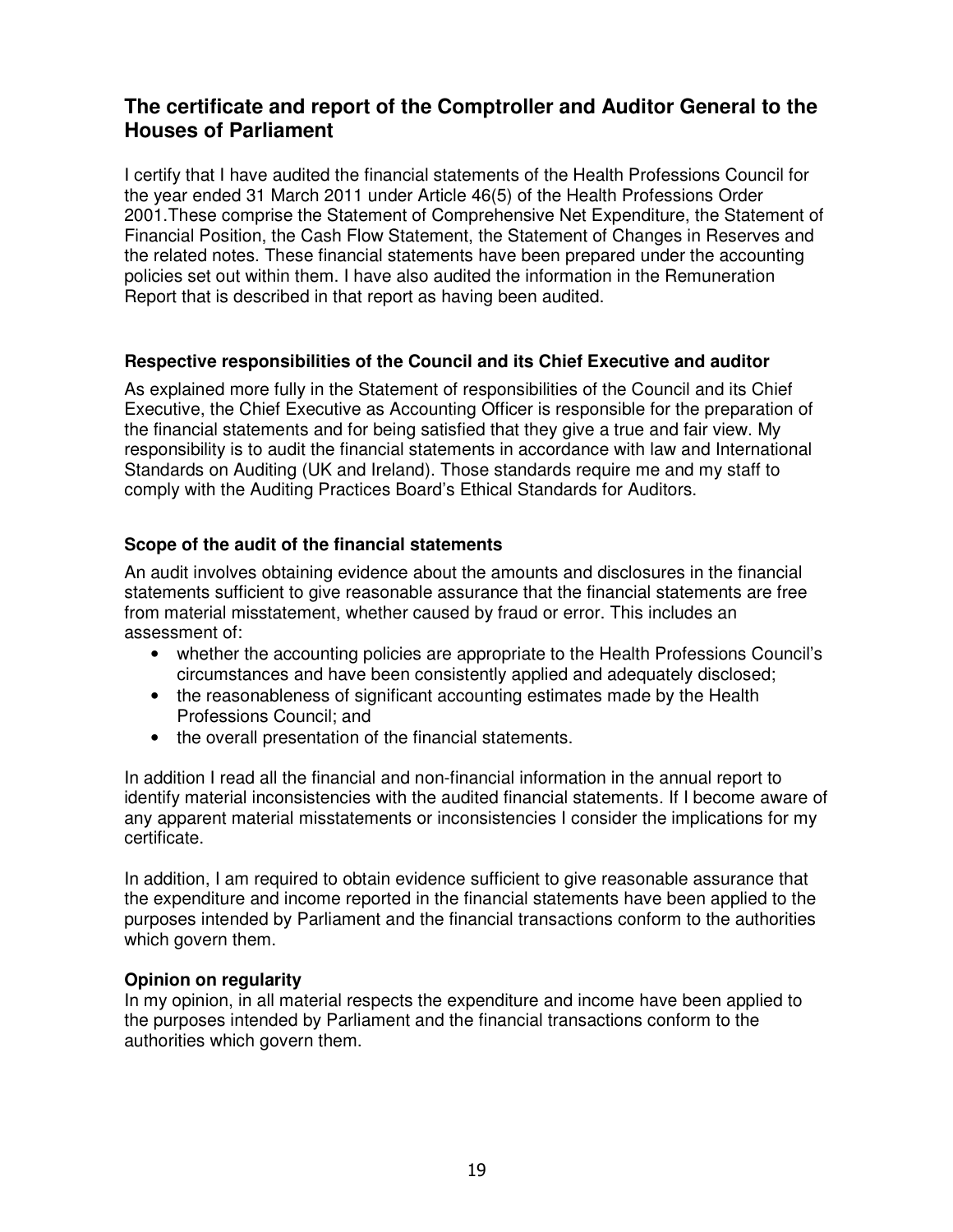## **Opinion on financial statements**

In my opinion:

- the financial statements give a true and fair view of the state of the Health Professions Council's affairs as at 31 March 2011 and of its surplus, changes in reserves and cash flows for the year then ended; and
- the financial statements have been properly prepared in accordance with the Health Professions Order 2001 and the Privy Council directions issued thereunder.

## **Opinion on other matters**

In my opinion:

.

- the part of the Remuneration Report to be audited has been properly prepared in accordance with the Privy Council directions issued under the Health Professions Order 2001; and
- the information given in the 'Composition of the Council in 2010-11' and 'Management Commentary' sections of the Annual Report for the financial year for which the financial statements are prepared is consistent with the financial statements.

## **Matters on which I report by exception**

I have nothing to report in respect of the following matters which I report to you if, in my opinion:

- adequate accounting records have not been kept; or
- the financial statements are not in agreement with the accounting records or returns; or
- I have not received all of the information and explanations I require for my audit; or
- the Statement on Internal Control does not reflect compliance with HM Treasury's guidance.

#### **Report**

I have no observations to make on these financial statements.

## **Amyas C E Morse**

Comptroller and Auditor General National Audit Office 157–197 Buckingham Palace Road Victoria London SW1W 9SP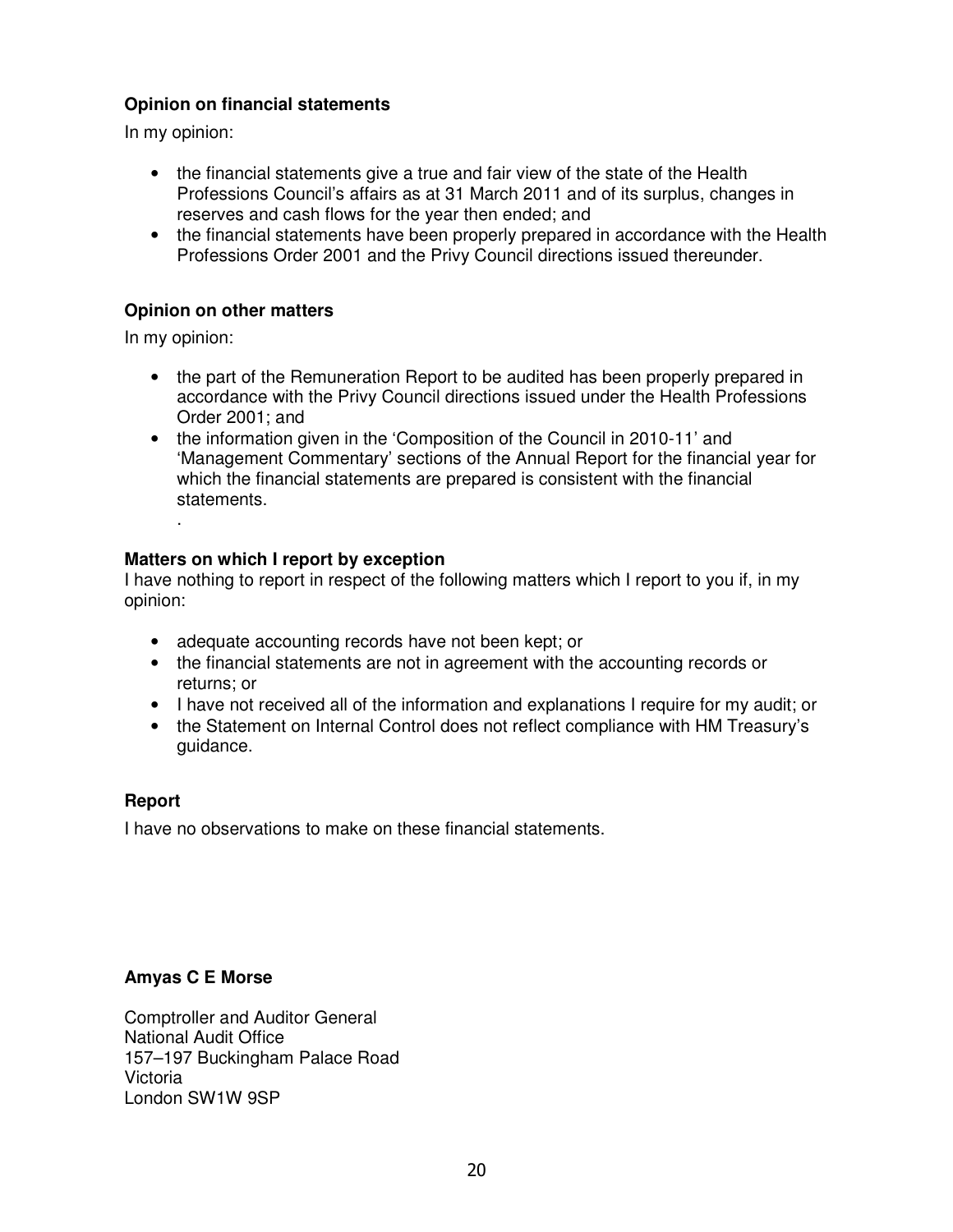# **Statement of Comprehensive Net Expenditure for the year ended 31 March 2011**

.

|                                                           | <b>Notes</b>   | 2011<br>£'000 | 2010<br>£'000<br>(restated)* |
|-----------------------------------------------------------|----------------|---------------|------------------------------|
| <b>Income</b>                                             |                |               |                              |
| Fee income                                                | 4              | 16,844        | 16,011                       |
| Other income                                              |                | 84            | 77                           |
| <b>Total operating income</b>                             |                | 16,928        | 16,088                       |
| Staff costs                                               | 6              | 5,462         | 5,646                        |
| Depreciation and amortisation                             |                | 527           | 376                          |
| Other expenditure                                         | $\overline{7}$ | 10,268        | 10,212                       |
| <b>Total operating expenditure</b>                        |                | 16,257        | 16,234                       |
| Surplus / (Deficit) for the year after operational costs  |                | 671           | (146)                        |
| Costs relating to transfer of General Social Care Council |                |               |                              |
| functions                                                 |                | (168)         |                              |
| Investment income                                         | 5              | 108           | 93                           |
| Profit / (Loss) on disposal of investments                |                | 144           | 53                           |
| Unrealised gains / (losses) on investments                | 11             |               | 462                          |
| Impairment of freehold land and buildings                 |                | (74)          | (545)                        |
| Surplus / (Deficit) on ordinary activity before taxation  |                | 681           | (83)                         |
| <b>Taxation</b>                                           | 8              | (61)          | (9)                          |
| Retained surplus / (deficit) for the year                 |                | 620           | (92)                         |

The notes on pages 26 to 43 form part of these financial statements.

The operating surplus for the year arises from the Council's continuing operations.

Consolidated accounts were not produced for this year as the subsidiary, 22–26 Stannary Street Limited, was wound up and struck off during this financial year. No transactions took place this year and all assets were transferred from 22-26 Stannary Street Limited to HPC during the financial year ended 31 March 2010.

\*The accounts have been restated as a result of the HAC register transferring to the HPC on 1 April 2010. Details of the impact of this transfer are included in Note 2.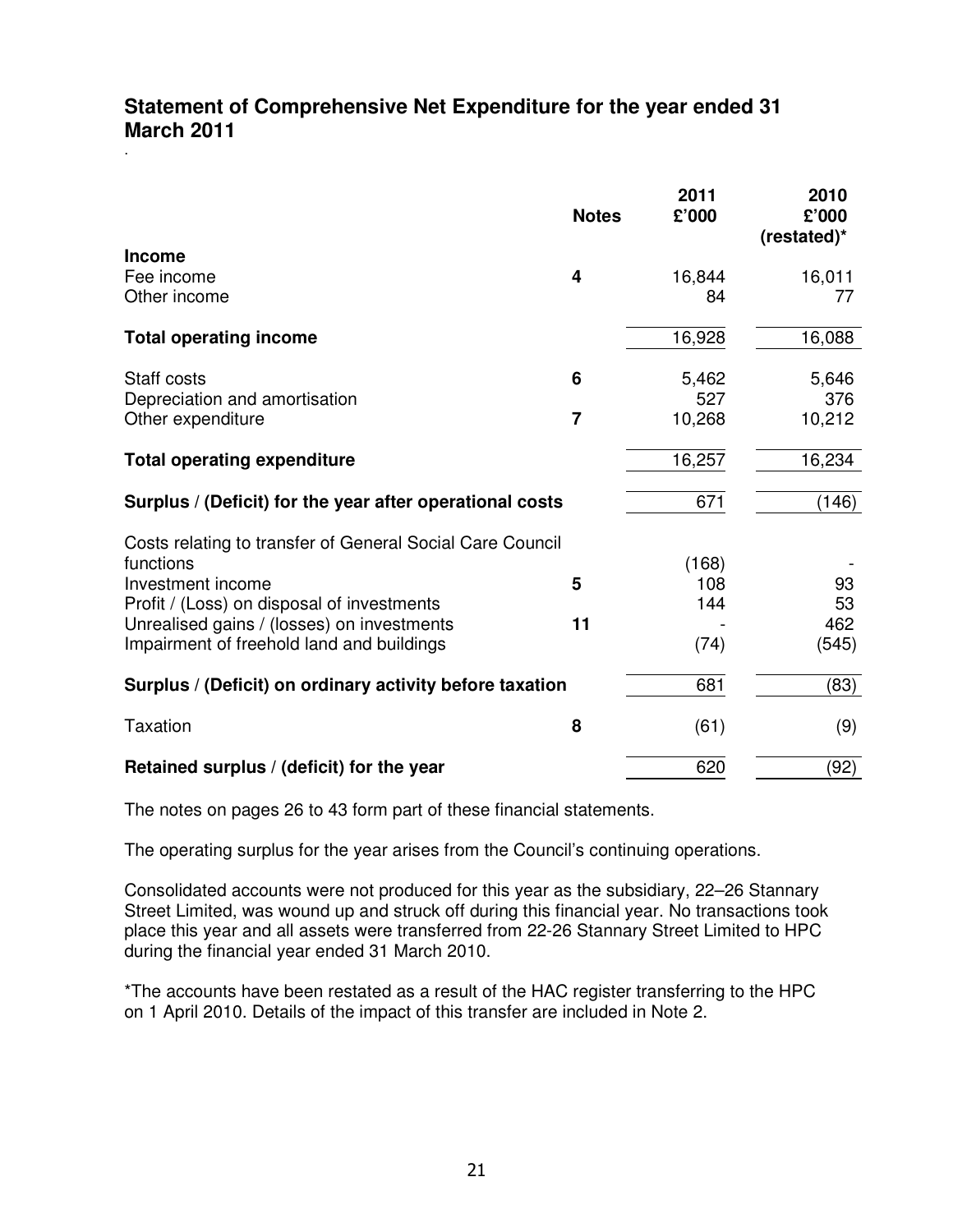# **Other Comprehensive Expenditure for the year ended 31 March 2011**

|                                                                | 2011<br>£'000      | 2010<br>£'000<br>(restated) |
|----------------------------------------------------------------|--------------------|-----------------------------|
|                                                                | £'000              | £'000                       |
| Net loss on revaluation of Property, Plant and<br>Equipment    | (4)                | (210)                       |
| Total Comprehensive Expenditure for the year ended<br>31 March | $\left( 4 \right)$ | (210)                       |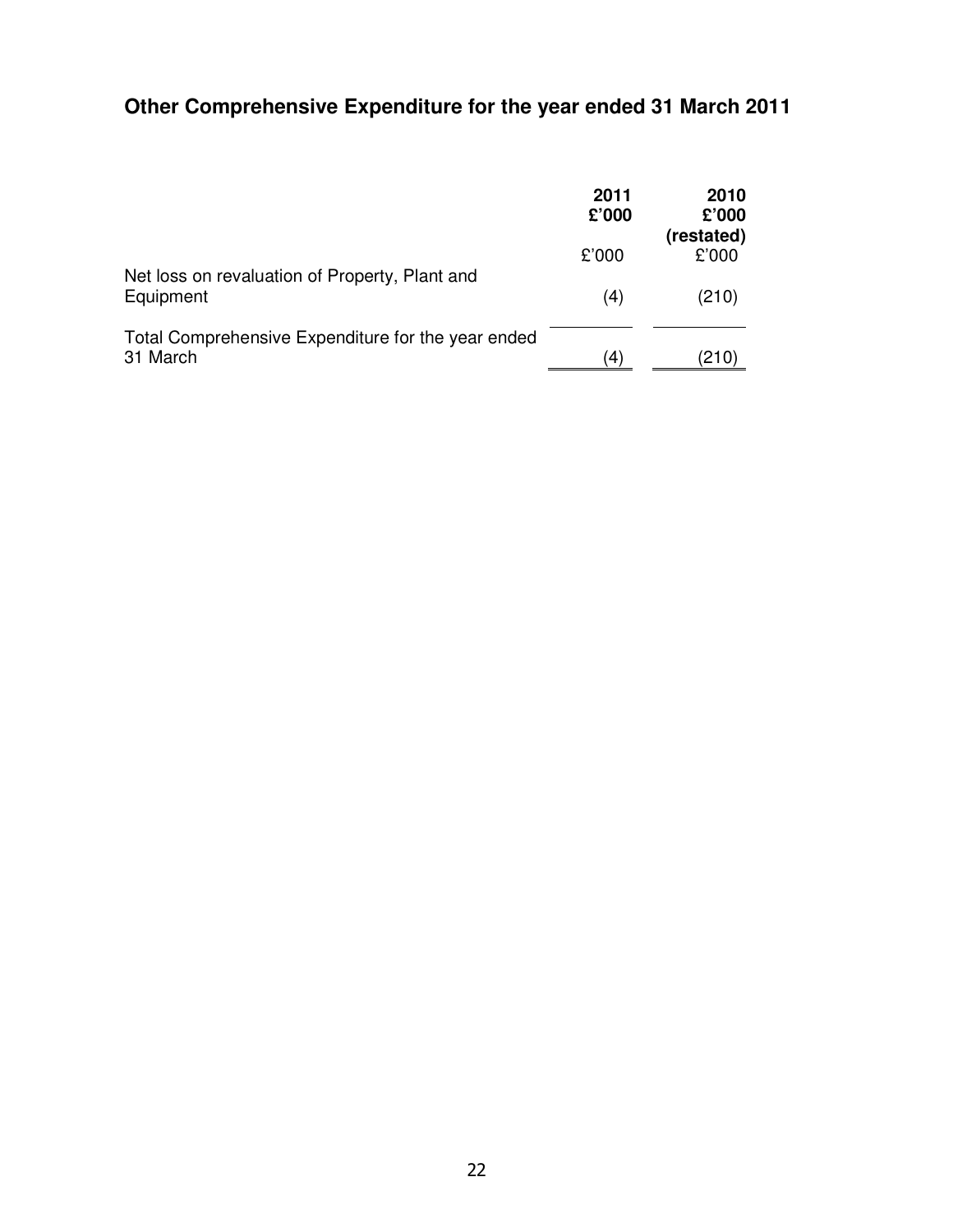# **Statement of financial position as at 31 March 2011**

|                                  | <b>Note</b><br>S | 2011      | 2010       | 1 April<br>2009 |
|----------------------------------|------------------|-----------|------------|-----------------|
|                                  |                  | £'000     | £'000      | £'000           |
| <b>Non-current assets</b>        |                  |           | (restated) | (restated)      |
| Property, plant and equipment    | 9                | 2,479     | 2,567      | 2,810           |
| Intangible assets                | 10               | 1,382     | 964        | 784             |
| <b>Total non-current assets</b>  |                  | 3,861     | 3,531      | 3,594           |
| <b>Current assets</b>            |                  |           |            |                 |
| Trade and other receivables      | 12               | 515       | 207        | 354             |
| <b>Financial assets</b>          | 11               |           | 1,926      | 1,347           |
| Cash and cash equivalents        | 13               | 8,722     | 5,649      | 5,342           |
| <b>Total current assets</b>      |                  | 9,237     | 7,782      | 7,043           |
| <b>Total assets</b>              |                  | 13,098    | 11,313     | 10,637          |
| <b>Current liabilities</b>       |                  |           |            |                 |
| Trade and other payables         | 14               | (2,012)   | (1,795)    | (2,829)         |
| Deferred income                  | 15               | (9, 344)  | (8, 392)   | (6, 755)        |
| <b>Total current liabilities</b> |                  | (11, 356) | (10,187)   | (9,584)         |
| <b>Assets less liabilities</b>   |                  | 1,742     | 1,126      | 1,053           |
| <b>Reserves</b>                  |                  |           |            |                 |
| <b>Revaluation reserve</b>       |                  |           | 4          | 214             |
| General reserve                  |                  | 1,742     | 1,122      | 839             |
|                                  |                  | 1,742     | 1,126      | 1,053           |

The notes on pages 26 to 43 form part of these financial statements

Approved and authorised for issue on behalf of the Council and signed on its behalf:

| Anna van der Gaag | <b>Marc Seale</b>                    |
|-------------------|--------------------------------------|
| Chair             | <b>Chief Executive and Registrar</b> |
|                   | <b>Accounting Officer</b>            |

| Signature |
|-----------|
|-----------|

Signature

Date **Date Date Date Date Date**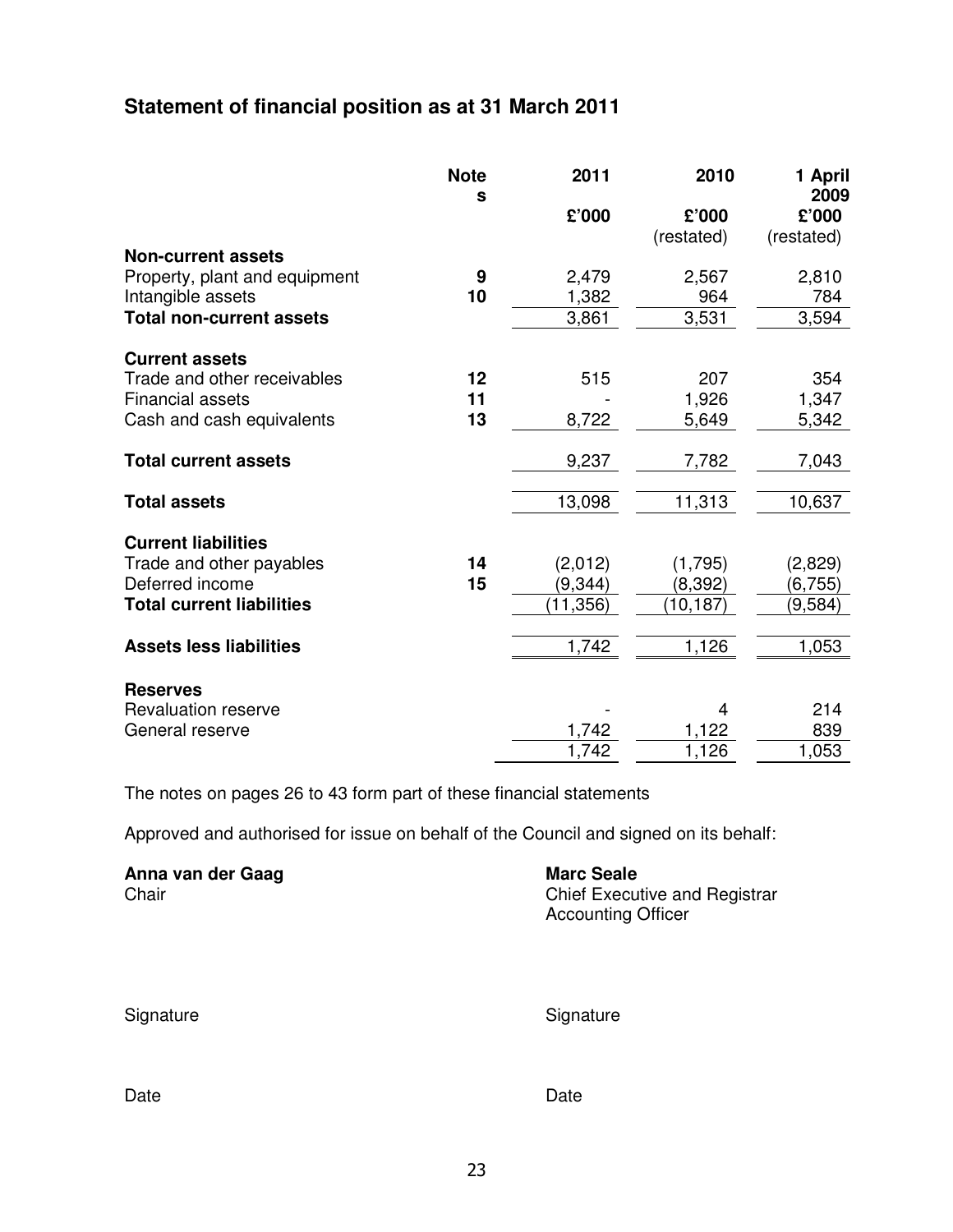# **Statement of cash flow as at 31 March 2011**

|                                                                                                                                                                                                                                                                                                                                                                                                                                                                                                        | <b>Notes</b>             | 2011<br>£'000                                             | 2010<br>£'000<br>(restated)                                 |
|--------------------------------------------------------------------------------------------------------------------------------------------------------------------------------------------------------------------------------------------------------------------------------------------------------------------------------------------------------------------------------------------------------------------------------------------------------------------------------------------------------|--------------------------|-----------------------------------------------------------|-------------------------------------------------------------|
| Cash flows from operating activities<br>Surplus / (Deficit) from operating activities<br>Adjustment for transfer of Hearing Aid Council<br>Costs relating to the transfer of regulatory functions<br>from the General Social Care Council<br>Depreciation and amortisation<br>Disposal of property, plant and machinery<br>(Increase) / Decrease in trade and other receivables<br>Increase / (Decrease) in trade payables<br>Increase in deferred income<br>Net cash inflow from operating activities | 9&10<br>12<br>14<br>15   | 671<br>(168)<br>527<br>13<br>(308)<br>165<br>952<br>1,852 | (146)<br>22<br>376<br>4<br>147<br>(1,019)<br>1,637<br>1,021 |
| Cash flows from investing activities<br>Purchase of property, plant and equipment<br>Purchase of intangible assets<br>Purchase of financial assets<br>Proceeds from sale of financial assets<br>Investment income<br>Gain on disposal of financial assets<br>Net cash flows from investing activities<br><b>Taxation</b>                                                                                                                                                                               | 9<br>10<br>11<br>11<br>5 | (164)<br>(784)<br>(132)<br>2,058<br>108<br>144<br>1,230   | (640)<br>(432)<br>(230)<br>113<br>86<br>53<br>(1,050)       |
| Cash flows from financing activities<br>Grant income from the Department of Health                                                                                                                                                                                                                                                                                                                                                                                                                     |                          | (9)                                                       | (24)<br>360<br>360                                          |
| Net increase in cash and cash equivalents in the<br>period                                                                                                                                                                                                                                                                                                                                                                                                                                             |                          | 3,073                                                     | 307                                                         |
| Cash and cash equivalents at the beginning of<br>the period                                                                                                                                                                                                                                                                                                                                                                                                                                            |                          | 5,649                                                     | 5,342                                                       |
| Cash and cash equivalents at the end of the<br>period                                                                                                                                                                                                                                                                                                                                                                                                                                                  |                          | 8,722                                                     | 5,649                                                       |

The notes on pages 26 to 43 form part of these financial statements.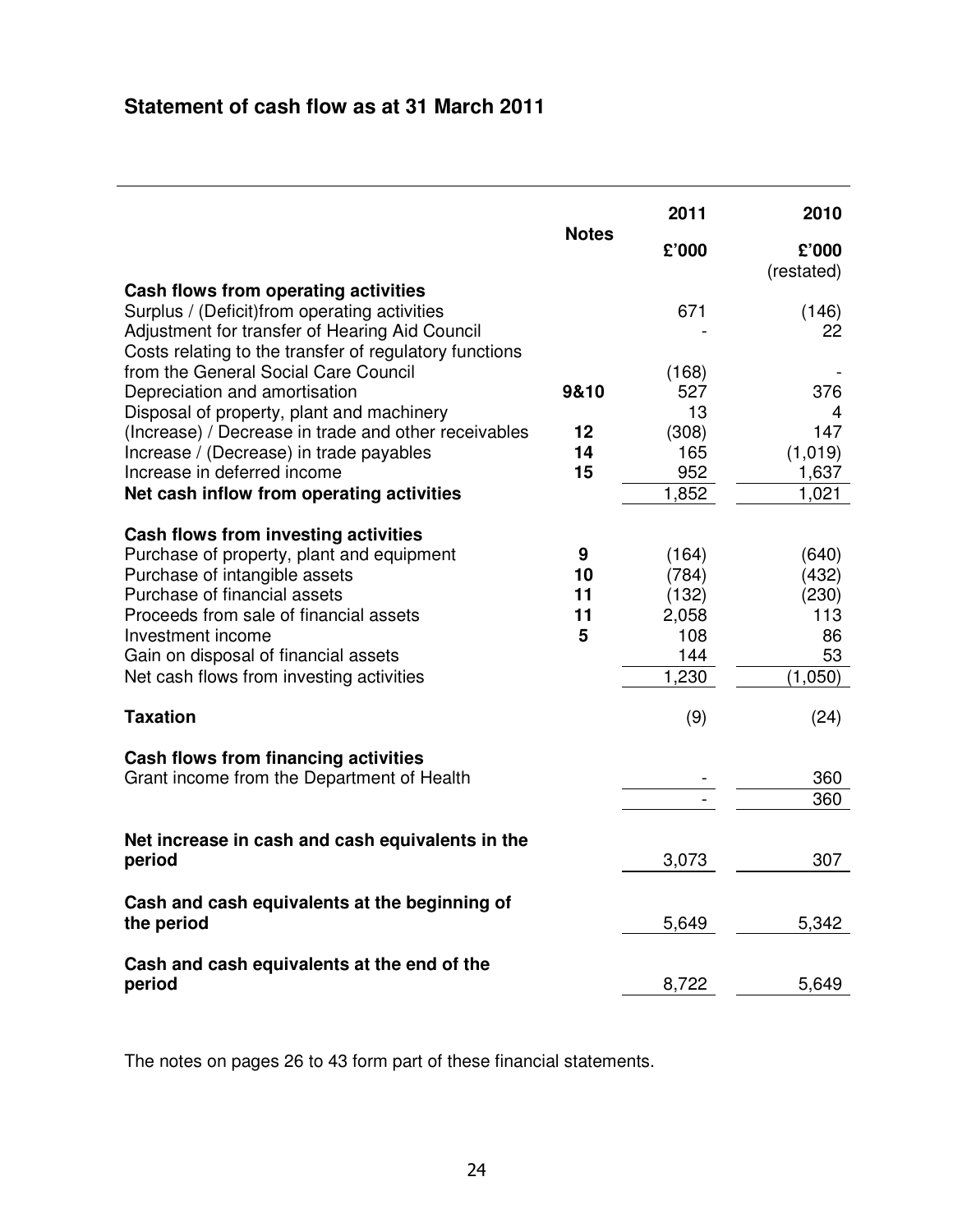# **Statement of changes in reserves**

|                                 | <b>Note</b> | <b>Revaluation</b><br>reserve | General<br>reserve | <b>Total</b><br>reserves |
|---------------------------------|-------------|-------------------------------|--------------------|--------------------------|
|                                 |             | £                             | £                  | £                        |
| <b>Balance at 31 March 2009</b> |             | 214                           | 663                | 877                      |
| Prior year adjustment           | 3           |                               | 176                | 176                      |
| <b>Balance at 1 April 2009</b>  |             | 214                           | 839                | 1,053                    |
| Net loss on revaluation of      |             | (210)                         |                    | (210)                    |
| property, plant and equipment   |             |                               |                    |                          |
| Merger from Hearing Aid Council |             |                               | 15                 | 15                       |
| Deficit for the year            |             |                               | (92)               | (92)                     |
| Grant income received           |             |                               | 360                | 360                      |
| <b>Balance at 31 March 2010</b> |             | 4                             | 1,122              | 1,126                    |
|                                 |             |                               |                    |                          |
| Net loss on revaluation of      |             | (4)                           |                    | (4)                      |
| property, plant and equipment   |             |                               |                    |                          |
| Surplus for the year            |             |                               | 620                | 620                      |
| Total recognised income and     |             | (4)                           | 620                | 616                      |
| expense for the year            |             |                               |                    |                          |
|                                 |             |                               |                    |                          |
| Grant income received           |             |                               |                    |                          |
| <b>Balance at 31 March 2011</b> |             |                               | 1,742              | 1,742                    |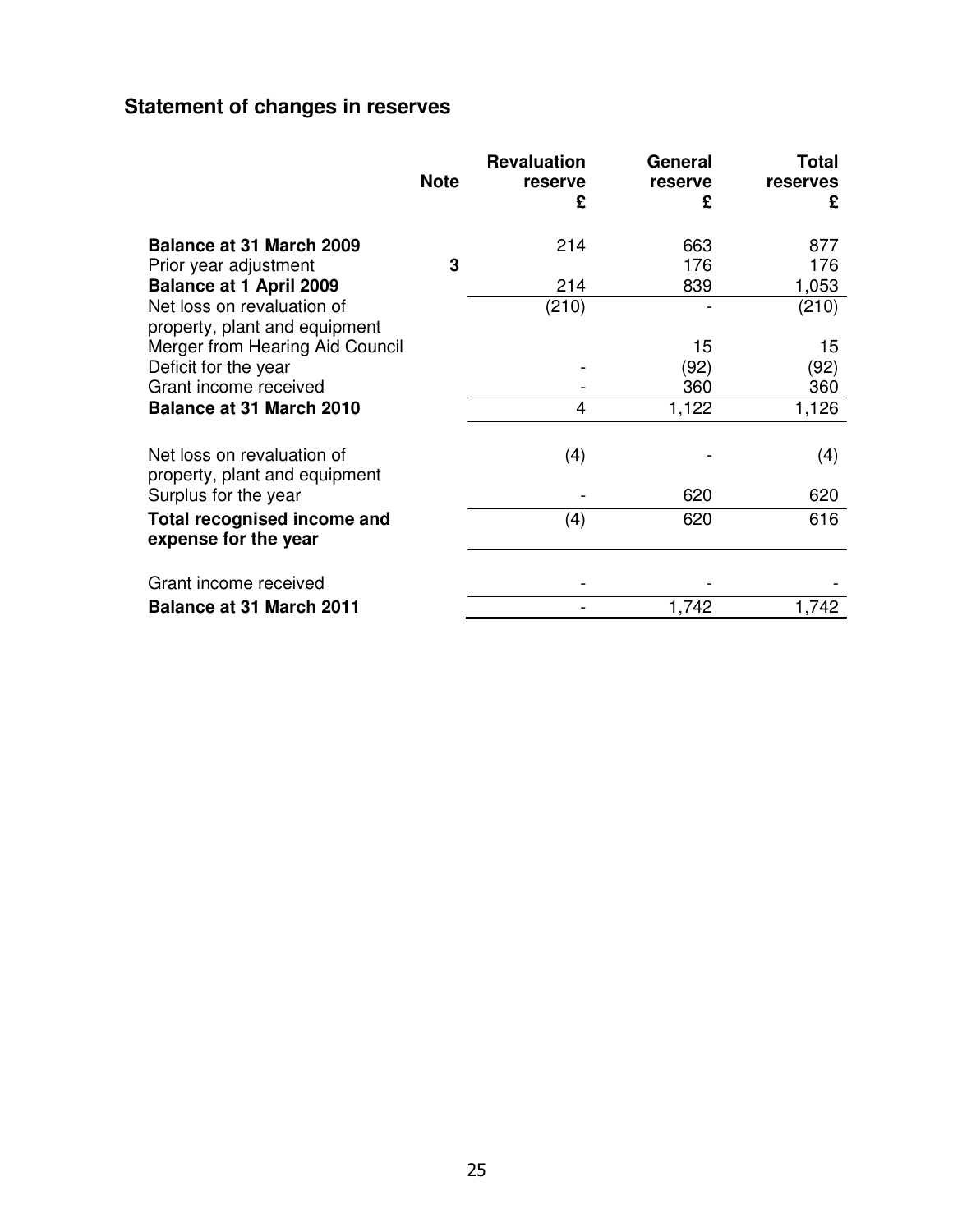## **Notes to the financial statements for the year ended 31 March 2011**

## **1 Accounting policies**

## **Basis of preparation**

These financial statements have been prepared in accordance with the 2010–11 Government Reporting Manual (FReM) issued by HM Treasury. The accounting polices contained in the FReM apply International Reporting Standards (IFRS) as adapted or interpreted for the public sector context. Where the FReM permits a choice of accounting policy, the accounting policy which is judged to be most appropriate to the particular circumstances of the Health Professions Council for the purpose of giving a true and fair view has been selected. The particular policies adopted by the Health Professions Council are described below. They have been applied consistently in dealing with items that are considered material to the accounts.

#### **Standards, amendments and interpretations to published standards not yet effective**

On 31 March 2011 the International Accounting Standards Board (IASB) and the International Financial Reporting Interpretations Committee (IFRIC) issued the following standards and interpretations which are effective for annual accounting periods beginning on or after the stated effective date. These standards and interpretations are not effective for, and have not been applied in the preparation of, the opening Statement of Financial Position.

- IFRS9: Financial Instruments (effective as of 1 January 2013)
- IFRS 7 Financial Instruments: Disclosure (effective as of 1 July 2011 not yet endorsed by the EU)

The Council anticipates that the adoption of these standards and interpretations will not have a material impact on the opening Statement of Financial Position.

## **Going concern**

The officers of the Council have reviewed the operations and cash flow forecasts for the period to 31 March 2011. The Council considers that it is appropriate to prepare the Statement of Financial Position on a going concern basis.

#### **Impairment of non-financial assets**

The Council assesses at each reporting date whether there is an indication that an asset may be impaired. If any such indication exists, or when annual impairment testing for an asset is required, the Council estimates the asset's recoverable amount. An asset's recoverable amount is the higher of an asset's or cashgenerating unit's fair value less costs to sell and its value in use and is determined for an individual asset, unless the asset does not generate cash inflows that are largely independent of those from other assets or groups of assets. Where the carrying amount of an asset exceeds its recoverable amount, the asset is considered impaired and is written down to its recoverable amount. In assessing value in use, the estimated future cash flows are discounted to their present value using a pre-tax discount rate that reflects current market assessments of the time value of money and the risks specific to the asset. In determining fair value less costs to sell, an appropriate valuation model is used. These calculations are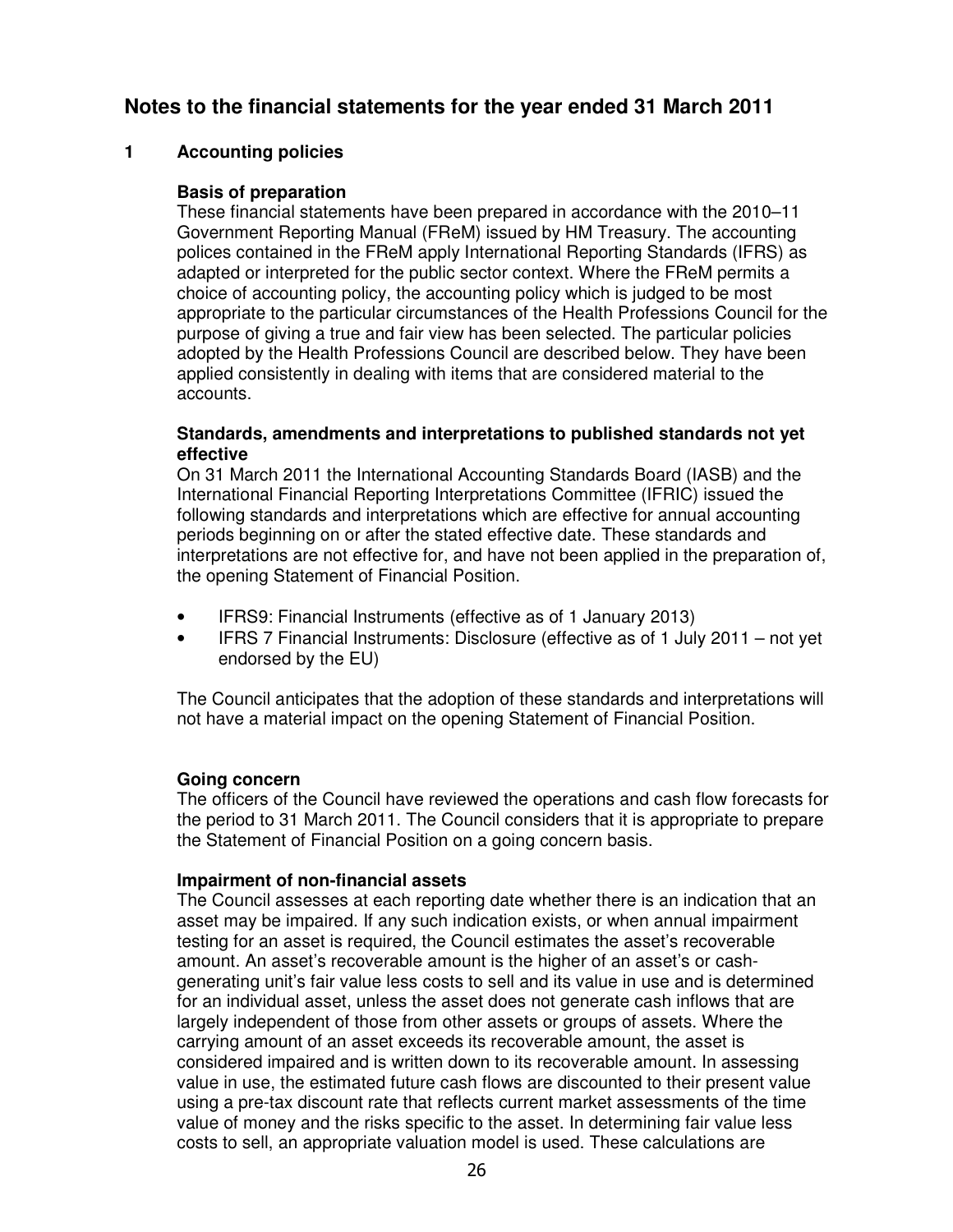corroborated by valuation multiples, quoted share prices for publicly traded subsidiaries or other available fair value indicators.

Impairment losses of continuing operations are recognised in the statement of comprehensive net expenditure account or set against the revaluation reverse. Where the asset is impaired due to a clear consumption of economic benefit the impairment should be recognised in the statement of comprehensive net expenditure, in those expense categories consistent with the function of the impaired asset. Where the asset is impaired due to a change in market value the impairment can be firstly set against any accumulated balance in the revaluation reverse. Any additional amount can be recognised in the statement of comprehensive net expenditure. For assets excluding goodwill, an assessment is made at each reporting date as to whether there is any indication that previously recognised impairment losses may no longer exist or may have decreased. If such indication exists, the Council makes an estimate of recoverable amount. A previously recognised impairment loss is reversed only if there has been a change in the estimates used to determine the asset's recoverable amount since the last impairment loss was recognised. If that is the case the carrying amount of the asset is increased to its recoverable amount. That increased amount cannot exceed the carrying amount that would have been determined, net of depreciation, had no impairment loss been recognised for the asset in prior years. Such reversal is recognised in the income and expenditure account unless the asset is carried at revalued amount, in which case the reversal is treated as a revaluation increase.

#### **Property, plant and equipment**

Land and buildings are measured at fair value less accumulated depreciation on buildings and impairment losses in respect of both land and buildings recognised after the date of the revaluation. Valuations are performed frequently enough to ensure that the fair-value of a re-valued building does not differ materially from its carrying amount. The fair value of freehold properties is determined with a full valuation carried out by professionally qualified Chartered Surveyors on an existing use open market value basis, in accordance with the Statement of Assets Valuation Practice No. 4 and the Guidance Notes of the Royal Institution of Chartered Surveyors, with a minimum interval of five years, more frequently if open market values are considered to be volatile. The latest valuation was in April 2011. Property capital costs incurred between valuations are capitalised at cost.

Any revaluation surplus is credited to the assets revaluation reserve included in the accumulated funds section of the Statement of Financial Position, except to the extent that it reverses a revaluation decrease of the same asset previously recognised in the statement of comprehensive net expenditure, in which case the increase is recognised in the statement of comprehensive net expenditure. A revaluation deficit is recognised in the statement of comprehensive net expenditure except to the extent that it offsets an existing surplus on the same asset recognised in the asset revaluation reserve.

Accumulated depreciation as at the revaluation date is eliminated against the gross carrying amount of the buildings and the net amount is restated to the re-valued amount of the buildings. Upon disposal, any revaluation reserve relating to the particular building being sold is transferred to the General Reserves.

Plant and equipment are stated at historic cost of acquisition less accumulated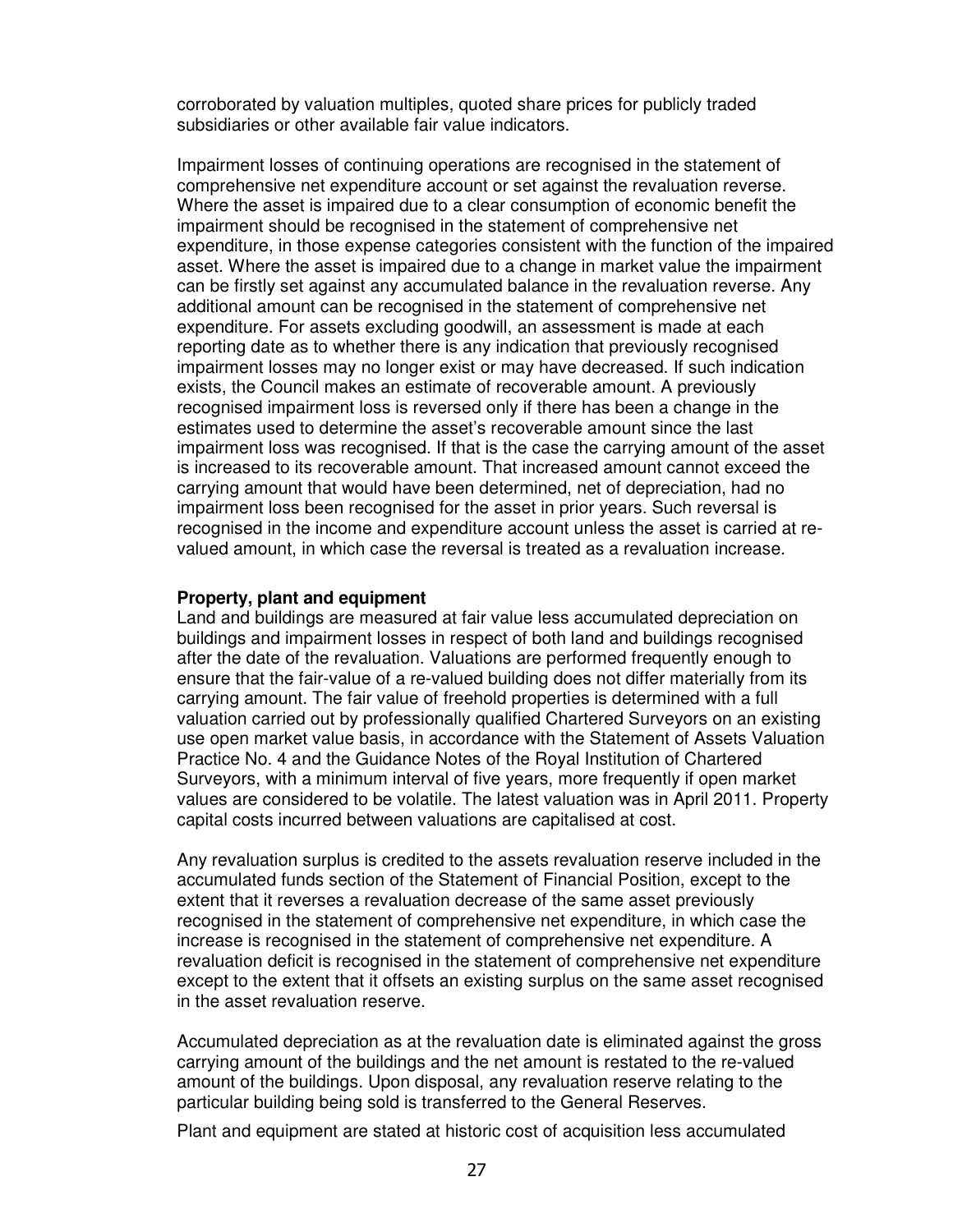depreciation and impairment losses. Depreciation is provided on a straight-line basis at rates calculated to write off the cost less the estimated residual value of each asset over its expected useful economic life. The residual value is the estimated amount that would currently be obtained from disposal of the asset if the asset were already of the age and in the condition expected at the end of its useful life. Individual assets costing £1,000 or more are capitalised and subsequently depreciated. Items costing less than £1,000, other than computers and related equipment, are written off to the income and expenditure account in the year of acquisition.

Property, plant and equipment are depreciated using the straight-line method based on estimated useful lives. The annual rate of depreciation for each class of depreciable asset held at 31 March 2011 is as follows.

- Freehold buildings over 50 years.
- Office furniture and equipment over four years.
- Computer equipment over three years.

The carrying value of non-current assets is assessed annually and any impairment is charged to the income and expenditure account. The estimated useful life and residual values of non-current assets are also assessed annually.

#### **Intangible assets**

Intangible assets are stated at historic cost of acquisition less accumulated amortisation and impairment losses. Amortisation is provided on a straight-line basis at rates calculated to write off the cost less the estimated residual value of each asset over its expected useful economic life. The residual value is the estimated amount that would currently be obtained from disposal of the asset if the asset were already of the age and in the condition expected at the end of its useful life.

The registration IT system, finance software and fitness to practise casemanagement system are amortised over three years using the straight-line method based on estimated useful life.

#### **Financial instruments**

#### **Financial assets**

The Council classifies its financial assets into one of the categories below, depending on the purpose for which the asset was acquired.

**Financial assets at fair value through profit or loss**. These comprise an investment in a managed fund comprising a mixed portfolio of listed securities, government securities and cash deposits. The fair value of the investments is based on the closing quoted bid price at the accounting dates. Gains and losses arising from changes in market value are included within other operating income or expense.

**Trade and other receivables.** These are non-derivative financial assets with fixed or determinable payments that are not quoted in an active market. They arise principally through the provision of services but also incorporate other types of contractual monetary assets. They are initially recognised at fairvalue plus associated transaction costs that are directly attributable to their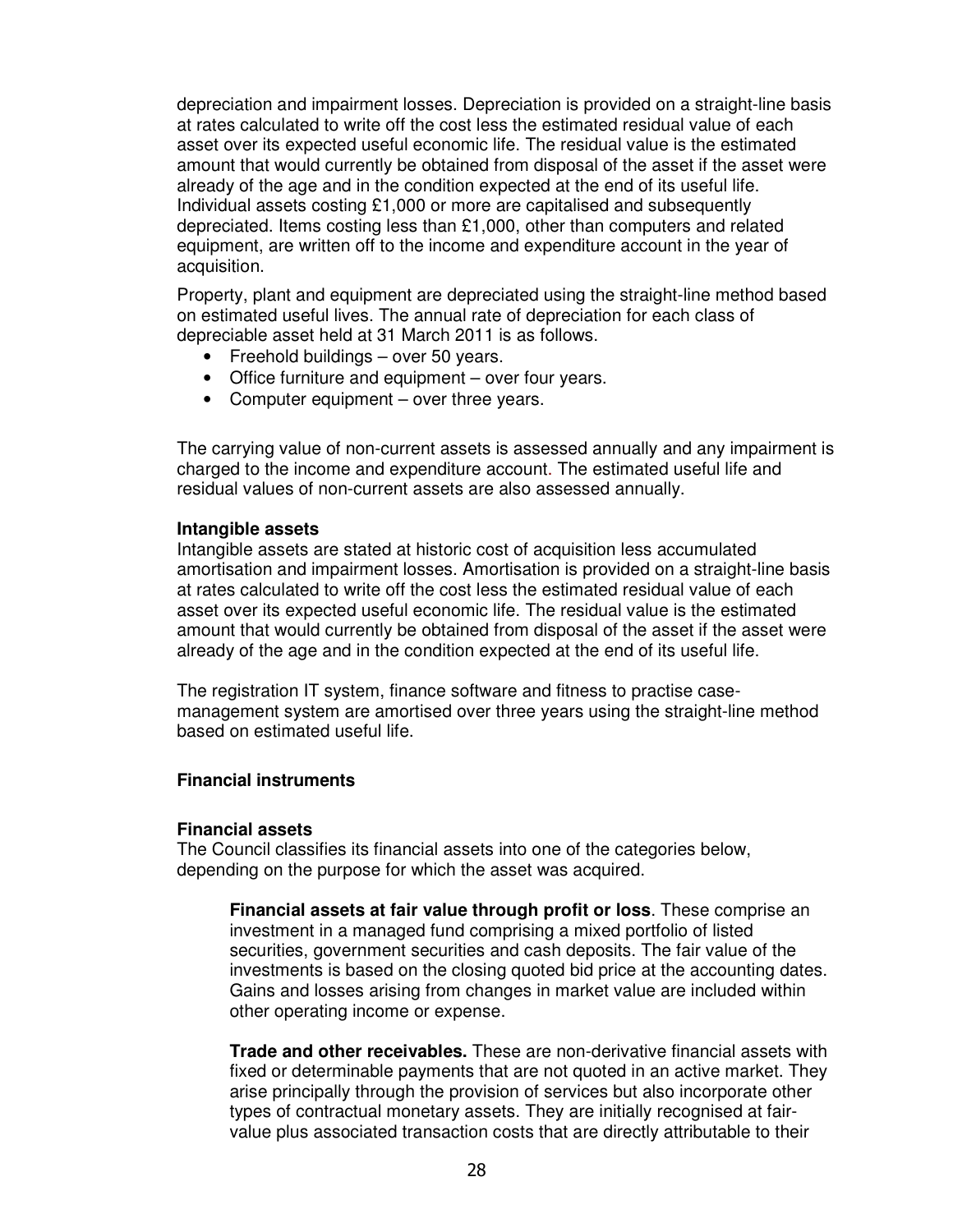acquisition or issue, and are subsequently carried at invoiced value or amortised cost using the effective interest rate method, less provision for impairment.

**Cash and cash equivalents.** These include cash in hand, deposits held at call with banks and bank overdrafts.

#### **Financial liabilities**

The Council classifies its financial liabilities as follows.

**Trade and other payables**. These are initially recognised at fair-value and then carried at invoiced value or amortised cost. These arise principally from the receipt of goods and services.

**Provisions**. A provision is recognised in the Statement of Financial Position when the Council has a present legal or constructive obligation as a result of a past event, and it is probable that an outflow of economic benefits will be required to settle the obligation. If the effect is material, provisions are determined by discounting the expected future cash flows at the HMT discount rate of 2.2 per cent.

#### **Pensions**

The Council contributes to a defined contribution pension scheme on behalf of its employees. Council contributions are expensed to the income and expenditure account on an accruals basis.

The Council previously operated or supported two defined benefit pension scheme arrangements on behalf of its employees and former employees. The first scheme is a final salary scheme which was closed to new entrants in June 1995. The second scheme is a defined benefit occupational pension scheme supported by a levy on the Council and other external contributing bodies. This scheme was closed to new entrants in July 2006. Both schemes required contributions to be made to separately administered funds. There is an on-going potential liability on the Council to meet its share of the current obligations of these two schemes where periodic actuarial valuations are undertaken. The earlier scheme currently indicates a small surplus and the later scheme currently indicates a deficit. Contributions made to the schemes are expensed to the surplus and deficit when the liability is identified. An identified surplus is credited to the statement of comprehensive net expenditure.

The defined benefit asset or liability comprises the present value of the defined benefit obligation less past service cost not yet recognised and less the fair value of plan assets out of which the obligations are to be settled directly. The value of any asset is restricted to the sum of any past service cost not yet recognised.

There are no other unfunded employee benefit arrangements.

#### **Income**

Income is recognised to the extent that it is probable that the economic benefits will flow to the Council and the revenue can be reliably measured. Income is measured at the fair value of the consideration received, excluding discounts, rebates, value added tax and other sales taxes or duty. Income arising from the provision of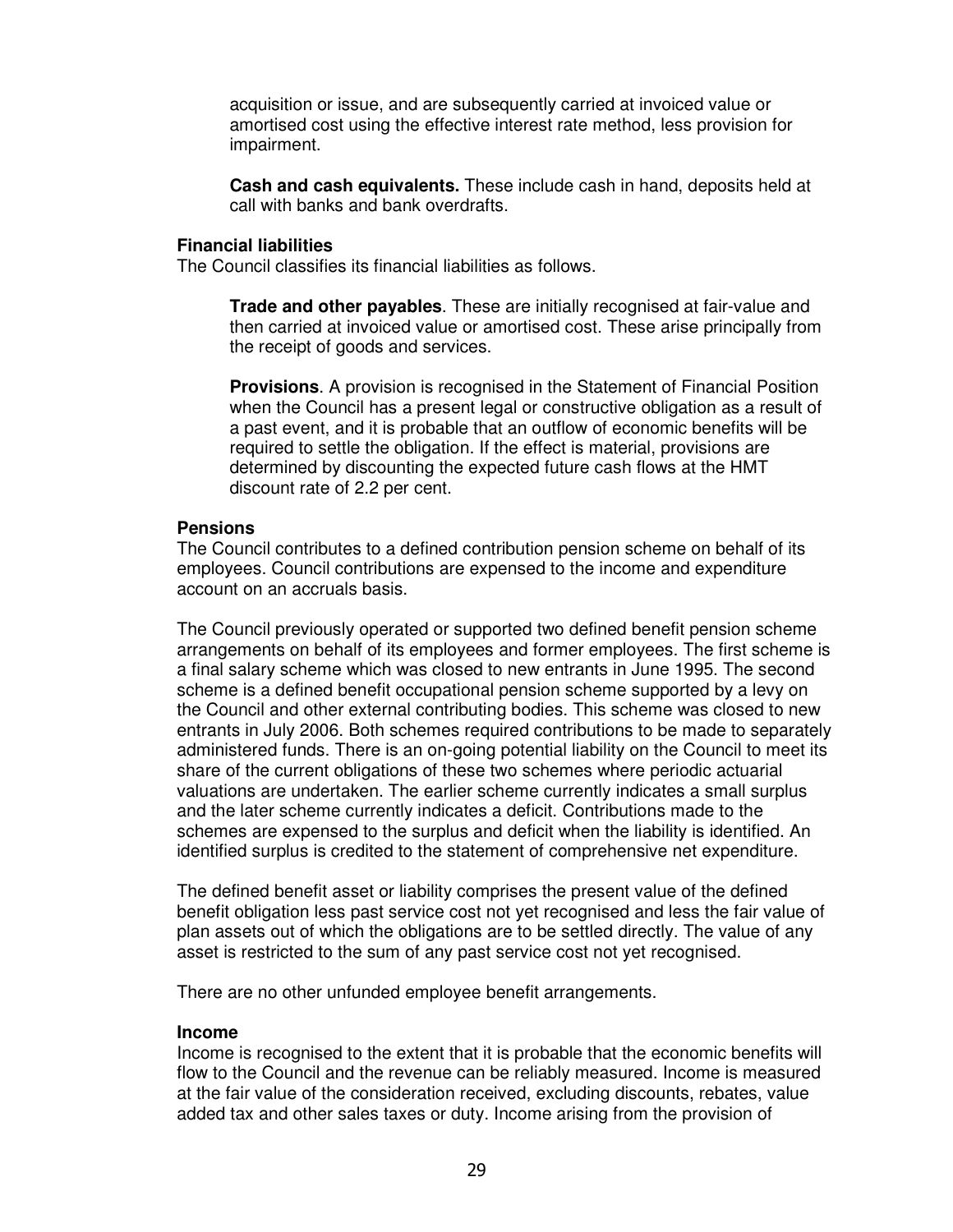services is recognised when and to the extent that the Council obtains the right to consideration in exchange for the performance of its contractual obligations.

Fee income comprises registration fees, readmission fees, renewal fees, scrutiny fees and preregistration fees. Scrutiny, registration and readmission fees are charged and collected upon application for registration. Renewal fees are collected in advance and are recognised as deferred income in the Statement of Financial Position until they become period income. The renewal cycle for each of the 15 professions covers two years and registrants are charged on the anniversary of the renewal cycle for their profession. Registrants have a choice of whether to pay two years upfront or on a bi-annual basis.

Interest income is recognised on an accruals basis. Other income, including dividends, is recognised when receivable.

#### **Leases**

Operating lease rentals are charged to income in equal annual amounts over the lease term.

#### **Foreign currency**

The presentational and functional currency of the Council is pounds sterling.

In preparing the financial statements of the Council, transactions in currencies other than the Council's functional currency (foreign currencies) are recorded at the rates of exchange prevailing on the dates of the transactions. At each Statement of Financial Position date, monetary items denominated in foreign currencies are retranslated at the rates prevailing at the Statement of Financial Position date.

Exchange differences arising on the settlement of monetary items and on the retranslation of monetary items is included in the income and expenditure account for the period.

#### **Taxation**

Income tax expense or taxation recoverable represents the sum of the tax currently payable or recoverable and deferred tax.

The tax currently payable is based on taxable profit for the year. Taxable profit differs from profit as reported in the income and expenditure account because it excludes items of income or expense that are taxable or deductible in other years and it further excludes items that are never taxable or deductible. The Council's liability for current tax is calculated using tax rates that have been enacted or substantively enacted by the Statement of Financial Position date.

Deferred tax is recognised on differences between the carrying amounts of assets and liabilities in the financial statements and the corresponding tax bases used in the computation of taxable profit, and are accounted for using the Statement of Financial Position liability method. Deferred tax liabilities are generally recognised for all taxable temporary differences and deferred tax assets are recognised to the extent that it is probable that taxable profits will be available against which deductible temporary differences can be utilised.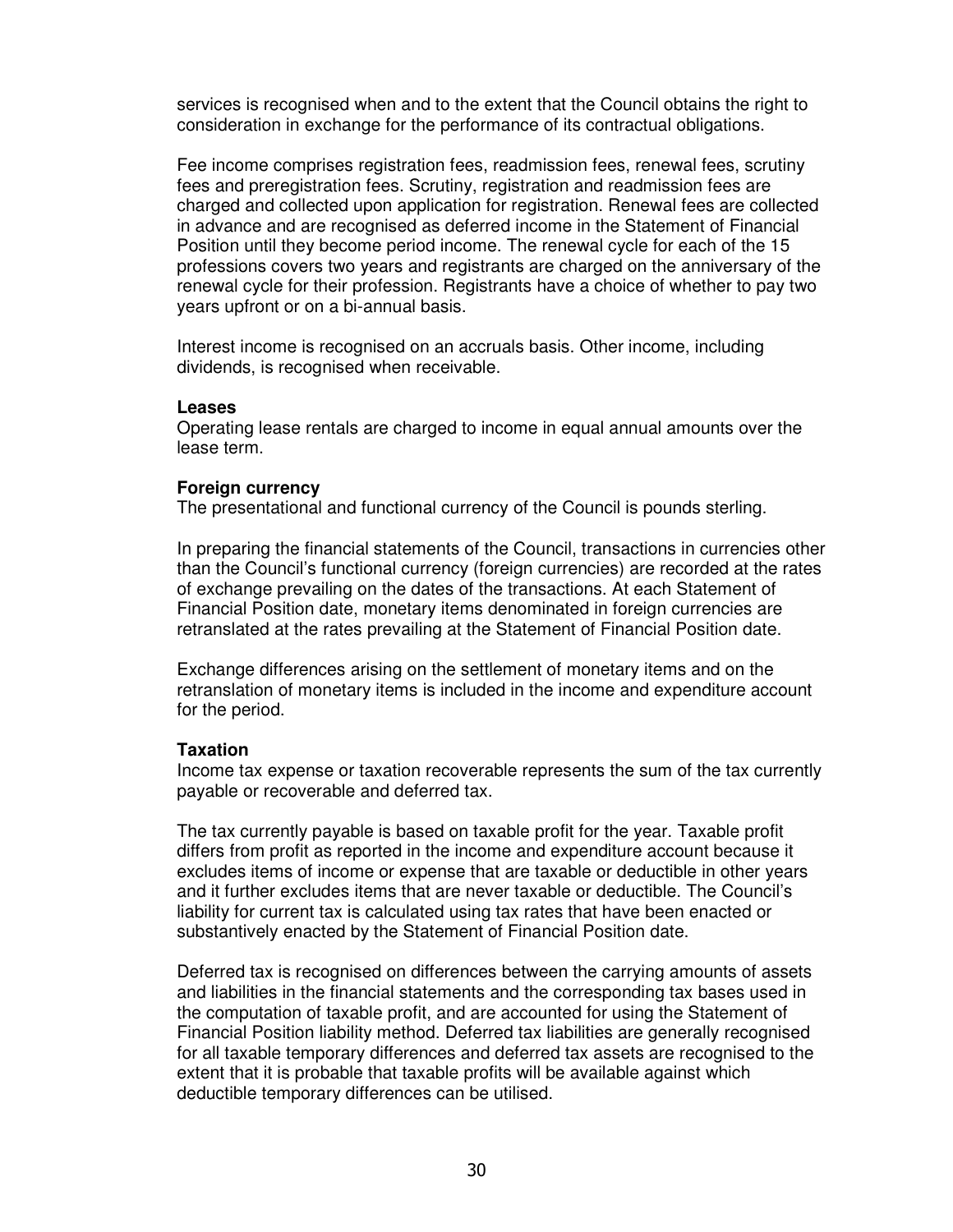The carrying amount of deferred tax assets is reviewed at each Statement of Financial Position date and reduced to the extent that it is no longer probable that sufficient taxable profits will be available to allow all or part of the asset to be recovered. Deferred tax is calculated at the tax rates that are expected to apply in the period when the liability is settled or the asset realised. Deferred tax is charged or credited to the income and expenditure account, except when it relates to items charged or credited directly to equity, in which case the deferred tax is also dealt with in equity.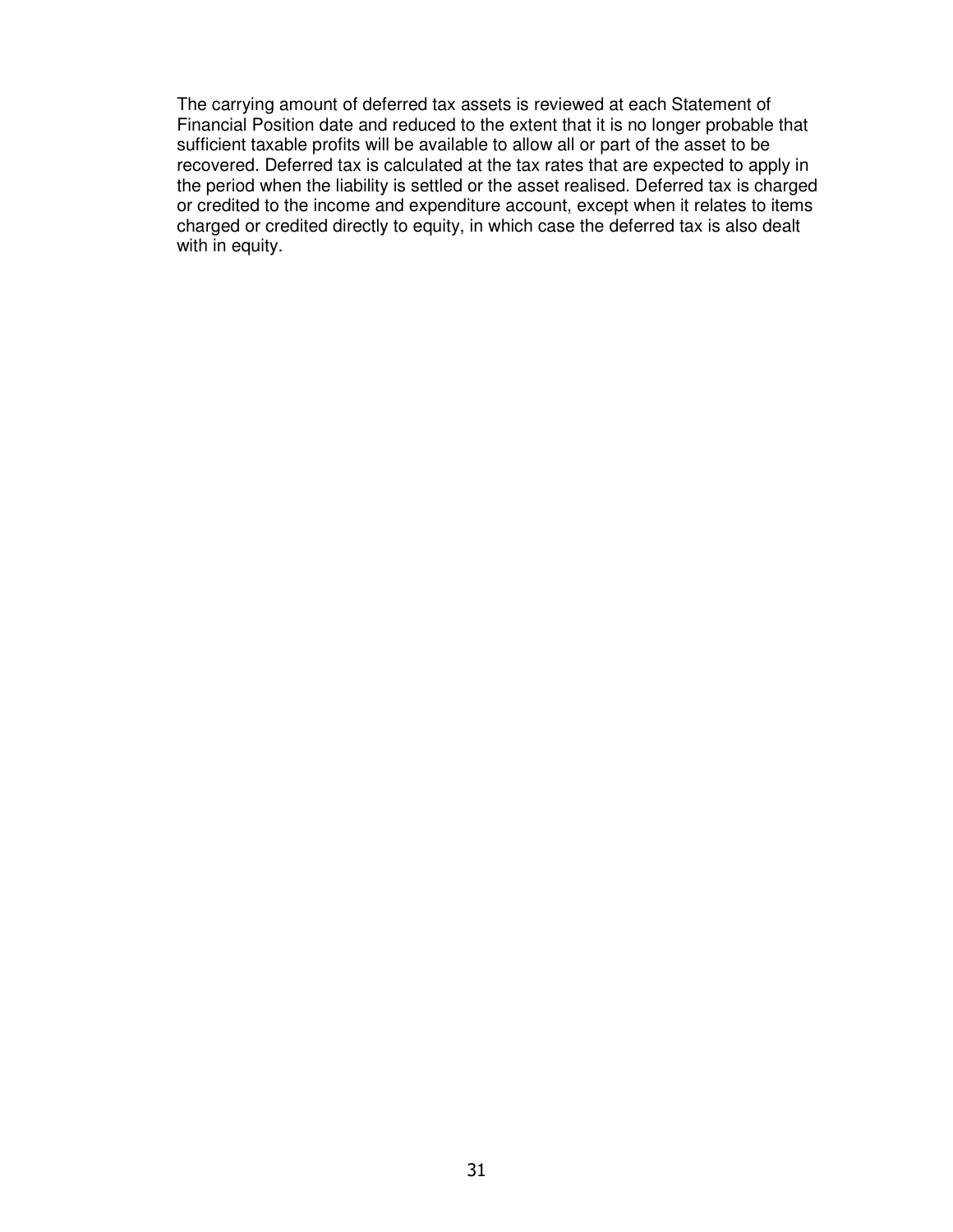## **2 Merger with the Hearing Aid Council**

## **Background Information**

On 1 April 2010 hearing aid dispensers registered with the Hearing Aid Council were transferred to the Health Professions Council Register. This was done under The Health Professions (Hearing Aid Dispensers) Order 2009, which was approved by Parliament on 10 February 2010. The HPC is now the statutory regulator of hearing aid dispensers. The order entitled HPC to set standards of education, training, conduct and performance which dispensers must meet in order to be eligible to apply for HPC registration On 1 April 2010, 1,577 hearing aid dispensers transferred to the HPC.

## **Merger accounting adjustments**

.

The following merger accounting adjustments have been made:

- No assets or liabilities were transferred to the HPC. Therefore no items in the Statement of Financial Position have been merged with the HPC accounts.
- The Hearing Aid Council Statement of Comprehensive Net Expenditure has been merged with HPC's (see below). The cost of capital adjustment in the Hearing Aid Council has been reversed.
- The deficit of the Hearing Aid Council has been debited to the HPC's general reserve.

| Effect of merger adjustments on<br>combined operating cost<br>statement for year ended 31<br><b>March 2010</b> | Cost /<br>Income as<br>previously<br>reported | <b>HAC</b><br>pre-<br>merger | <b>Combined</b><br>post-<br>merger |
|----------------------------------------------------------------------------------------------------------------|-----------------------------------------------|------------------------------|------------------------------------|
|                                                                                                                | £'000                                         | £'000                        | £'000                              |
| Income                                                                                                         | 14,869                                        | 1,142                        | 16,011                             |
| Other income                                                                                                   | 11                                            | 66                           | 77                                 |
| Operating income                                                                                               | 14,880                                        | 1,208                        | 16,088                             |
| Staff costs                                                                                                    | 5,236                                         | 410                          | 5,646                              |
| Depreciation and amortisation                                                                                  | 376                                           |                              | 376                                |
| Other expenditure                                                                                              | 9,392                                         | 820                          | 10,212                             |
| Deficit for the year                                                                                           | (124)                                         | (22)                         | (146)                              |
| Investment Income                                                                                              | 86                                            | 7                            | 93                                 |
| Profit on disposal of investments                                                                              | 53                                            |                              | 53                                 |
| Unrealised gains on investments                                                                                | 462                                           |                              | 462                                |
| Impairment of freehold land and<br>buildings                                                                   | (545)                                         |                              | (545)                              |
| Deficit on ordinary activity before<br>taxation                                                                | (68)                                          | (15)                         | (83)                               |
| <b>Taxation</b>                                                                                                | (9)                                           |                              | (9)                                |
| Retained deficit for the year                                                                                  | (77)                                          | (15)                         | (92)                               |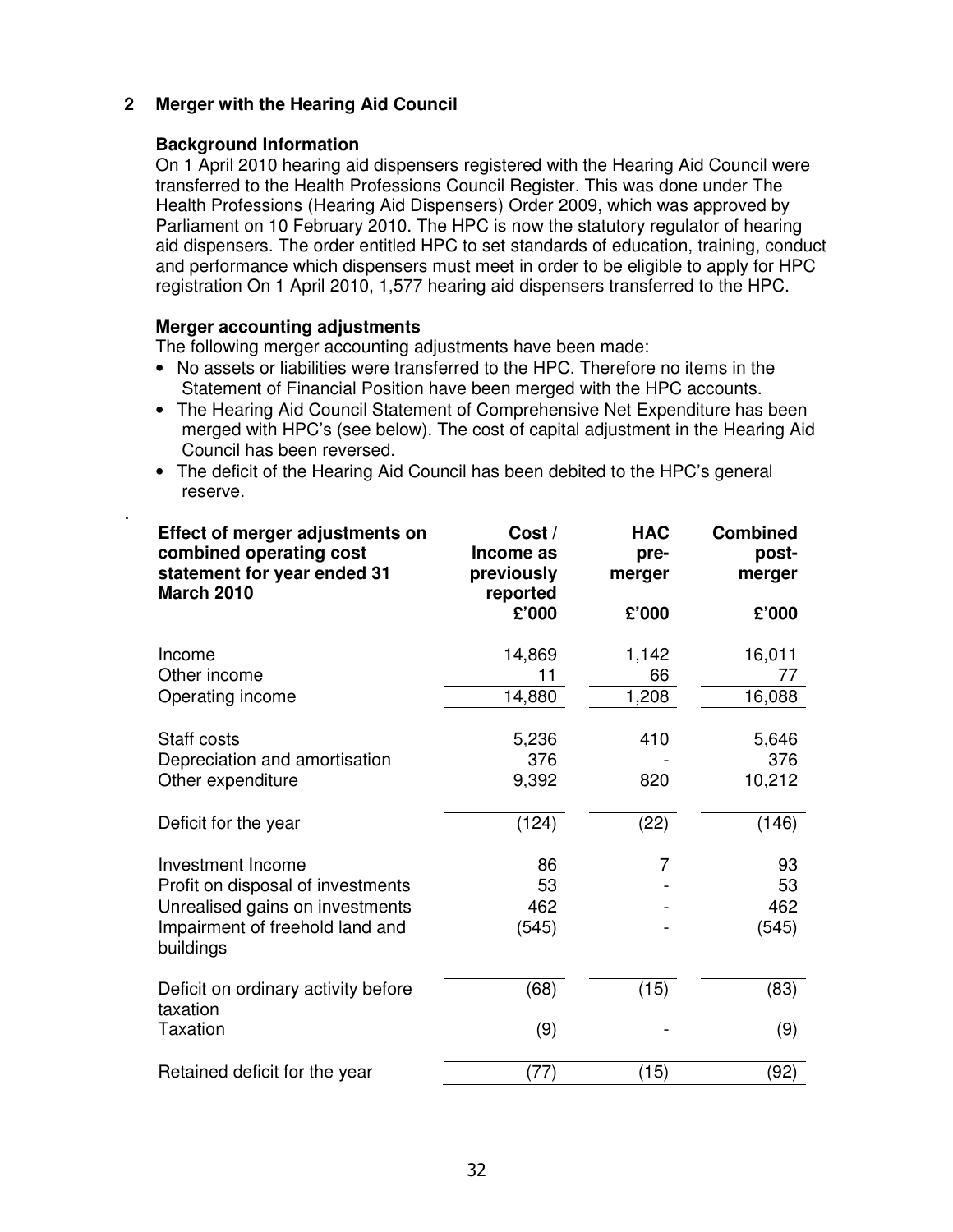## **3 Prior year adjustment – IAS 8**

Change in accounting treatment – The deferred income balance included lapsed registrant balances. A lapsed registrant is a registrant who is no longer on the HPC Register, mainly due to no signed renewal form being received. It has been determined that some of these should be treated as Registrant creditors and refunded to the lapsed registrant. The remaining balances should be treated as income. Therefore, as at 1 April 2009 £174K has been treated as other payables and £71K should have been treated as income and credited to reserves.

Accounting error – The deferred income balance included £105K from 2006 which should have been treated as income. Therefore, the general reserve has been credited with this amount as a prior period adjustment.

|                                                                          | General<br>reserve<br>£'000        |
|--------------------------------------------------------------------------|------------------------------------|
| Balance as at 31 March 2009:<br>Adjustment for:                          | 663                                |
| lapsed registrants                                                       | 71                                 |
| Accounting error<br>Balance as at a 1 April 2009:                        | 105<br>839                         |
|                                                                          |                                    |
| Balance as at 31 March 2010                                              | 1,115                              |
| Adjustment for:<br>lapsed registrants                                    | 7                                  |
| Balance as at 1 April 2010                                               | 1,122                              |
|                                                                          |                                    |
|                                                                          | £'000                              |
| Net expenditure for 2009-10<br>Adjustment for lapsed registrants (IAS 8) | 85<br>7                            |
| Restated net expenditure for 2009-10                                     | 92                                 |
|                                                                          |                                    |
|                                                                          | <b>Deferred</b><br>income<br>£'000 |
| Balance as at 31 March 2009<br>Adjustment for:                           | 7,106                              |

| .<br>Lapsed registrants    | (246) |
|----------------------------|-------|
| Accounting error           | (105) |
| Balance as at 1 April 2009 | 6,755 |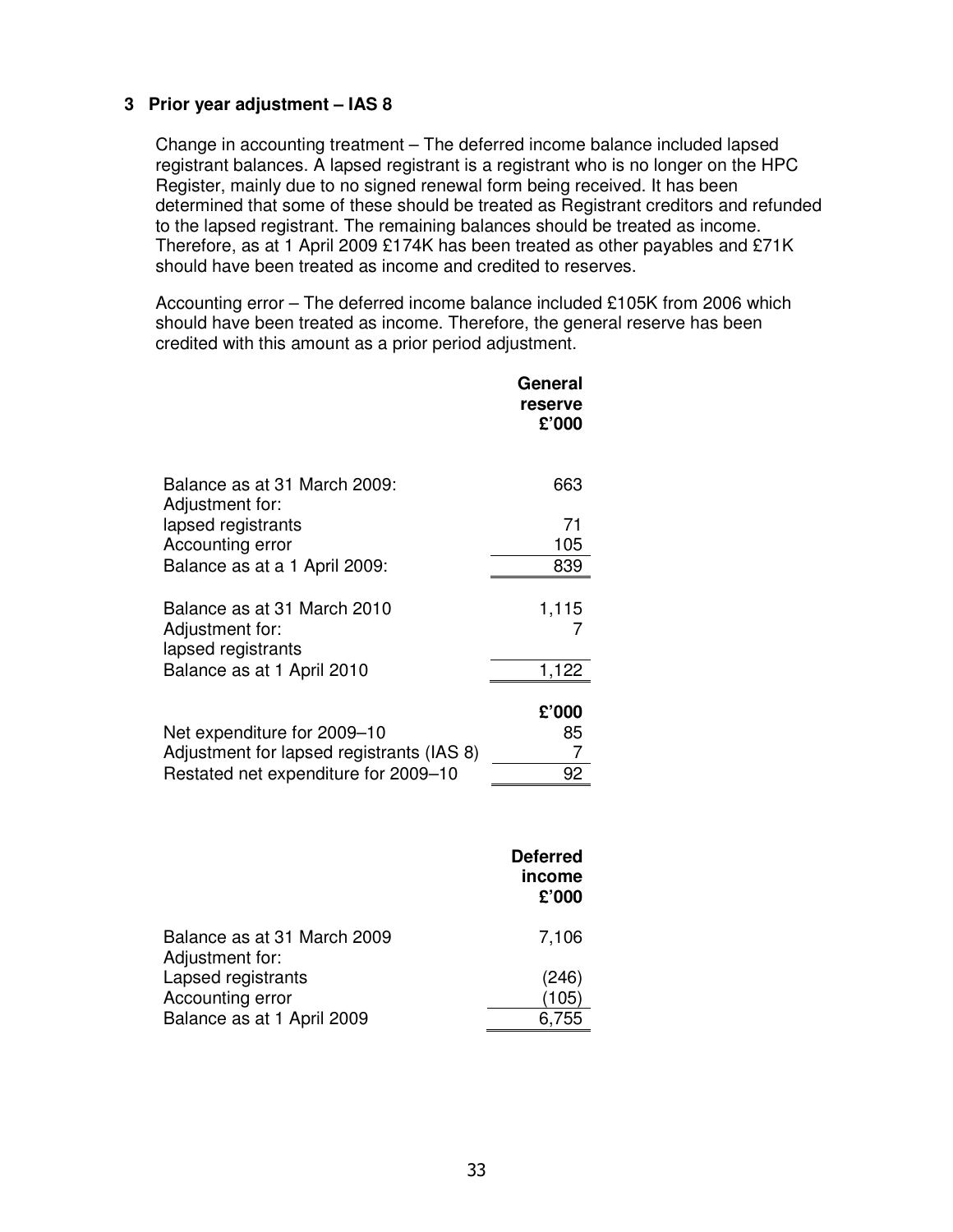| 4 | Fee income by profession                                                                                                                                                                                                                                                                                                                                                                         | 2011<br>£'000                                                                                                    | 2010<br>£'000                                                                                                   |
|---|--------------------------------------------------------------------------------------------------------------------------------------------------------------------------------------------------------------------------------------------------------------------------------------------------------------------------------------------------------------------------------------------------|------------------------------------------------------------------------------------------------------------------|-----------------------------------------------------------------------------------------------------------------|
|   | Arts therapists<br><b>Biomedical scientists</b><br>Chiropodists / podiatrists<br><b>Clinical scientists</b><br><b>Dieticians</b><br>Hearing aid dispensers<br>Occupational therapists<br>Operating department practitioners<br><b>Orthoptists</b><br>Paramedics<br>Physiotherapists<br>Prosthetists / orthotics<br>Practitioner psychologists<br>Radiographers<br>Speech and language therapists | 217<br>1,783<br>971<br>358<br>586<br>86<br>2,492<br>765<br>99<br>1,206<br>3,585<br>69<br>1,497<br>2,114<br>1,016 | 192<br>1,729<br>919<br>336<br>509<br>1,142<br>2,347<br>701<br>98<br>1,117<br>3,346<br>72<br>576<br>1,968<br>959 |
|   |                                                                                                                                                                                                                                                                                                                                                                                                  | 16,844                                                                                                           | 16,011                                                                                                          |
| 5 | <b>Investment income</b>                                                                                                                                                                                                                                                                                                                                                                         | 2011<br>£'000                                                                                                    | 2010<br>£'000                                                                                                   |
|   | Bank deposit interest<br>Investment deposit interest<br><b>Fixed interest securities</b><br>Quoted equities                                                                                                                                                                                                                                                                                      | 46<br>12<br>50                                                                                                   | 23<br>$\overline{7}$<br>21<br>42                                                                                |
|   |                                                                                                                                                                                                                                                                                                                                                                                                  | 108                                                                                                              | 93                                                                                                              |

| 6 | <b>Staff costs</b>                                                  | <b>Permanent</b><br>staff | <b>Others</b> | 2011<br><b>Total</b> | 2010         |
|---|---------------------------------------------------------------------|---------------------------|---------------|----------------------|--------------|
|   |                                                                     | £'000                     | £'000         | £'000                | £'000        |
|   | Wages and salaries                                                  | 4,360                     | 78            | 4,438                | 4,377<br>453 |
|   | Social security costs                                               | 458                       | 7             | 465                  |              |
|   | Pension costs<br>Other payroll expense<br>including recruitment and | 332                       |               | 332                  | 314          |
|   | temporary staff                                                     | 77                        | 150           | 227                  | 502          |
|   |                                                                     | 5,227                     | 235           | 5,462                | 5,646        |

The average number of full time equivalent (FTE) permanent employees during the year was 138 (2009–10, 127). The average number of fixed-term contractors (non-agency staff) and temporary / agency contractors during the year was 3.4 (2009–10, 5.6).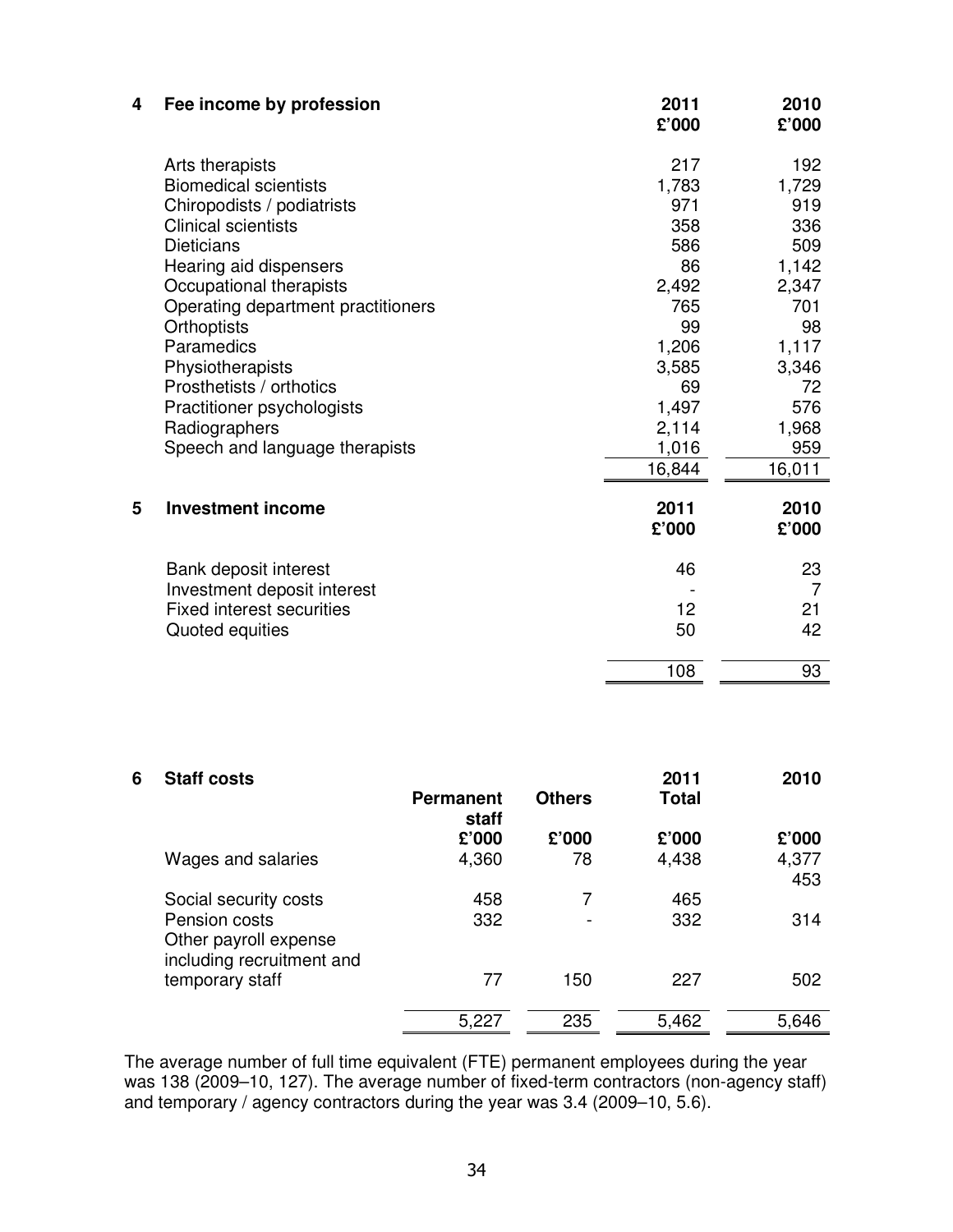#### **Pension funding arrangements**

**The Council for Professions Supplementary to Medicine (CPSM) Scheme**  This final salary scheme was closed in June 1995 and has no active members. On 28 March 2002, all members of the CPSM Scheme were served with a statutory notice of closure. At March 2011, the Scheme had 8 (2010, 9) deferred members (members whose benefits are not yet in payment) and 7 (2010, 7) members with pensions in payment. The benefits are secured by insurance policies issued by The Scottish Life Assurance Society ("Scottish Life").

Winding-up the Scheme is reliant on Scottish Life securing pensions which increase in-line with the requirements of the Scheme rules. The rules provide for a minimum pension increase of three per cent per annum. In addition, in relation to service after 1997, if increases in the Retail Prices Index (RPI) exceed three per cent, then increases must be provided at the rate of increase in RPI, subject to a cap of five per cent. In 2010, as part of the winding-up process the Trustees were unable to find a provider of immediate or deferred annuities who would offer to take on the responsibilities under the existing terms. Following advice from lawyers and the actuary, the Scheme rules were amended such that the existing dynamism was changed to a fixed rate so that a service provider was available.

The last actuarial valuation was provided on 23 April 2001. The latest non-actuarial valuation (solvency quotation) by Scottish Life in February 2008 indicated that the assets of the fund were sufficient to meet the future requirements of the Scheme. The next actuarial valuation will be done immediately prior to the completion of the winding-up process.

In 2007, the Health Professions Council appointed a firm of pension lawyers to work with the trustees to resolve the outstanding issues pertinent to winding-up the Scheme, including how any new surplus would be distributed.

#### **The Capita Federated FlexiPlan Scheme**

This Scheme is a defined benefit, occupational pension scheme. Its target was to provide final-salary benefits at retirement, but Capita notified the Health Professions Council in January 2007 that with effect from 10 July 2006, the provision of target benefits was withdrawn due to difficulties in the funding position of the Scheme. The Scheme is now a money-purchase arrangement with guaranteed rates of interest of two per cent per annum for contributions received after 31 March 2003 and four per cent for contributions received before that date. At retirement, a member's pension will be the annuity that can be purchased on the open market by the member's Capital Account.

The Capita Federated FlexiPlan scheme is a multi-employer scheme comprising at least 70 active employers at 31 March 2010. Entrust Pension Recovery Ltd ("Entrust") was appointed as the corporate trustee in May 2007 and KPMG appointed as the scheme administrators and actuaries to the trustees in July 2008. The Scheme is covered by the Pension Protection Fund (PPF) for which a levy is payable. The Scheme is now in the process of being wound up and all employers' contributions were stopped at the end of January 2010.

The most recent actuarial valuation of the Scheme indicated that the value of the Scheme's assets were less than the value of the Scheme's liabilities. The amount of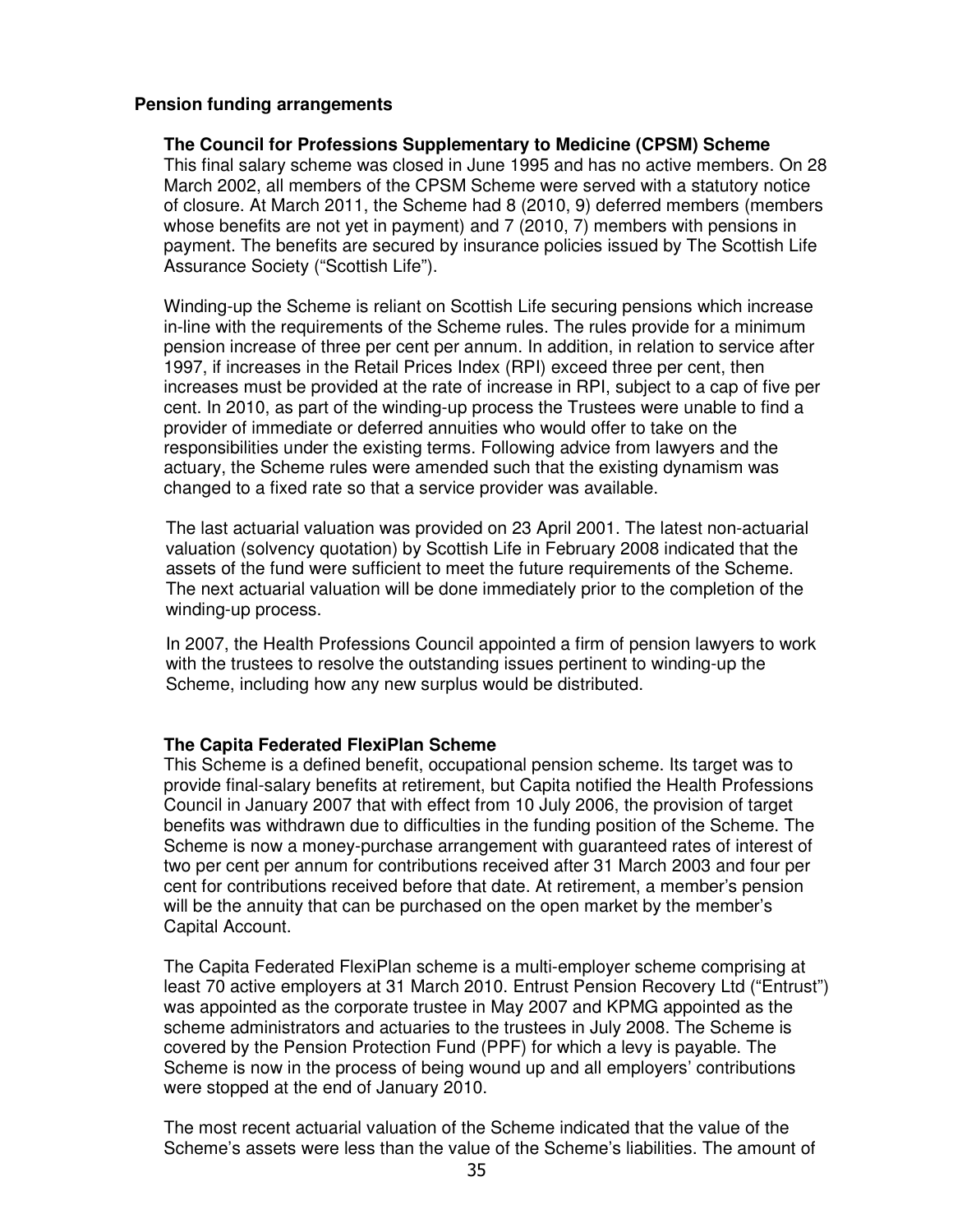deficit is not known as there is an issue relating to a technical point in the Scheme. To resolve this, the Scheme's administrators are seeking clarification by application to court. The case is due to be heard in the latter part of 2011 to early 2012.

#### **The Friends Provident Scheme**

This is a designated stakeholder, defined contribution scheme open to Health Professions Council employees from May 2008. At 31 March 2011, there were 65 active members in the pension scheme. During the financial year to 31 March 2011 HPC contributed £331K to the pension scheme.

| 7 | Other operating expenditure           | 2011   | 2010       |
|---|---------------------------------------|--------|------------|
|   |                                       | £'000  | £'000      |
|   |                                       |        | (restated) |
|   | <b>Professional services</b>          | 4,233  | 3,510      |
|   | Partners (agents)                     | 2,451  | 2,318      |
|   | <b>Office Services</b>                | 992    | 1,150      |
|   | Computer services                     | 535    | 510        |
|   | Communications                        | 524    | 620        |
|   | Specific departmental costs           | 460    | 545        |
|   | Property services                     | 348    | 313        |
|   | <b>Council and Committee expenses</b> | 274    | $64*$      |
|   | Projects                              | 251    | 155        |
|   | Travel and subsistence                | 200    | 207        |
|   | <b>Hearing Aid Council costs</b>      |        | 820        |
|   |                                       | 10,268 | 10,212     |
|   |                                       |        |            |

\*Council and Committee expenses for 2009–10 of £64K included a reversal of a taxation provision of £247K. Therefore, the total expenses would have been £311K without this reversal.

| <b>Operating expenditure includes:</b>   | 2011  | 2010       |
|------------------------------------------|-------|------------|
|                                          | £'000 | £'000      |
| Auditors' remuneration:                  |       | (restated) |
| • External audit - National Audit Office | 36    | 60         |
| • Internal audit $-$ PKF (UK) LLP        | 32    | 34         |

The National Audit Office fee for 2010 included £37K for the audit of the Health Professions Council and £23K for the audit of the Hearing Aid Council.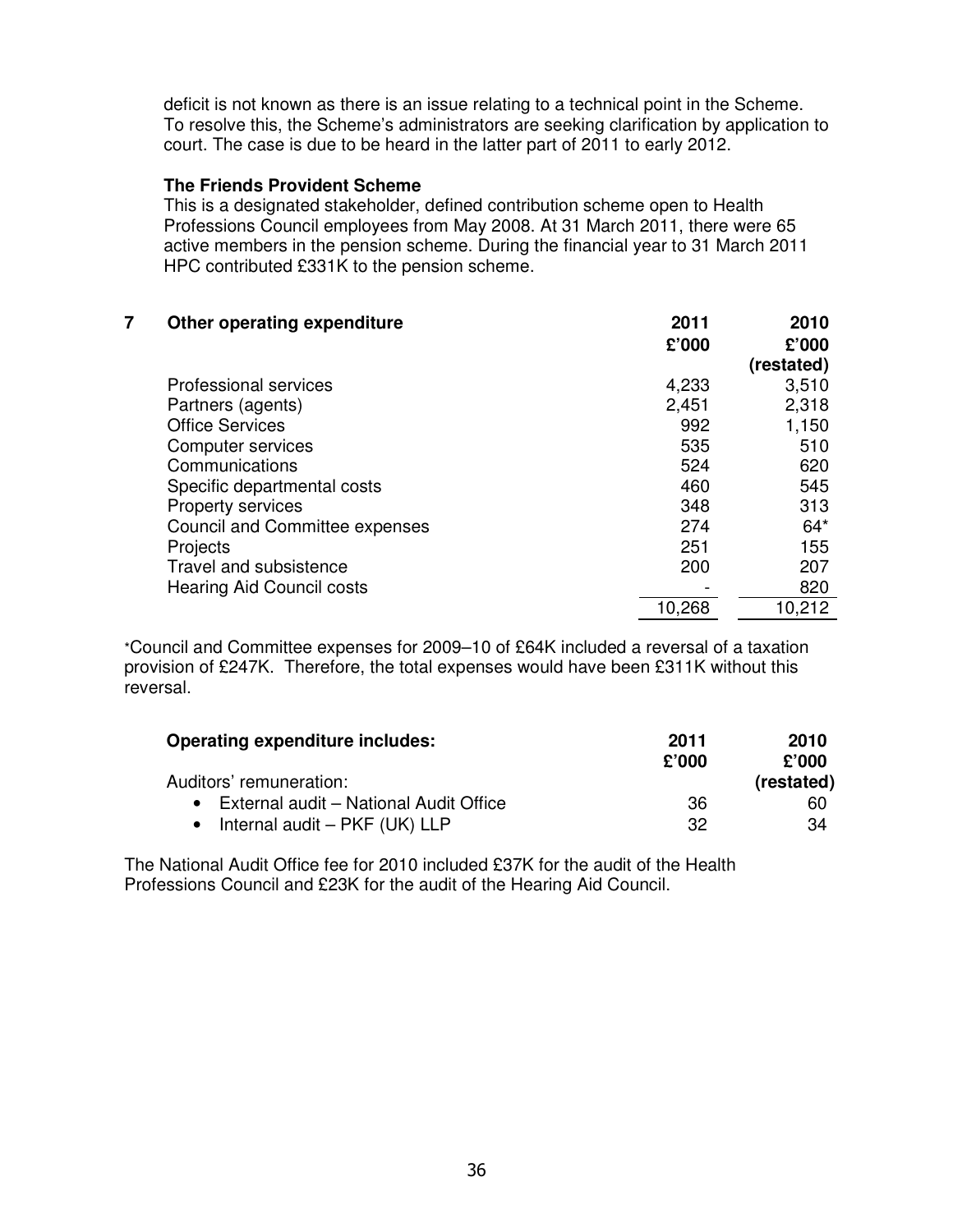| 8 | <b>Taxation</b>                                                                                                                                                                                                                 | 2011<br>£'000     | 2010<br>£'000                      |
|---|---------------------------------------------------------------------------------------------------------------------------------------------------------------------------------------------------------------------------------|-------------------|------------------------------------|
|   | Current tax:<br>UK corporation tax on profits of the year<br>Adjustment in respect of prior years                                                                                                                               | 61                | 9                                  |
|   | Total current tax charge / (credit)                                                                                                                                                                                             | 61                | 9                                  |
|   | Deferred taxation:<br>Origination and reversal of timing differences<br>Total deferred tax                                                                                                                                      |                   |                                    |
|   | Tax on profit on ordinary activities                                                                                                                                                                                            | 61                | 9                                  |
|   | Factors affecting tax charge / (credit) for year:<br>The tax assessed for the year is lower than the standard<br>rate of corporation tax in the UK (28%). The differences<br>are explained below:                               |                   |                                    |
|   | Surplus / Deficit on ordinary activities before tax                                                                                                                                                                             | 689               | (75)                               |
|   | Surplus / Deficit on ordinary activities multiplied by<br>standard rate of corporation tax in the UK $-$ 28% (2009 $-$<br>10, 28%)<br>Effect of:                                                                                | 193               | (21)                               |
|   | Non-taxable income<br>Write-off of unrealised losses on investments not taxed<br>Additional tax on interest received net                                                                                                        | (4,748)<br>0<br>1 | (4, 158)<br>(129)                  |
|   | (Profit)/ loss on disposal of investments<br>Expenses not deductible for tax purposes<br>Benefits of small companies starting rate relief<br>Capital allowances (in excess of) / less than deprecation<br>Tax losses eliminated | 9<br>4,615<br>(9) | (15)<br>4,344<br>(3)<br>(35)<br>26 |
|   | Current tax charge / (credit) for the period                                                                                                                                                                                    | 61                | 9                                  |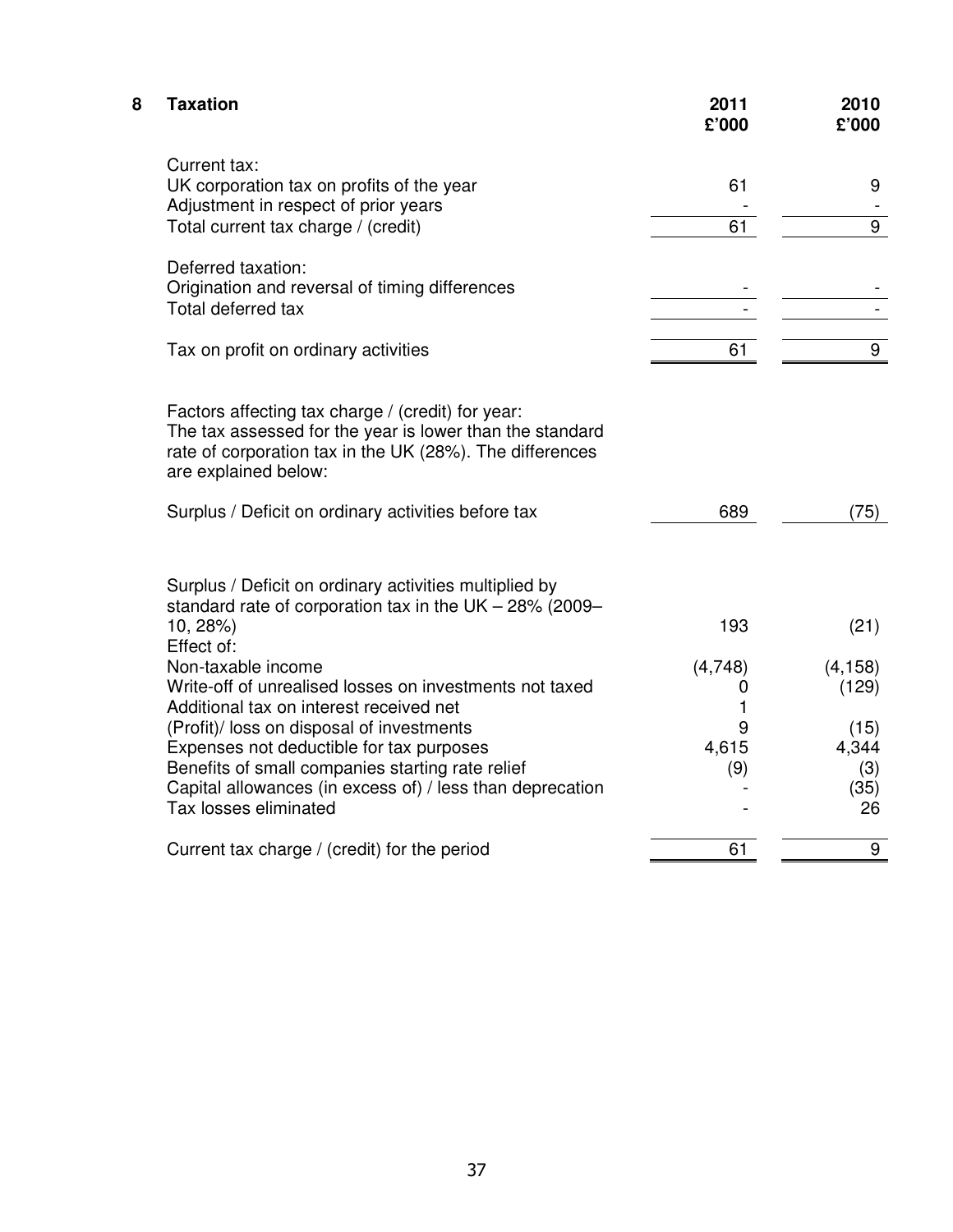| 9 | Property, plant and<br>machinery | <b>Office</b><br>furniture       |                                        |                           |                                       |                       |  |
|---|----------------------------------|----------------------------------|----------------------------------------|---------------------------|---------------------------------------|-----------------------|--|
|   |                                  | <b>Freehold</b><br>land<br>£'000 | <b>Freehold</b><br>properties<br>£'000 | and<br>equipment<br>£'000 | <b>Computer</b><br>equipment<br>£'000 | <b>Total</b><br>£'000 |  |
|   | Cost or valuation                |                                  |                                        |                           |                                       |                       |  |
|   | At 1 April 2010                  | 735                              | 1,631                                  | 417                       | 615                                   | 3,398                 |  |
|   | <b>Additions</b>                 |                                  | 8                                      | 51                        | 105                                   | 164                   |  |
|   | <b>Disposals</b>                 |                                  | (13)                                   |                           | (18)                                  | (31)                  |  |
|   | Revaluation                      |                                  | (4)                                    |                           |                                       | (4)                   |  |
|   | Impairment                       | 15                               | (122)                                  |                           |                                       | (107)                 |  |
|   | 31 March 2011                    | 750                              | 1,500                                  | 468                       | 702                                   | 3,420                 |  |
|   |                                  |                                  |                                        |                           |                                       |                       |  |
|   | Depreciation                     |                                  |                                        |                           |                                       |                       |  |
|   | At 1 April 2010                  |                                  |                                        | 357                       | 474                                   | 831                   |  |
|   | Charge for the year              |                                  | 33                                     | 32                        | 96                                    | 161                   |  |
|   | <b>Disposals</b>                 |                                  |                                        |                           | (18)                                  | (18)                  |  |
|   | Reversal on                      |                                  |                                        |                           |                                       |                       |  |
|   | revaluation                      |                                  | (33)                                   |                           |                                       | (33)                  |  |
|   | 31 March 2011                    | $\overline{a}$                   | $\overline{\phantom{0}}$               | 389                       | 552                                   | 941                   |  |
|   | Net book value:                  |                                  |                                        |                           |                                       |                       |  |
|   | At 31 March 2011                 | 750                              | 1,500                                  | 79                        | 150                                   | 2,479                 |  |
|   |                                  |                                  |                                        |                           |                                       |                       |  |
|   | At 31 March 2010                 | 735                              | 1,631                                  | 60                        | 141                                   | 2,567                 |  |

#### **Freehold properties**

The valuations of freehold land and buildings were made on 21 April 2011 by Stiles Harold Williams, Chartered Surveyors, on an open-market-value basis, in accordance with the Statement of Asset Valuation Practice No 4 and the Royal Institution of Chartered Surveyors Appraisal and Valuation Standards 6<sup>th</sup> Edition.

Park House, comprising of the land and buildings of 184 Kennington Park Road, London SE11 4BU and the adjoining land and buildings of 20 Stannary Street and 22–26 Stannary Street was valued at £2,250,000. The historic cost of the Park House property was £1,659,254 (2010, £1,659,254) and accumulated depreciation based on cost was £478,003 (2010, £444,818).

Stiles Harold Williams did not believe that there was a material difference between existing use value and the market value of the property.

## **Historic documents and papers**

The HPC has a collection of historic documents and papers. The HPC does not put a value on this collection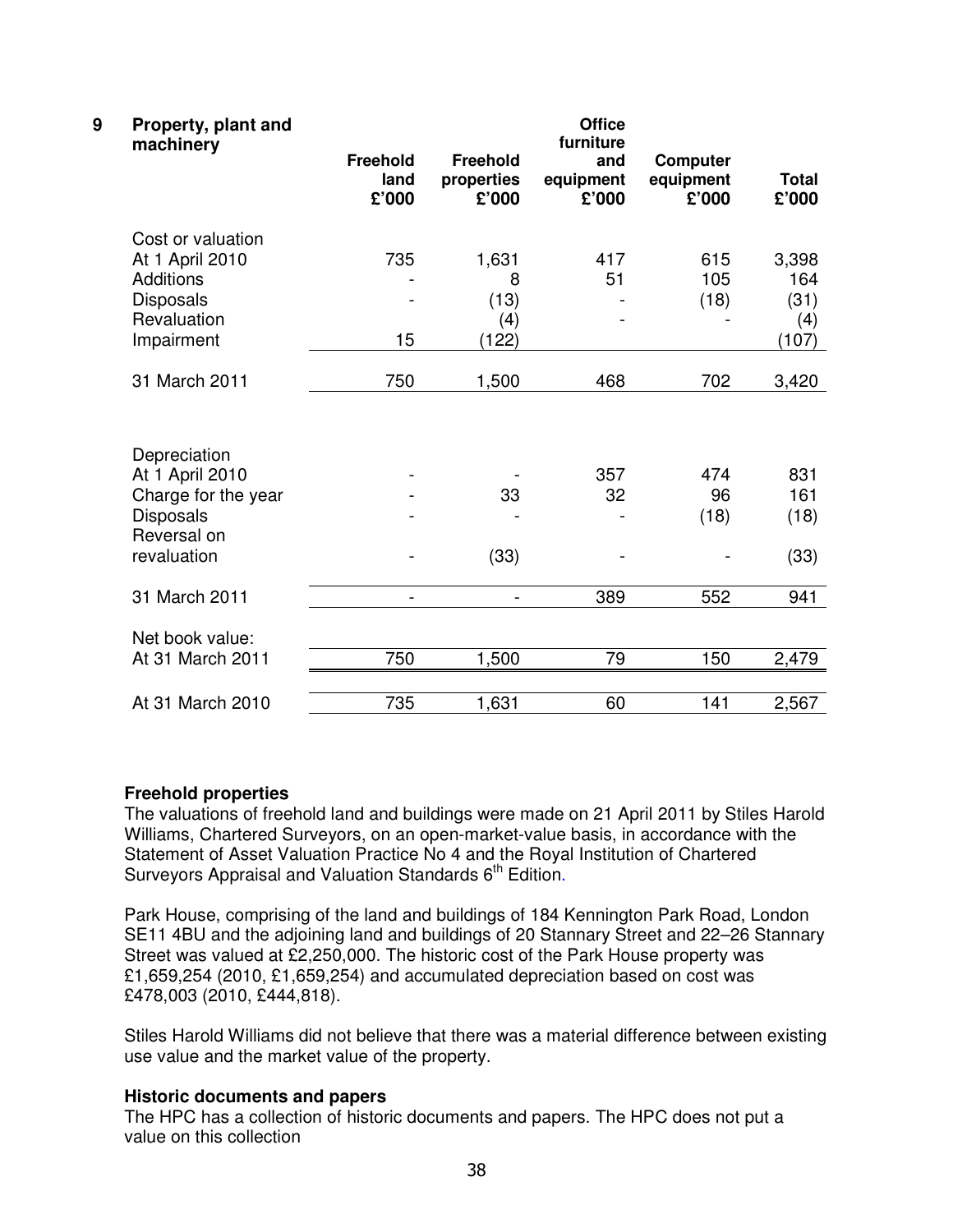| $\boldsymbol{9}$ | Property,<br>plant and<br>machinery<br>2009-10                                   | <b>Freehold</b><br>land<br>£'000 | Freehold<br>properties<br>£'000 | <b>Assets under</b><br>construction<br>£'000 | <b>Office</b><br>furniture<br>and<br>equipment<br>£'000 | <b>Computer</b><br>equipment<br>£'000 | <b>Total</b><br>£'000 |
|------------------|----------------------------------------------------------------------------------|----------------------------------|---------------------------------|----------------------------------------------|---------------------------------------------------------|---------------------------------------|-----------------------|
|                  | Cost or<br>valuation<br>At 1 April                                               |                                  |                                 |                                              |                                                         |                                       |                       |
|                  | 2009                                                                             | 755                              | 1,765                           | 117                                          | 370                                                     | 644                                   | 3,651                 |
|                  | <b>Additions</b>                                                                 | $\overline{\phantom{a}}$         | 16                              | 511                                          | 47                                                      | 64                                    | 638                   |
|                  | <b>Disposals</b><br>Revaluation                                                  | (20)                             | (778)                           |                                              | $\overline{\phantom{a}}$                                | (93)                                  | (93)<br>(798)         |
|                  | Transfer                                                                         |                                  | 628                             | (628)                                        | $\blacksquare$                                          | $\overline{\phantom{a}}$              |                       |
|                  | 31 March                                                                         |                                  |                                 |                                              |                                                         |                                       |                       |
|                  | 2010                                                                             | 735                              | 1,631                           | $\blacksquare$                               | 417                                                     | 615                                   | 3,398                 |
|                  | Depreciation<br>At 1 April<br>2009<br>Charge for<br>the year<br><b>Disposals</b> |                                  | 35                              | $\overline{7}$                               | 336<br>21                                               | 505<br>59<br>(90)                     | 841<br>122<br>(90)    |
|                  | Reversal on                                                                      |                                  |                                 |                                              |                                                         |                                       |                       |
|                  | revaluation                                                                      |                                  | (35)                            | (7)                                          |                                                         |                                       | (42)                  |
|                  | 31 March<br>2010                                                                 | $\overline{a}$                   | $\overline{\phantom{0}}$        | $\blacksquare$                               | 357                                                     | 474                                   | 831                   |
|                  | Net book<br>value:                                                               |                                  |                                 |                                              |                                                         |                                       |                       |
|                  | At 31 March<br>2010                                                              | 735                              | 1,631                           |                                              | 60                                                      | 141                                   | 2,567                 |
|                  | At 31 March<br>2009                                                              | 755                              | 1,765                           | 117                                          | 34                                                      | 139                                   | 2,810                 |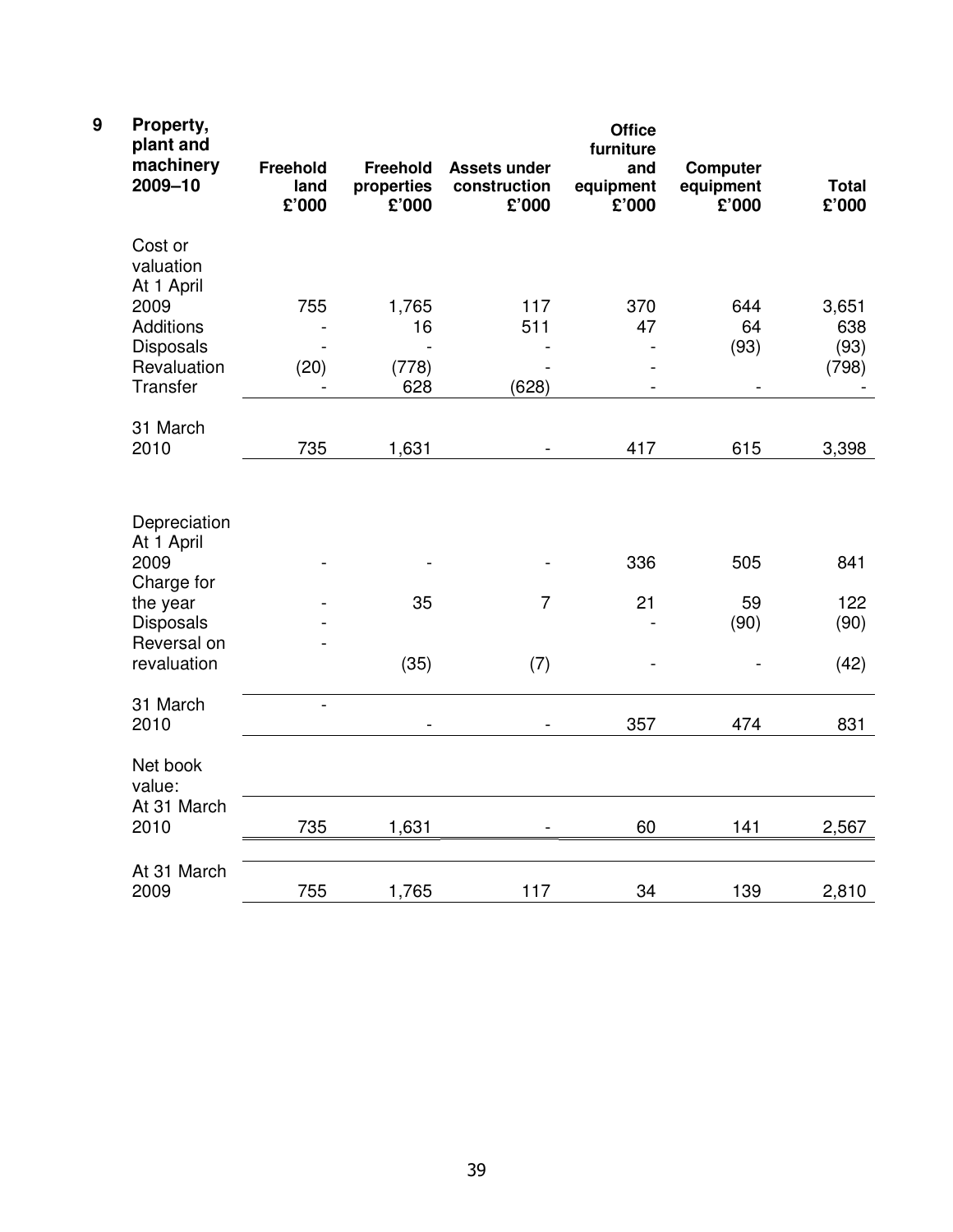| 10 | Other intangible assets<br>- software systems | <b>Finance</b><br>system | <b>Fitness to</b><br>practise<br>case- | Registration<br>system |              |
|----|-----------------------------------------------|--------------------------|----------------------------------------|------------------------|--------------|
|    |                                               |                          | management<br>system                   |                        | <b>Total</b> |
|    |                                               | £'000                    | £'000                                  | £'000                  | £'000        |
|    | Cost or valuation:                            |                          |                                        |                        |              |
|    | At 1 April 2010                               | 64                       | 53                                     | 2,885                  | 3,002        |
|    | <b>Additions</b>                              |                          | 524                                    | 260                    | 784          |
|    | 31 March 2011                                 | 64                       | 577                                    | 3,145                  | 3,786        |
|    |                                               |                          |                                        |                        |              |
|    | Amortisation:                                 |                          |                                        |                        |              |
|    | At 1 April 2010                               | 32                       |                                        | 2,006                  | 2,038        |
|    | Charge for the year                           | 21                       |                                        | 345                    | 366          |
|    | 31 March 2011                                 | 53                       |                                        | 2,351                  | 2,404        |
|    |                                               |                          |                                        |                        |              |
|    | Net book value:                               |                          |                                        |                        |              |
|    | At 31 March 2011                              | 11                       | 577                                    | 794                    | 1,382        |
|    |                                               |                          |                                        |                        |              |
|    | At 31 March 2010                              | 32                       | 53                                     | 879                    | 964          |

| 10 | Other intangible assets | <b>Finance</b><br>system | <b>Fitness to</b><br>practise case | Registration<br>system |              |
|----|-------------------------|--------------------------|------------------------------------|------------------------|--------------|
|    |                         |                          | management<br>system               |                        | <b>Total</b> |
|    |                         | £'000                    | £'000                              | £'000                  | £'000        |
|    | Cost or valuation:      |                          |                                    |                        |              |
|    | At 1 April 2009         | 59                       |                                    | 2,510                  | 2,569        |
|    | <b>Additions</b>        | 5                        | 53                                 | 375                    | 433          |
|    |                         |                          |                                    |                        |              |
|    | 31 March 2010           | 64                       | 53                                 | 2,885                  | 3,002        |
|    |                         |                          |                                    |                        |              |
|    | Amortisation:           |                          |                                    |                        |              |
|    | At 1 April 2009         | 11                       |                                    | 1,774                  | 1,785        |
|    | Charge for the year     | 21                       |                                    | 232                    | 253          |
|    | 31 March 2010           | 32                       |                                    | 2,006                  | 2,038        |
|    | Net book value:         |                          |                                    |                        |              |
|    |                         |                          |                                    |                        |              |
|    | At 31 March 2010        | 32                       | 53                                 | 879                    | 964          |
|    | At 31 March 2009        | 48                       |                                    | 736                    | 784          |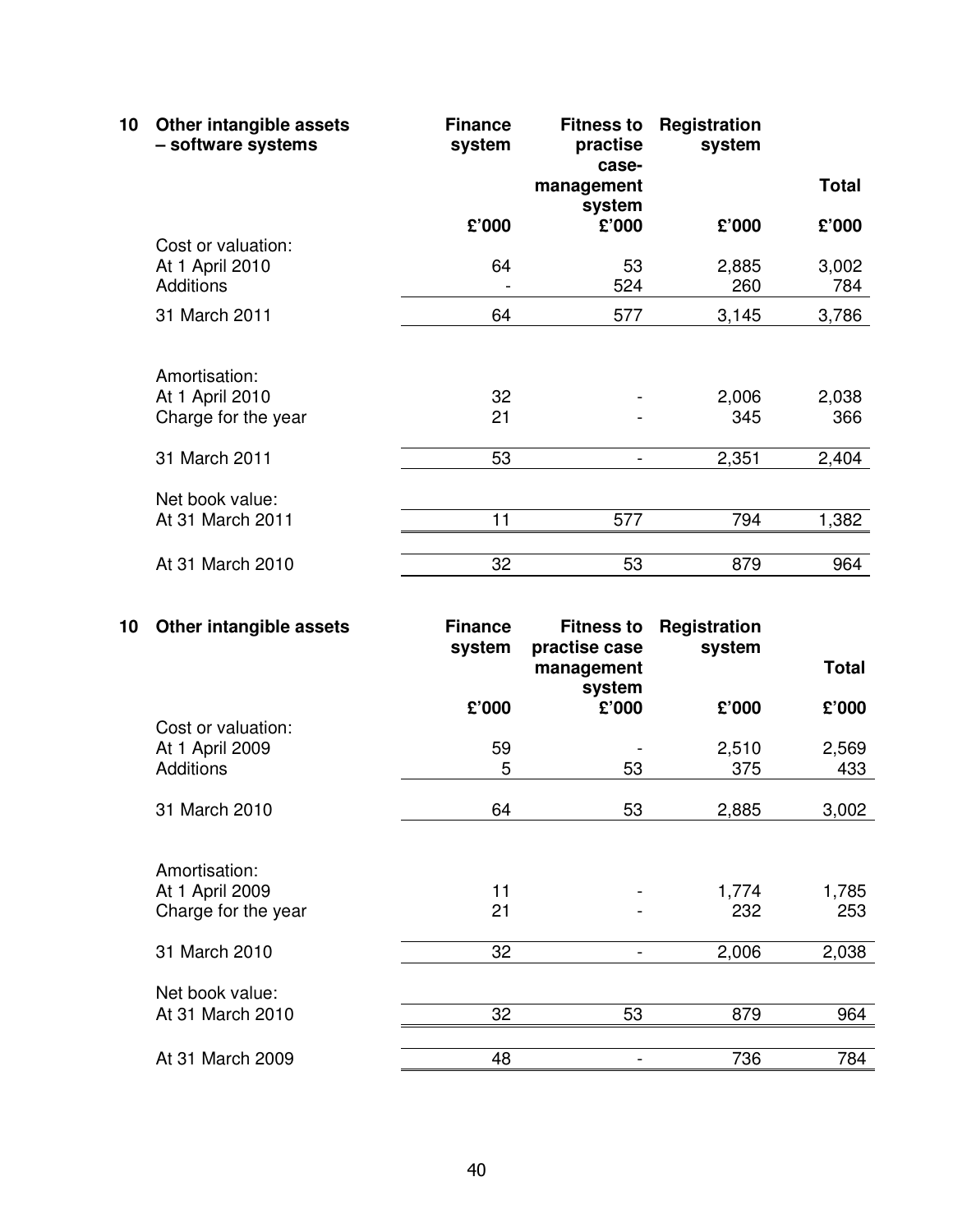| 11 | <b>Financial assets</b>                                           | 2011<br>£'000           | 2010<br>£'000                  |
|----|-------------------------------------------------------------------|-------------------------|--------------------------------|
|    | Listed investments as at 1 April<br>Additions<br><b>Disposals</b> | 1,926<br>132<br>(2,058) | 1,347<br>230<br>(113)<br>1,464 |
|    | Unrealised gain / (loss) on investments<br>At 31 March            |                         | 462<br>1,926                   |
|    | Historical cost value at 31 March                                 |                         | 1,601                          |

All listed investments were managed on a pooled basis in a nominee account by Rensburg Sheppards, professional fund managers, on behalf of the Council. On 10 February 2011 the Council approved a change in the HPC's investment policy, stating that the HPC should no longer invest in equities and should hold its funds in cash. Therefore, Rensburg Sheppards realised the investments in February and the balance of cash is now held in the cash accounts.

| 12 Trade receivables | 2011<br>£'000 | 2010<br>£'000 | 1 April<br>2009<br>£'000 |
|----------------------|---------------|---------------|--------------------------|
| Prepayments          | 473           | 173           | 302                      |
| Other receivables    | 42            | 34            | 52                       |
|                      | 515           | 207           | 354                      |
|                      |               |               |                          |

The ages of all debtors are current and there are no amounts past due but not impaired. The main element of the other receivables relate to employee season-ticket loans. There are no impaired financial assets.

#### **13 Cash and cash equivalents**

|                     | 2011<br>£'000 | 2010<br>£'000 |
|---------------------|---------------|---------------|
| Balance at 1 April  | 5,649         | 5,342         |
| Net change in cash  | 3,073         | 307           |
| Balance at 31 March | 8,722         | 5,649         |

The following balances at 31 March were held at:

|                                   | 2011  | 2010  |
|-----------------------------------|-------|-------|
|                                   | £'000 | £'000 |
| Commercial banks and cash in hand | 3.594 | 3.631 |
| Short-term investments            | 5.128 | 2,018 |
| Balance at 31 March               | 8.722 | 5,649 |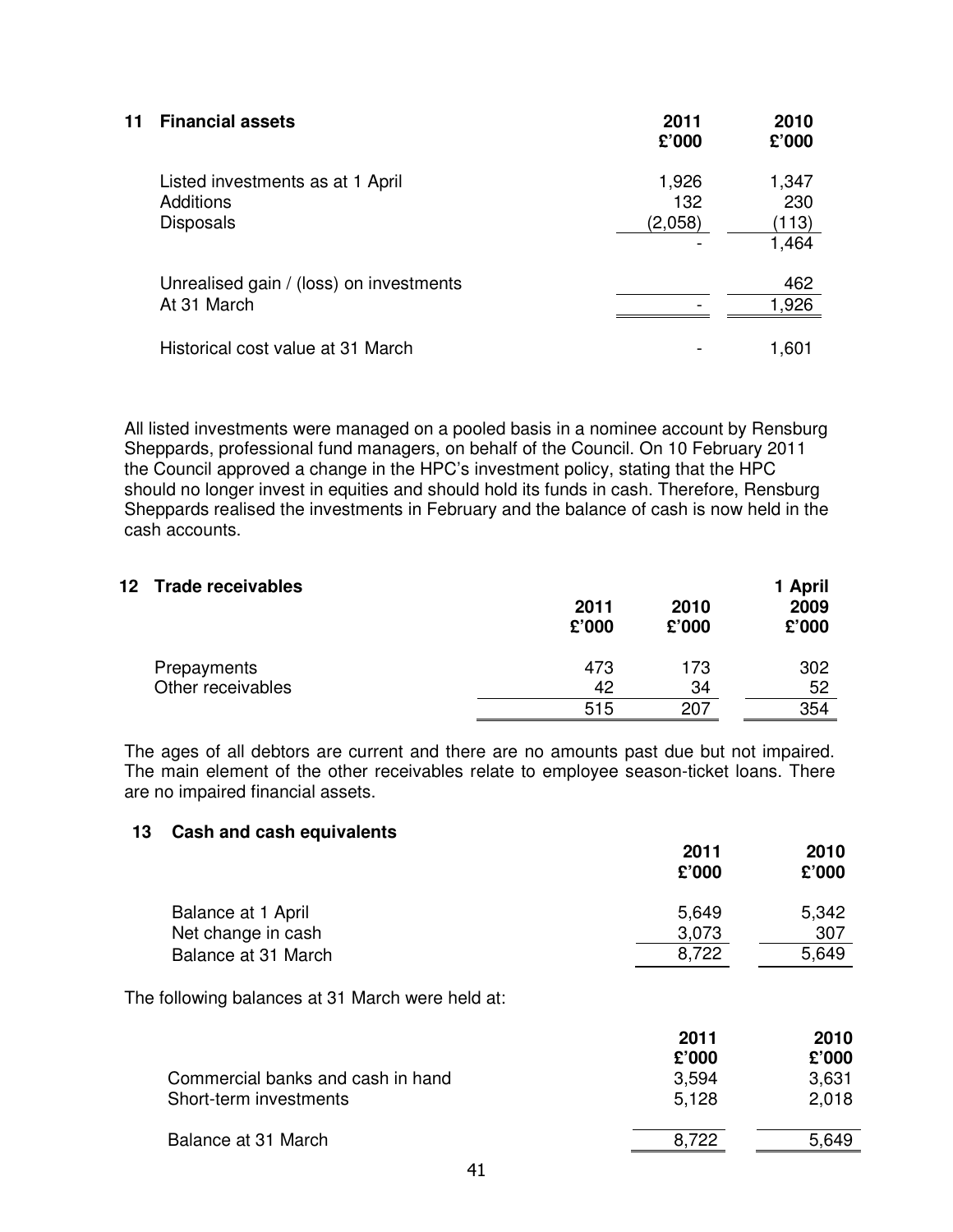| 14 | Trade payables and other current<br><b>liabilities</b>                              | 2011<br>£'000           | 2010<br>£'000          | 1 April<br>2009<br>£'000    |
|----|-------------------------------------------------------------------------------------|-------------------------|------------------------|-----------------------------|
|    | Corporation tax<br>Other taxation and social security<br>Other payables<br>Accruals | 61<br>180<br>780<br>991 | 9<br>166<br>665<br>955 | 25<br>112<br>1,150<br>1,542 |
|    |                                                                                     | 2,012                   | 1,795                  | 2,829                       |
| 15 | <b>Deferred income</b>                                                              | 2011<br>£'00            | 2010<br>£'000          | 1 April<br>2009<br>£'000    |
|    | Registration fees in advance<br>Renewal fees in advance                             | 337<br>9,007            | 331<br>8,061           | 263<br>6,492                |
|    |                                                                                     | 9,344                   | 8,392                  | 6,755                       |

#### **16 Contingent Liability**

The Capita FlexiPlan Pension Scheme identified earlier in this report, outlined an unknown liability due to an issue relating to a technical point in the scheme. To resolve this, the Scheme's administrators are seeking clarification by application to court. There is a possible transfer of economic benefit which, based on an actuarial report commissioned by the trustee as at 31 March 2010, shows a scheme total funding deficit between £1.54million and £19.66million, depending on the outcome of the court case. The Health Professions Council share of this is 2.001 per cent which would create a liability between £30,815 and £393,477. Until the case is heard it is not possible to estimate with any certainty the financial outcome. The amount of £30,815 has been recognised in the 2010– 11 accounts as this is the minimum amount that the Health Professions Council would be liable for if the case is found in favour of the employers.

#### **17 Related-party transactions**

The Council's sponsor is the Privy Council Office, with whom no transactions took place. The main entity with which the Health Professions Council has dealt with during the year was the Department of Health. No grant was received during the year (2010, £360K).

There were various transactions with Council members and non-Council Committee members during the year. Council members and non-Council Committee members receive an attendance allowance when they attend Council or Committee meetings. Such allowances, totalling £212,984 (2009–10, £244,725), were accrued and paid to 28 members, including ten non-Council Committee members (2009–10, 62 members).